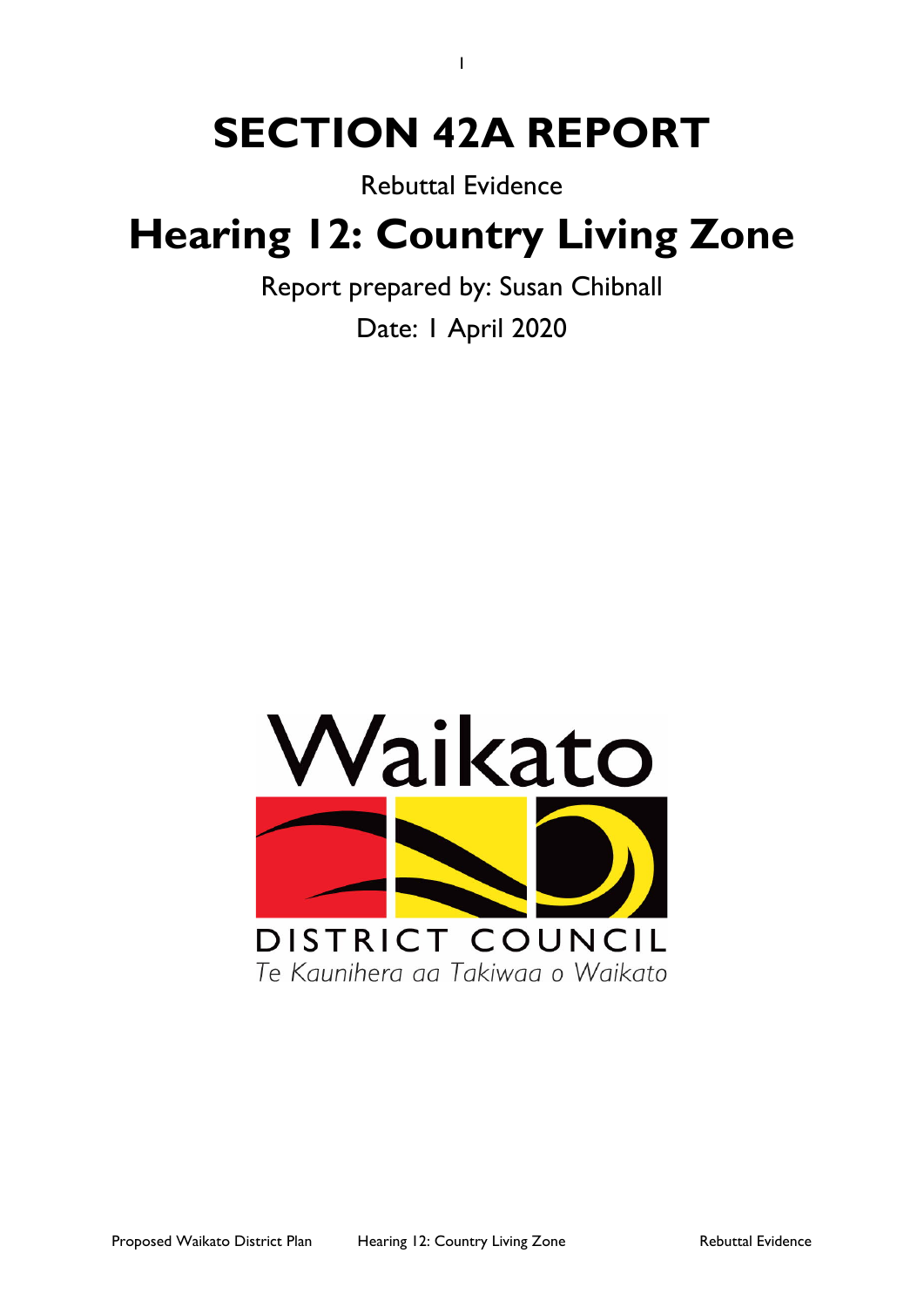# **TABLE OF CONTENTS**

|                | $\mathsf{L}$ |  |  |  |  |
|----------------|--------------|--|--|--|--|
| 2              |              |  |  |  |  |
| 3              |              |  |  |  |  |
|                | 3.1          |  |  |  |  |
| $\overline{4}$ |              |  |  |  |  |
|                | 4.1          |  |  |  |  |
|                | 4.2          |  |  |  |  |
|                | 4.3          |  |  |  |  |
| 5              |              |  |  |  |  |
|                | 5.1          |  |  |  |  |
|                | 5.2          |  |  |  |  |
|                | 5.3          |  |  |  |  |
| 6              |              |  |  |  |  |
|                | 6.1          |  |  |  |  |
|                | 6.2          |  |  |  |  |
| $\overline{7}$ |              |  |  |  |  |
|                | 7.1          |  |  |  |  |
|                | 7.2          |  |  |  |  |
| 8              |              |  |  |  |  |
|                | 8.1          |  |  |  |  |
|                | 8.2          |  |  |  |  |
| 9              |              |  |  |  |  |
|                | 9.1          |  |  |  |  |
|                | 9.2          |  |  |  |  |
|                | 9.3          |  |  |  |  |
|                | 9.4          |  |  |  |  |
| 10             |              |  |  |  |  |
|                | 10.1         |  |  |  |  |
|                | 10.2         |  |  |  |  |
| $\mathbf{H}$   |              |  |  |  |  |
|                | $  \cdot  $  |  |  |  |  |
|                | 11.2         |  |  |  |  |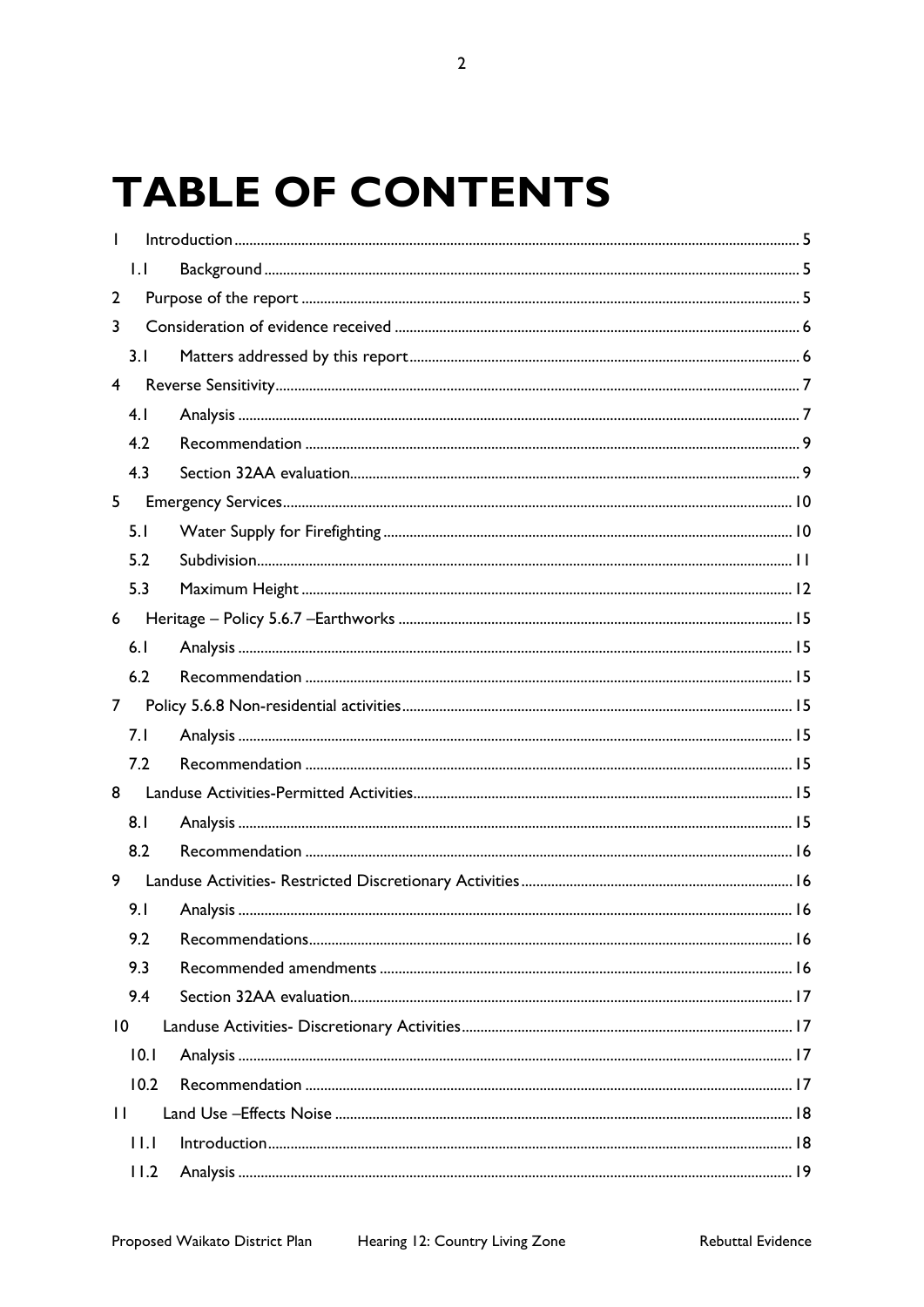$\overline{3}$ 

| 11.3            |  |  |  |
|-----------------|--|--|--|
| 11.4            |  |  |  |
| 11.5            |  |  |  |
| 12              |  |  |  |
| 2.1             |  |  |  |
| 12.2            |  |  |  |
| $\overline{13}$ |  |  |  |
| 13.1            |  |  |  |
| 13.2            |  |  |  |
| 4               |  |  |  |
| 4.1             |  |  |  |
| 14.2            |  |  |  |
| 15              |  |  |  |
| 15.1            |  |  |  |
| 15.2            |  |  |  |
| 15.3            |  |  |  |
| 15.4            |  |  |  |
| 15.5            |  |  |  |
| 16              |  |  |  |
| 16.1            |  |  |  |
| 16.2            |  |  |  |
| 16.3            |  |  |  |
| 17              |  |  |  |
| 17.1            |  |  |  |
| 17.2            |  |  |  |
| 17.3            |  |  |  |
| 18              |  |  |  |
| 8.1             |  |  |  |
| 18.2            |  |  |  |
| 18.3            |  |  |  |
| 18.4            |  |  |  |
| 18.5            |  |  |  |
| 18.6            |  |  |  |
| 18.7            |  |  |  |
| 18.8            |  |  |  |
| 18.9            |  |  |  |
| 18.10           |  |  |  |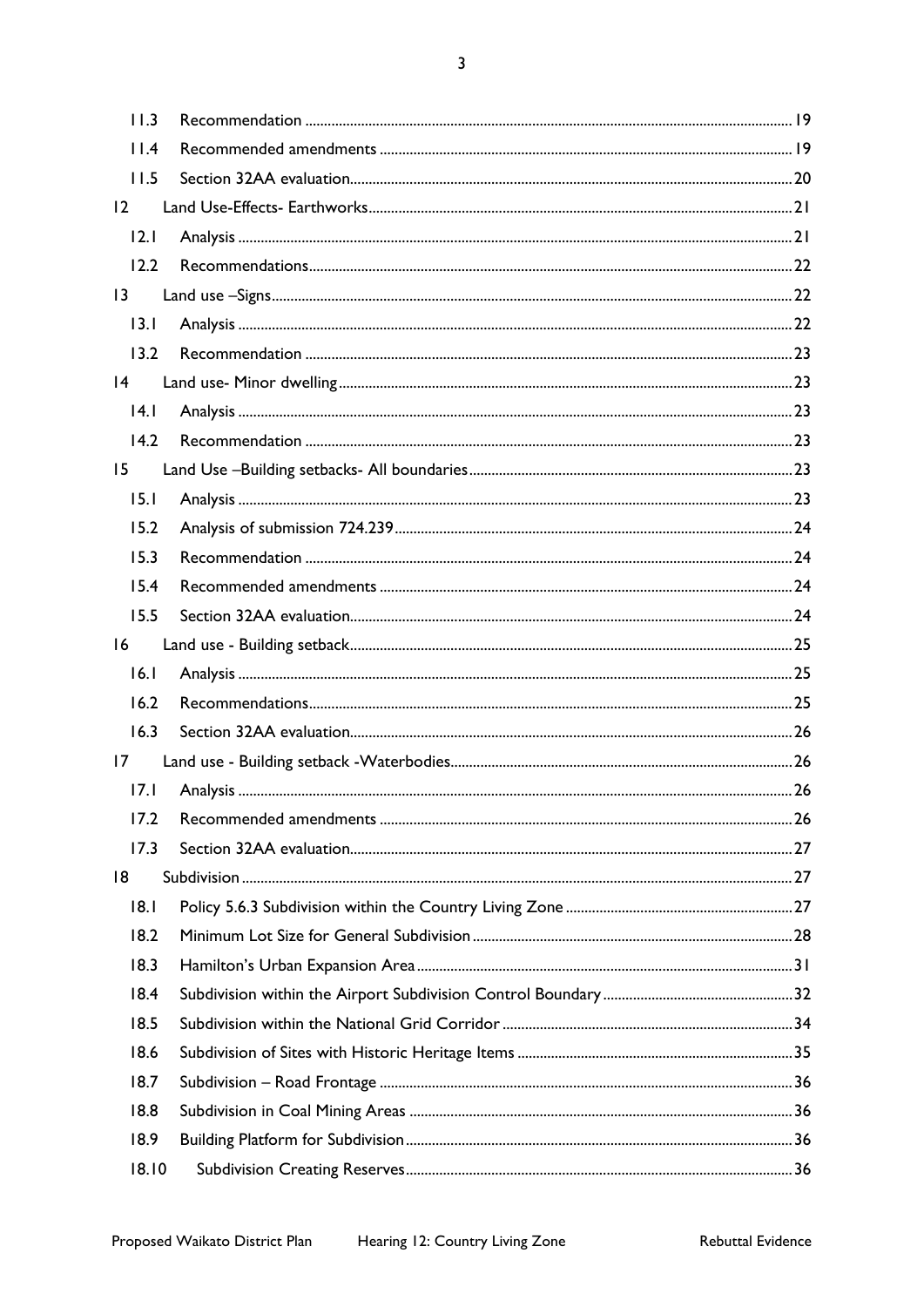| 19 |  |  |
|----|--|--|
|----|--|--|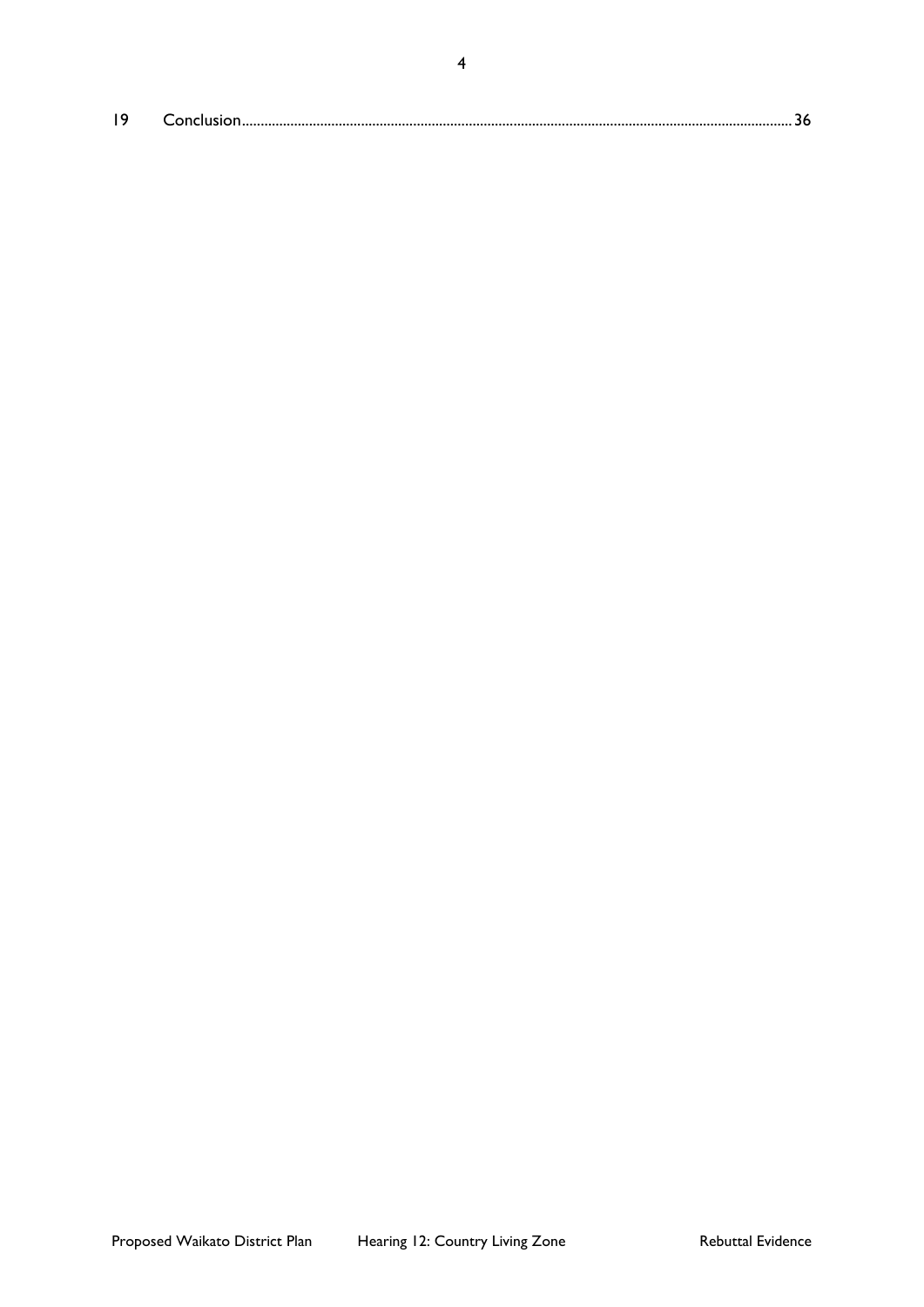# <span id="page-4-0"></span>**1 Introduction**

### <span id="page-4-1"></span>**1.1 Background**

- 1. My name is Susan Chibnall. I am employed by Waikato District Council as a Policy Planner within the Resource Management Team.
- 2. I am the writer of the original S42A report for Hearing 12: Country Living Zone
- 3. In the interests of succinctness I do not repeat the information contained in section 1.1 to 1.4 of that S42A Hearing Report for Country Living Zone and request that the Hearings Panel take this as read.

# <span id="page-4-2"></span>**2 Purpose of the report**

4. In the directions of the Hearings Panel dated 26 June 2019, paragraph 18 states:

*If the Council wishes to present rebuttal evidence it is to provide it to the Hearings Administrator, in writing, at least 5 working days prior to the commencement of the hearing of that topic.*

- 5. The purpose of this report is to consider the primary evidence and rebuttal evidence filed by submitters.
- 6. Evidence was filed by the following submitters within the timeframes outlined in the directions from the Hearings Panel<sup>[1](#page-4-3)</sup>:
	- a. Ms Hannah Palmer on behalf of Bowrock Properties Limited [FS1197]
	- b. Mr Tim Lester on behalf of Blue Wallace Surveyors [662]
	- c. Ms Alec Duncan on behalf of Fire and Emergency New Zealand [378]
	- d. Ms Teina Malone on behalf of First Gas Limited [945]
	- e. Ms Laura Galt on behalf of Hamilton City Council [535]
	- f. Ms Carolyn McAlley on behalf of Heritage New Zealand [559]
	- g. Mr Vance Hodgson on behalf of Horticulture New Zealand [419]
	- h. Ms Pam Butler on behalf of KiwiRail [986]
	- i. Ms Alec Duncan on behalf of Ministry of Education [781]
	- j. Ms Tanya Running on behalf of New Zealand Transport Agency [742]
	- k. Mr Leigh Shaw on behalf of The Surveying Company [746]
	- l. Mr Shane Hartley on behalf of The Surveying Company [746 and FS1308]
	- m. Ms Pauline Whitney on behalf of Transpower New Zealand [FS1350]
	- n. Mark Chrisp [564]
	- o. Mr Philip Barrett for William Hodgson and Leo Koppens [820]
	- p. Sir William Birch on behalf of CSL Trust and Top End Properties [89]
	- q. Mr Jason Howarth [7]
- 7. Rebuttal evidence was filed by the following submitters within the timeframes outlined in the directions from the Hearing Panel<sup>[2](#page-4-4)</sup>:

<span id="page-4-4"></span><span id="page-4-3"></span> <sup>1</sup> Hearings Panel Directions 21 May 2019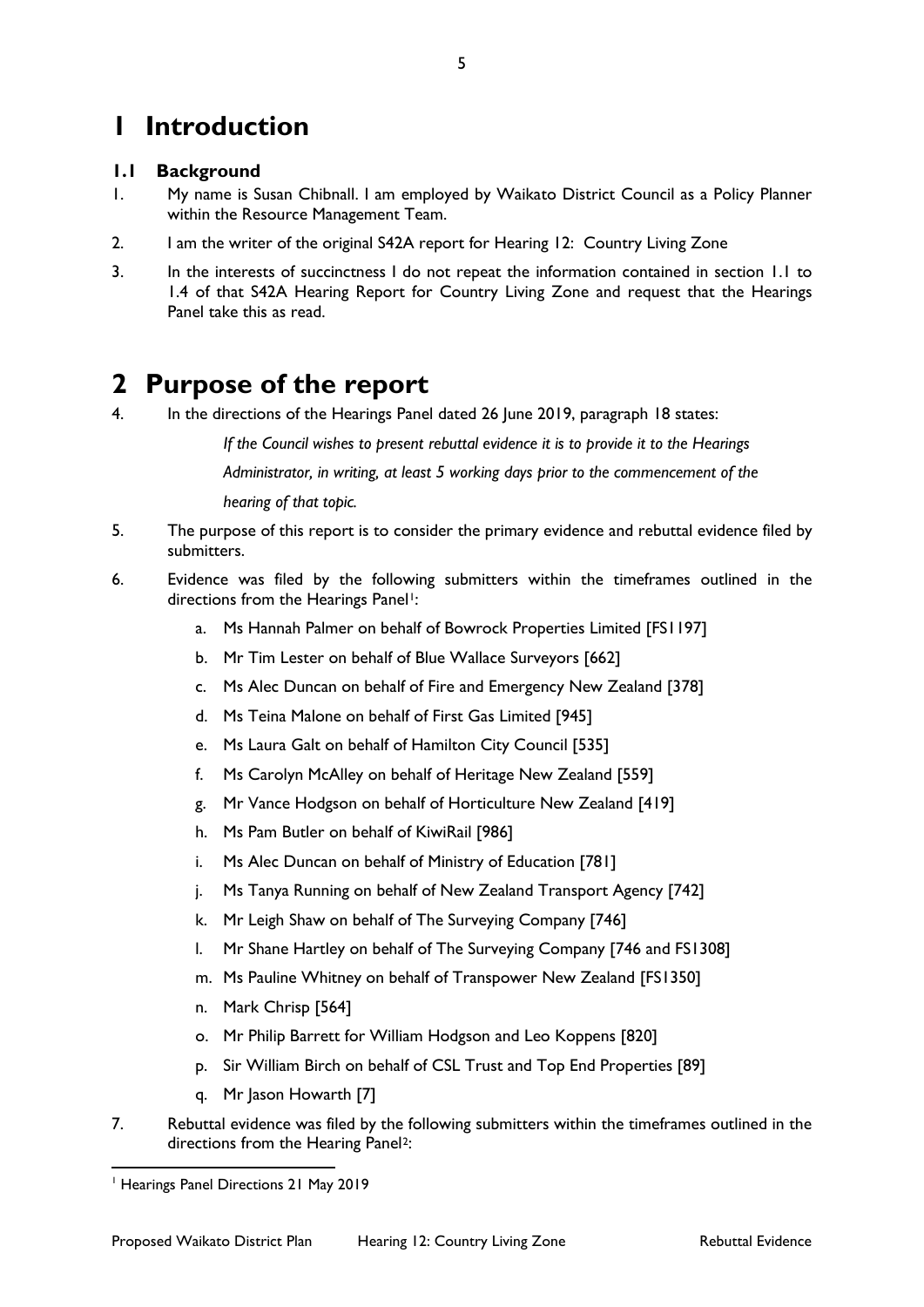- a. Ms Katherine Drew on behalf of Waikato Regional Airport Ltd [741 and FS1253]
- 8. Late evidence was filed by the following submitters:
	- a. Mr Ethan Findlay [418 and FS1311] on 1 April 2020
- 9. Mr Findlay sought leave for the filing of late evidence from the Hearings Panel on 25 March 2019.

# <span id="page-5-0"></span>**3 Consideration of evidence received**

#### <span id="page-5-1"></span>**3.1 Matters addressed by this report**

- 10. The main topics raised in evidence and rebuttal evidence from submitters, in the order I will address them in this report are:
	- a. Reverse sensitivity
	- b. Emergency services
	- c. Heritage-Earthworks policy
	- d. Non Residential activities
	- e. Land use- Permitted activities -Home occupations
	- f. Land use Restricted discretionary activities -Education facilities
	- g. Land use- Discretionary activities-Industrial and commercial activities
	- h. Land use-Effects-Noise
	- i. Land use-Effects-Earthworks
	- j. Land use-Effects-Signs
	- k. Land use-Building-Height
	- l. Land use-Building-General setback
	- m. Land use-Building- Waterbodies
	- n. Subdivision policies
	- o. Subdivision rules
- 11. I have identified my recommended amendments from my original Section 42A report in red strikethrough and underlining, and any subsequent recommended amendments arising from my consideration of evidence as blue strikethrough and underlining.
- 12. Mr Ethan Findlay filed evidence to provide more clarity on his primary submission. I note that he clarifies that the relief sought is that the Country Living Zone extend to incorporate the land areas outlined in blue in the image included in his evidence.[3](#page-5-2) He considers the proposed zoning is intended to reflect and validate the land use already present in this area. My understanding of Mr Findlay's evidence is that it focuses on a request for rezoning from Rural Zone to Country Living Zone. The purpose of Hearing 12 is to focus on the objectives, policies and rules associated with the Country Living Zone, rather than the extent of the zone itself. Although I accept that they are intrinsically linked, the geographical extent of each zone will be the subject of Hearing 25 Zone extents which is tentatively scheduled for early 2021. Mr Findlay's evidence outlines alternative relief of allowing

<sup>&</sup>lt;sup>2</sup> Hearings Panel Directions 26 June 2019

<span id="page-5-2"></span><sup>&</sup>lt;sup>3</sup> Statement of Evidence of Ethan Findlay, 1 April 2020, Paragraph 8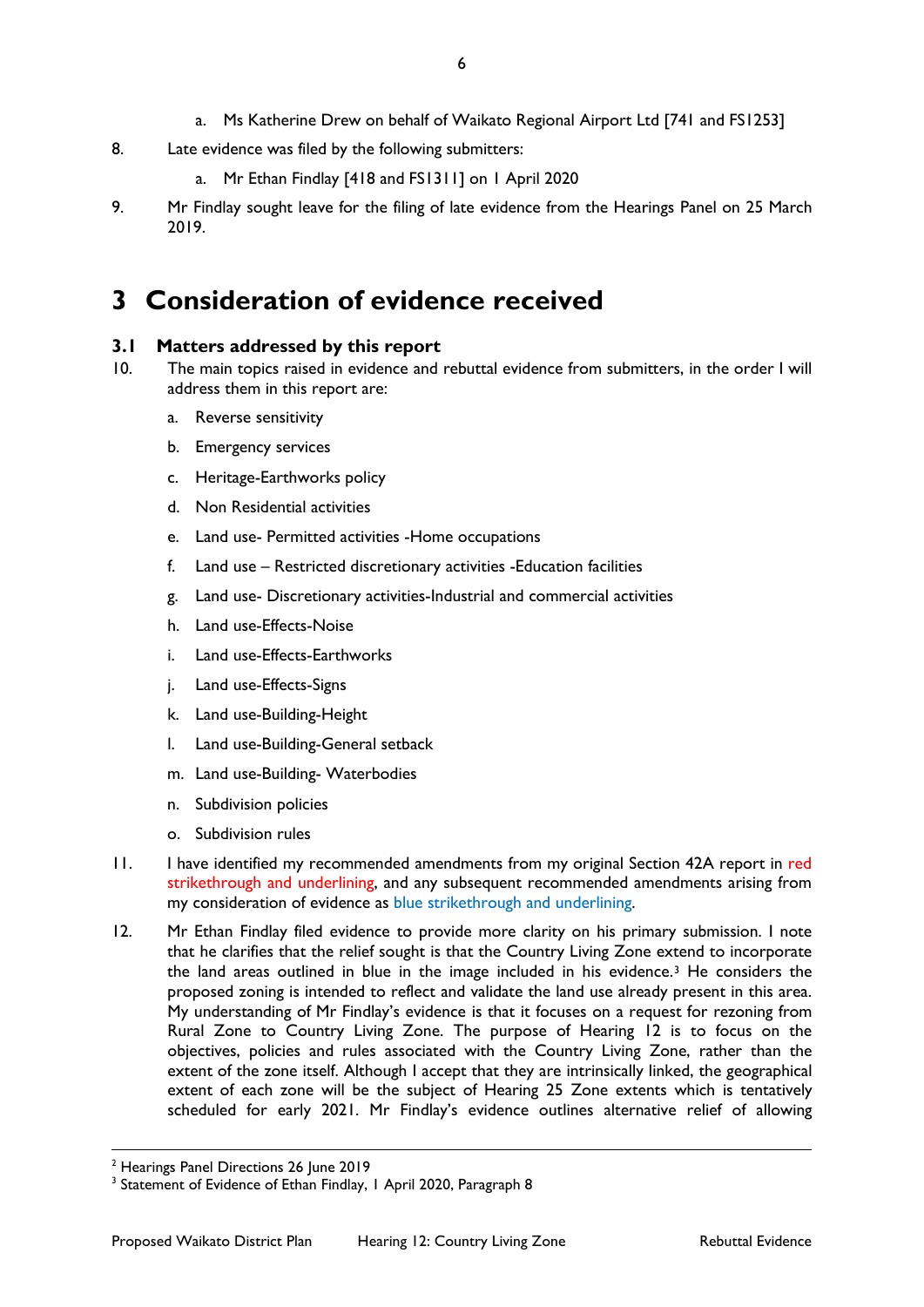subdivision of the Rural Zone to lot sizes of 3,000-3,500m<sup>2</sup>.<sup>[4](#page-6-2)</sup> As the site he refers to is zoned Rural, I consider this aspect of his evidence should be addressed in the hearing on the Rural Zone provisions (Hearing 18 to be held later in 2020).

# <span id="page-6-0"></span>**4 Reverse Sensitivity**

### <span id="page-6-1"></span>**4.1 Analysis**

13. The submission from Horticulture NZ [419.66] sought the retention of a policy that requires subdivision, building and development within the Countryside Living Zone to ensure that existing lawfully-established activities are protected from reverse sensitivity effects. In my s42A report I recommended carving off Policy 5.6.3 (a)(v) into its own Policy 5.6.19 which seeks to "mitigate" the potential for reverse sensitivity effects.[5](#page-6-3) Mr Vance Hodgson prepared evidence on behalf of Horticulture NZ on this matter. I wish to draw the Hearing Panel's and Mr Hodgson's attention to the unfortunate inclusion of two different versions of Policy 5.6.19 in the s42A report. The correct one is the one contained in the tracked changes of Chapter 5 which reads:

*5.6.19 Policy- Reverse Sensitivity* 

*(a) Mitigate the adverse effects of reverse sensitivity through the use of setbacks, the design of subdivisions and development*

14. Mr Hodgson seeks the inclusion of "avoids and minimises" the potential for reverse sensitivity effects<sup>[6](#page-6-4)</sup>. He considers that such a policy approach gives effect more fully to the Waikato Regional Policy Statement.

| 3.12<br>Built<br>Objective<br>environment                                     | $(g)$ minimising land use conflicts, including minimising potential<br>for reverse sensitivity                                                                                                                                                                          |
|-------------------------------------------------------------------------------|-------------------------------------------------------------------------------------------------------------------------------------------------------------------------------------------------------------------------------------------------------------------------|
| Policy 4.4 Regionally<br>significant<br>industry<br>and<br>primary production | The management of natural and physical resources<br>provides for the continued operation and development of<br>regionally significant industry and primary production activities by:<br>(f) <b>avoiding or minimising</b> the potential for reverse sensitivity;<br>and |
| Implementation methods                                                        | District and regional plans should provide for regionally significant                                                                                                                                                                                                   |
| 4.4.1 Plan provisions                                                         | industry and primary production by                                                                                                                                                                                                                                      |
|                                                                               | (d) recognising the potential for regionally significant industry and<br>primary production activities to have adverse effects beyond its<br>boundaries and the need to avoid or minimise the potential for<br>reverse sensitivity effects                              |
| Policy 6.1<br>co-ordinated subdivision,                                       | Planned and $\vert$ 6.1.2 Reverse sensitivity                                                                                                                                                                                                                           |

15. I have looked at the Waikato Regional Policy Statement and note the following references to reverse sensitivity:

 <sup>4</sup> Statement of Evidence of Ethan Findlay, 1 April 2020, Paragraphs 9 and 10

<span id="page-6-3"></span><span id="page-6-2"></span><sup>&</sup>lt;sup>5</sup> Hearing 12: Country Living Zone s42A report, Susan Chibnall, 3 March 2020, Paragraph 527

<span id="page-6-4"></span><sup>6</sup> Statement of Evidence by Vance Hodgson For Horticulture New Zealand, 16 March 2020, Paragraph 30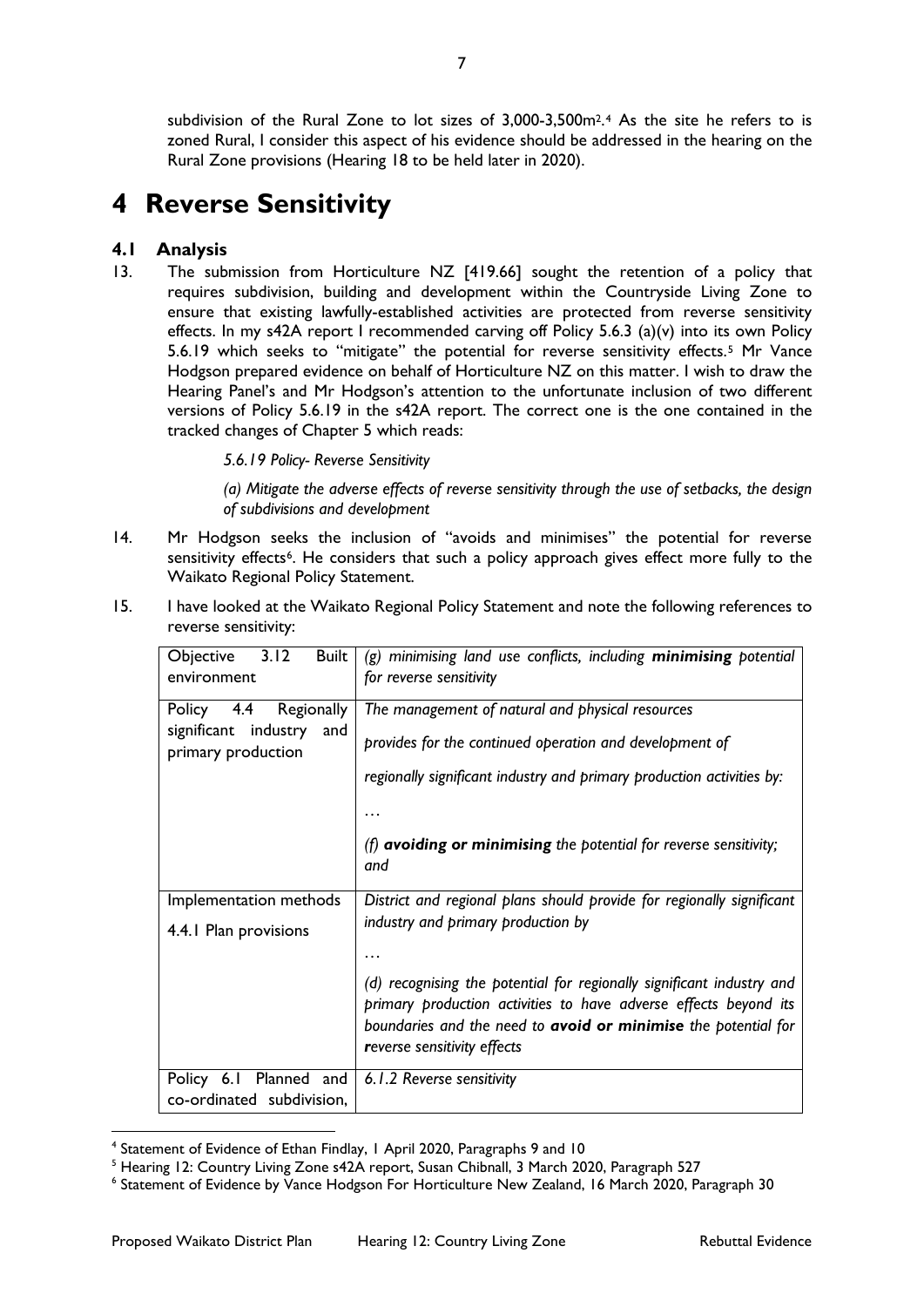| use and development    | Local authorities should have particular regard to the potential for  |
|------------------------|-----------------------------------------------------------------------|
| Implementation methods | reverse sensitivity when assessing resource consent applications,     |
|                        | preparing, reviewing or changing district or regional plans and       |
|                        | development planning mechanisms such as structure plans and           |
|                        | growth strategies. In particular, consideration should be given to    |
|                        | discouraging new sensitive activities, locating near existing and     |
|                        | planned land uses or activities that could be subject to effects      |
|                        | including the discharge of substances, odour, smoke, noise, light     |
|                        | spill, or dust which could affect the health of people and / or lower |
|                        | the amenity values of the surrounding area.                           |
|                        |                                                                       |

16. Mr Hodgson is correct that the Regional Policy Statement seeks to "avoid or minimise" reverse sensitivity in relation to primary production, but only seeks to "mimimise" reverse sensitivity effects in terms of the built environment. It is noted that the Regional Policy Statement definition of "built environment" is:

> *buildings, physical infrastructure and other structures in urban, rural and the coastal marine area, and their relationships to natural resources, land use and people.*

- 17. I agree with Mr Hodgson that "avoid or minimise" reverse sensitivity would more fully give effect to the Waikato Regional Policy Statement, but I am also mindful that the Regional Policy Statement pre-dated the case law on the word "avoid" and the absolute nature of its interpretation. I am also aware that even with the best of intentions, it is virtually impossible to avoid reverse sensitivity effects (in the Country Living Zone especially) as it is so subjective to the tolerance level of individuals. A position of avoidance would not fit in the context of the Proposed Waikato District Plan where activities and subdivision in the Country Living Zone that may give rise to reverse sensitivity effects are not prohibited or non-complying. I note also that the wording of the Waikato Regional Policy Statement is to avoid *or* minimise and thus I consider that a District Plan policy position of "minimise" would still be giving effect to the Waikato Regional Policy Statement as required by Section s75(3)(c) of the RMA.
- 18. I therefore recommend that Policy 5.6.19 be amended as follows:

5.6.19 Policy- Reverse Sensitivity (a) Mitigate Minimise the adverse effects of reverse sensitivity through the use of setbacks, and the design of subdivisions and development

19. Horticulture New Zealand [419.49] sought to include a new matter of discretion for general subdivision in the Countryside Living Zone that addresses measures to mitigate and minimise reverse sensitivity effects on adjoining Rural Zone land. I recommended the following new matter of discretion to Rule RD1(b)(v) in my s42A report:

> (v) Measures to mitigate and minimise reverse sensitivity effects, including on adjoining Rural Zone land.

20. Mr Hodgson supported the inclusion of this matter of discretion but sought the addition of the words "measures to *avoid* or minimise reverse sensitivity" to more fully give effect to the Waikato Regional Policy Statement. For the same reasons as I have outlined above, I do not support this further amendment. Given my recommended amendments to Policy 5.6.19, I no longer consider that the assessment criteria requires the word "mitigate" and therefore recommend the following amendment:

> (v) Measures to mitigate and minimise reverse sensitivity effects, including on adjoining Rural Zone land.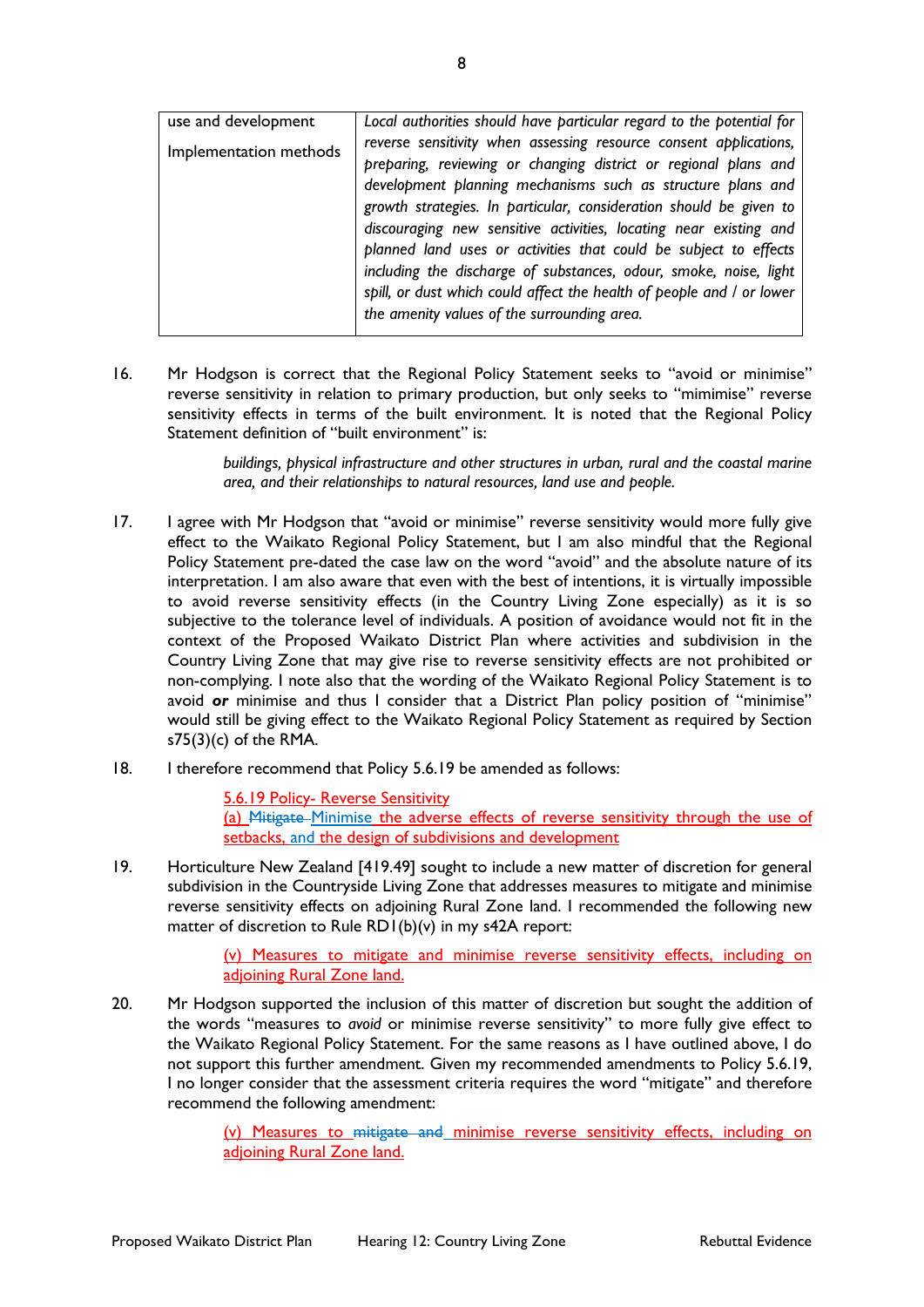### <span id="page-8-0"></span>**4.2 Recommendation**

21. Having considered the evidence of Mr Hodgson, I recommend the following amendments:

5.6.19 Policy- Reverse Sensitivity (a) Mitigate Minimise the adverse effects of reverse sensitivity through the use of setbacks, and the design of subdivisions and development

#### **23.4.2 General Subdivision**

| RD I | (a) Subdivision must comply with all of the following conditions:                                             |
|------|---------------------------------------------------------------------------------------------------------------|
|      | (i) All proposed lots must have a net site area of at least 5000m <sup>2</sup> .                              |
|      |                                                                                                               |
|      | (b) Council's discretion is restricted to the following matters:                                              |
|      | .                                                                                                             |
|      | (v) Measures to mitigate and minimise reverse sensitivity<br>effects, including on adjoining Rural Zone land. |
|      |                                                                                                               |

#### <span id="page-8-1"></span>**4.3 Section 32AA evaluation**

22. The recommended amendment to the policy and the insertion of new matters of discretion requires an assessment under Section 32AA.

*Other reasonably-practicable options* 

23. Within the scope provided by submissions, there are a number of options for the matters of discretion. At a broad level, the options are:

(a) Retain the notified version of the matters of discretion;

(b) Add matter of discretion recognising the potential for reverse sensitivity effects.

#### *Effectiveness and efficiency*

- 24. The amendments to Policy 5.6.19 and the inclusion of a new matter of discretion requiring consideration of measures to mitigate reverse sensitivity effects, including on adjoining Rural Zone land, is the most effective way to achieve 5.6.1 Objective – Country Living Zone, but also will help to achieve Objective 5.1.1 The rural environment (particularly clause (ii), which seeks to support rural activities). The purpose of this matter of discretion is to ensure that subdivisions in the Country Living Zone consider other lawfully-established activities and consider ways to minimise any reverse sensitivity effects. It should be noted that this matter of discretion is not limited to activities occurring in any adjoining Rural Zone, thus would assist in achieving Objective 6.1.6, which relates to reverse sensitivity in the context of infrastructure also.
- 25. This is an efficient way of giving effect to various objectives and policies in the Waikato Regional Policy Statement which require reverse sensitivity to be avoided or minimised.

#### *Costs and benefits*

26. There are likely to be additional costs, in that additional matters will need to be considered in subdivision applications. Arising from these additional matters of discretion there may also need to be changes in the design or layout of the subdivision. There are likely to be benefits in terms of social and economic effects if these matters of discretion can be effective in minimising the potential for reverse sensitivity effects to arise.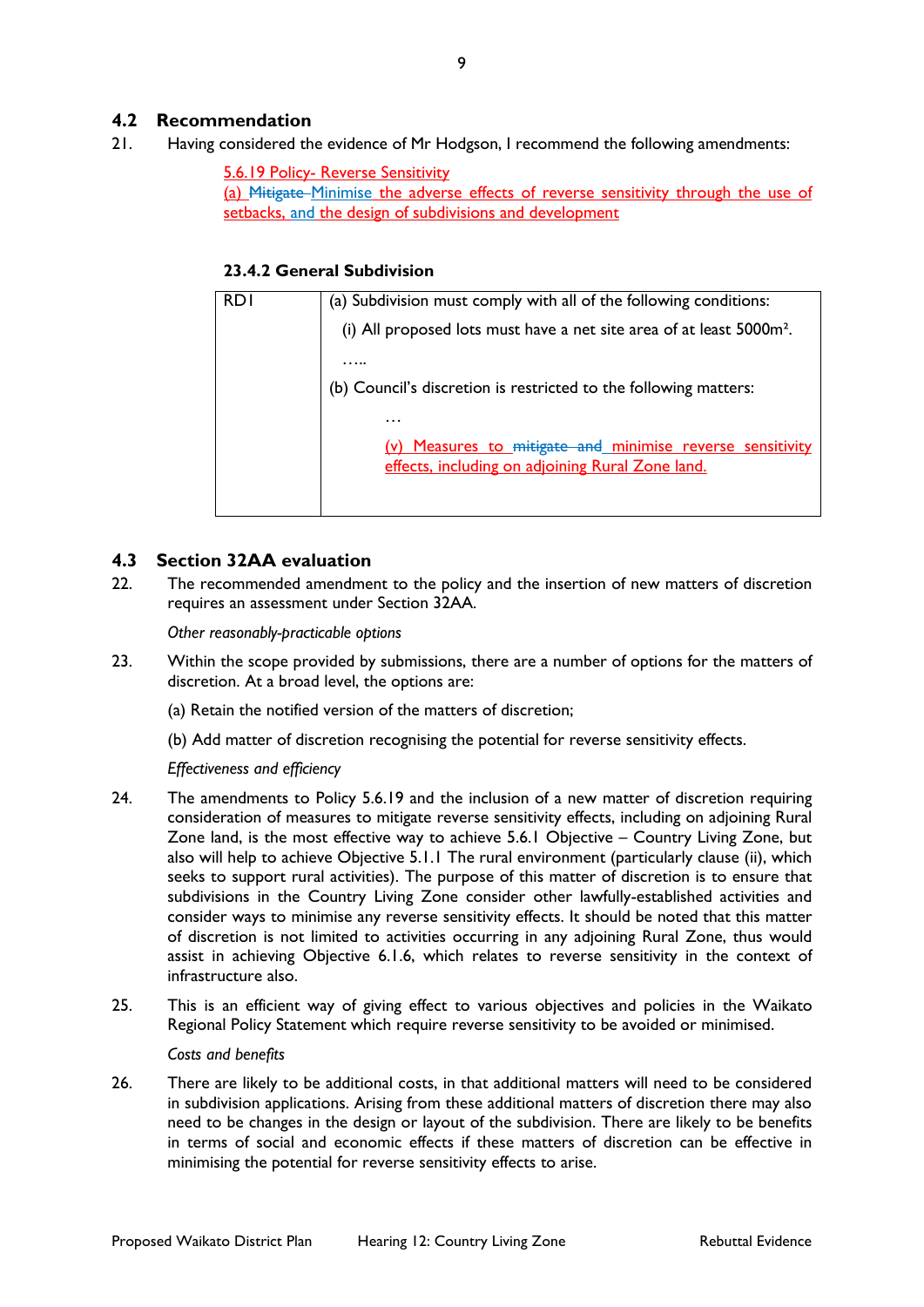*Risk of acting or not acting* 

28. There are no additional risks in not acting. There is sufficient information on the costs to the environment, and benefits to people and communities, to justify the amendment to the matters of discretion.

*Decision about most appropriate option* 

29. The amendments gives effect to various provisions in the Regional Policy Statement concerned with avoiding reverse sensitivity and enabling the continuing operation of primary productive activities in the Rural Zone. They are considered to be more appropriate in achieving the purpose of the RMA than the notified version of the matters of discretion for Rule 23.4.2 RD1 and the notified version of Policy 5.6.3(a)(v).

# <span id="page-9-0"></span>**5 Emergency Services**

### <span id="page-9-1"></span>**5.1 Water Supply for Firefighting**

- 30. Ms Alec Duncan on behalf of Fire and Emergency New Zealand (FENZ) [378] has provided evidence on Policy 5.6.2 Country Living Character. She seeks additional wording to the policy to include that activities within the Country Living Zone be self-sufficient in the provision of water supply including for fire fighting purposes. FENZ have disagreed with my analysis in my Section 42A report that this requirement is not practical for a property owner with a Country Living Zoned site.<sup>7</sup>
- 31. I have sourced the New Zealand Fire Service Fire fighting Water Supplies Code of Practice SNZ PAS 4509:2008 (Code of Practice) and it describes the standards required for development to meet the matters of fire fighting. FENZ consider that development should be self-sufficient in the provisions of water supply for fire fighting purposes and that the code of practice could inform the district plan how the requirements of the code can be met.
- 32. I am aware that the code of practice is a non-mandatory guide and is specific in its approach when advising how to accommodate fire fighting requirements. The code sets out guidelines and recommendations that FENZ require in order to successfully manage fires. The code has been designed primarily for urban fire districts (as set out in the code's introduction). It includes, as a guide, various measures that can be put in place for other areas that are unserviced.
- 33. To meet these standards would require not only include water capacity, but also hardstand areas, couplings suitable for a fire truck, accessways to accommodate a 20 tonne truck and the ability to manoeuvre the truck and to ensure vegetation does not impede in any way when obtaining access to the water supply. I consider that many of these requirements are either not appropriate for a district plan, or place an unreasonable burden on property owners to comply with the standard.
- 34. Ms Duncan emphasises that the requirement would only apply to new development and not retrospectively. However she also states that any re-development that requires resource consent would be required to meet the standard. Water tanks also raise practical issues in terms of access, space and visual impact of having multiple tanks – where at least one would need to be dedicated for firefighting purposes.
- 35. The inclusion of this requirement would be difficult for Council to monitor. Any rule or conditions imposed on development requiring compliance with the code would require

<span id="page-9-2"></span> <sup>7</sup> Hearing 12: Country Living Zone s42A report, Susan Chibnall, 3 March 2020, Paragraph 79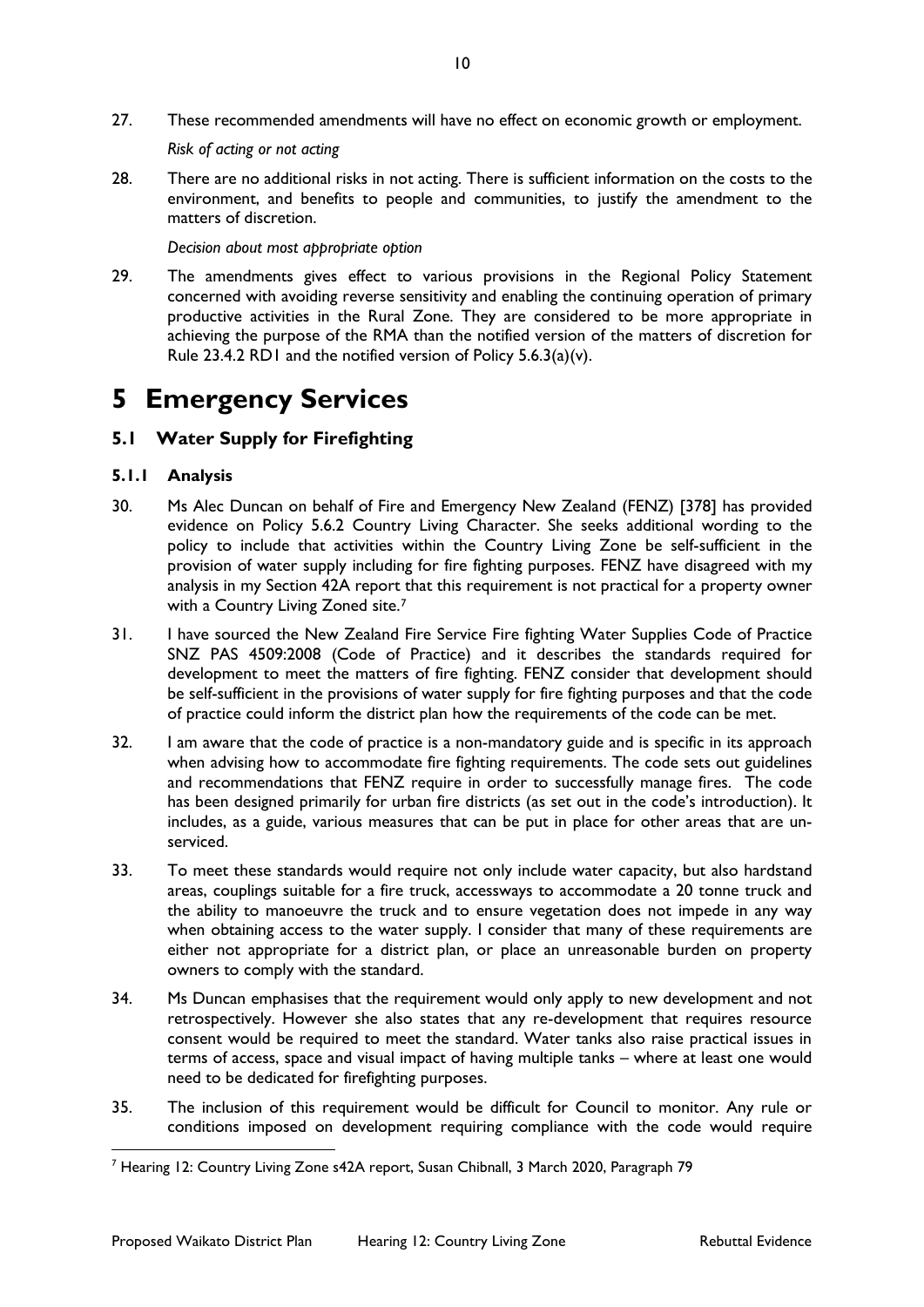support by Councils Monitoring Team to ensure compliance. This has costs to Council and as well the community. As mentioned, the code itself states it is only intended to provide guidance for rural areas.

36. I note that Gisborne Council has also addressed this matter and I quote from their s32A report; Proposed Plan Change 56- Firefighting Water supplies Code of Practice;

> *The legitimacy of a rule in the District Plan requiring compliance with the Code in rural areas was also raised, as the Code itself states it is only intended to provide guidance in rural areas. Legal advice on the issue suggests that the rule can do no more than the Code, that is, Council can use the Code as a guide as to whether a 'sufficient water supply' is available, but cannot apply the standards in it as an absolute requirement. This results in a rule that is uncertain and subjective. [8](#page-10-1)*

37. In conclusion, the requirements of the Firefighting Water Supply Code of Practice are not just about water supply and capacity but also other aspects as discussed above, which will add further burden on a property owner. Therefore my recommendation on this matter is unchanged.

#### <span id="page-10-0"></span>**5.2 Subdivision**

- 38. Ms Duncan also provided evidence on behalf of Fire and Emergency New Zealand who submitted on Rule 23.4.2 General Subdivision [378.44]. The submission sought that the rule be amended to require all new lots to be connected to a water supply that is sufficient for firefighting purposes, with applications becoming a non-complying activity where such supply is not available. In my s42A report I considered that given that much of the Country Living Zone is not reticulated for water supply, a requirement to connect to a water supply with sufficient volume and pressure to meet firefighting standards is unlikely to be practicable, and instead recommended including a new assessment criteria that included water supply for firefighting purposes where practicable. Ms Duncan considered that the words "where practicable" are problematic due to the implication that in some circumstances, noncompliance with the New Zealand Fire Service Firefighting Water Supplies Code of Practice SNZ PAS 4509:2008 is appropriate. She instead sought that the words "including water supply for firefighting *where practicable*" be replaced with "including water supply for firefighting *purposes*".
- 39. While I acknowledge that this rule will only apply to new subdivisions, I remain concerned that it implies an unrealistic expectation of protecting a water source (such as water tanks) that are only accessible for fire fighting purposes. In the recent drought of this summer (2019/2020) when water was in short supply, it is inevitable that any water held aside for firefighting would have been repurposed for domestic needs and animals. Ms Duncan's evidence has made me think more carefully about what is a realistic and reasonable approach for firefighting needs. I can appreciate that Fire and Emergency New Zealand require water to save lives and property, but I do not think it reasonable nor realistic that a tank of water remain full and unused until a fire occurs. I do not think this is a reasonable cost to the developer or the eventual landowner. I consider it more important that a water source is accessible for firefighting purposes. I accept Ms Duncan's concerns about the use of the words "where practicable". I therefore recommend deleting those words. I also recommend that the matter of discretion in Rule 23.4.2 RD1(b) General Subdivision be

<span id="page-10-1"></span> <sup>8</sup> Sourced from Gisborne Council Proposed Plan Change 56- Firefighting Water supplies Code of Practice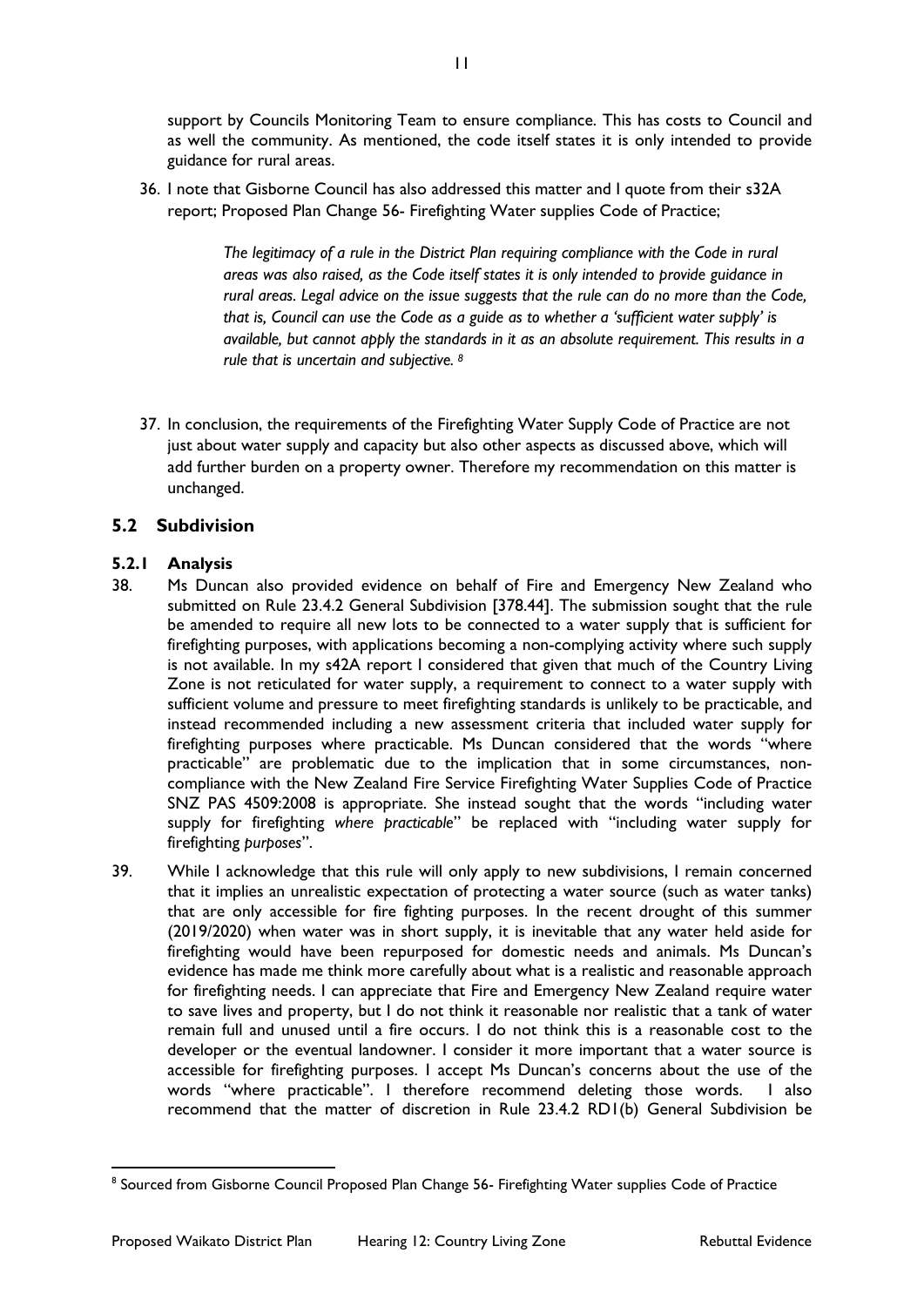amended to focus on a water supply that is accessible, rather than be protected, for firefighting.

### <span id="page-11-0"></span>**5.3 Maximum Height**

- 40. The submission from Fire and Emergency New Zealand sought a height exemption for emergency service facilities and hose drying towers up to 15m. In response to the original submission, I recommended a controlled activity status for the facility and the hose-drying towers.[9](#page-11-1) Ms Duncan has rightly pointed out in her evidence that if the facility was over 7.5m in height, it would be classified as a discretionary activity which creates an inconsistency in the standards for height and the activity status of the structure. Ms Duncan's evidence clarifies that fire stations are typically 8-9m in height, and as such would become a discretionary activity making the consenting process more costly and difficult.
- 41. The evidence provided by Ms Duncan has proposed the following amendment:

C1 a) The maximum height of emergency services and hose drying towers associated with emergency services must not exceed 15m. (b) The matters over which control will be reserved: (i) Location on the site (ii) Dominance on adjoining sites (iii) Design

42. I agree with a more lenient approach to the height of fire stations, however I consider that a height restriction of up to 9m as a controlled activity would be more appropriate for the facility and 15m for the hose tower. The maximum height in the Country Living Zone is 7.5m, and I consider that an additional 1.5m height for an emergency services building will not significantly affect the character or amenity of the zone. I understand that hose drying towers are more of an open lattice structure and would have less adverse effects than a solid building of the same height (such as impeding daylight and overshadowing effects). Thus I agree that a maximum height of 15m would be appropriate for hose drying towers. An assessment would still be required as a controlled activity which would allow any adverse effects to be considered and managed, and in the event that the building of a fire station needs to be greater than 9m (or a hose drying tower greater than 15m in height) this can be assessed through a more stringent consenting process as a discretionary activity.

#### **5.3.1 Recommendations**

…

…

43. I accept it is unlikely my revised recommendation will be supported by Fire and Emergency New Zealand, however I recommend that the matter of discretion in Rule 23.4.2 RD1(b) General Subdivision be amended as follows to focus on a water supply that is accessible, rather than be protected, for firefighting:

(b) Council's discretion is restricted to the following matters:

(iii) The provision of infrastructure, including water supply accessible for firefighting where practicable.

44. I am persuaded by points raised by the evidence of Ms Duncan [378.42] and therefore make the following recommendation to Rule 23.3.4.1

| The maximum height of any building must not exceed 7.5m. |
|----------------------------------------------------------|
|                                                          |

<span id="page-11-1"></span> <sup>9</sup> Hearing 12: Country Living Zone s42A report, Susan Chibnall, 3 March 2020, Paragraph 411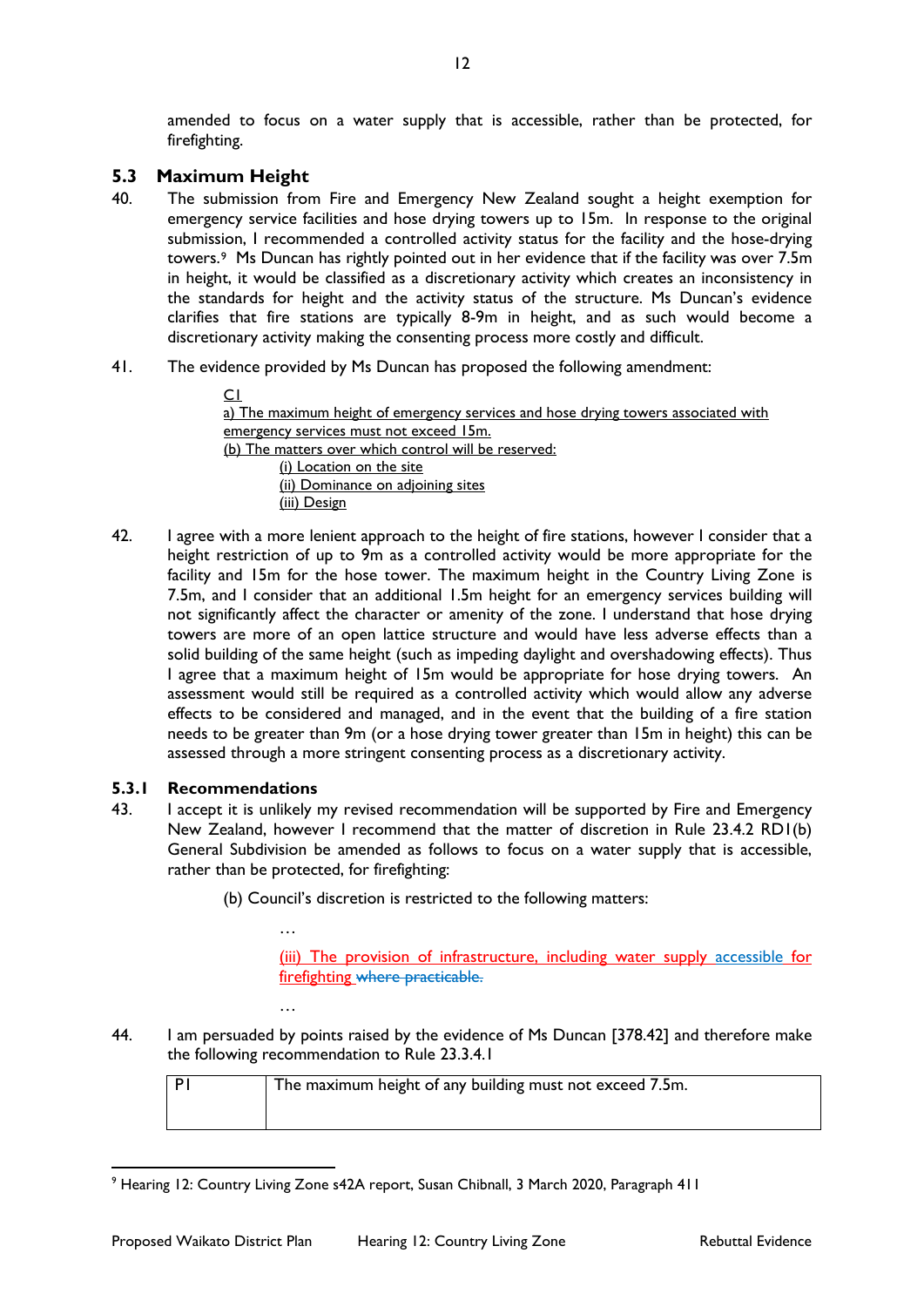|                | (a) The maximum height of emergency facilities (excluding hose drying<br>towers) must not exceed a height of 9m. |  |  |  |  |
|----------------|------------------------------------------------------------------------------------------------------------------|--|--|--|--|
|                | <u>(b) The matters over which control will be reserved:</u>                                                      |  |  |  |  |
|                | (i) Location on the site                                                                                         |  |  |  |  |
|                | (ii) Dominance on adjoining sites                                                                                |  |  |  |  |
|                | (iii) Design                                                                                                     |  |  |  |  |
| C <sub>2</sub> | (a) The maximum height of emergency services hose drying towers must not<br>exceed 15m.                          |  |  |  |  |
|                | (b) The matters over which control will be reserved:                                                             |  |  |  |  |
|                | (i) Location on the site                                                                                         |  |  |  |  |
|                | (ii) Dominance on adjoining sites                                                                                |  |  |  |  |
|                | (iii) Design                                                                                                     |  |  |  |  |
| DΙ             | Any building that does not comply with Rule 23.3.4.1 PI, CI, or C2                                               |  |  |  |  |

### **5.3.2 Section 32AA evaluation**

#### Water supply

*Other reasonably-practicable options* 

- 45. Within the scope provided by submissions, there are a number of options for the matters of discretion. At a broad level, the options are:
	- (a) Retain the notified version of the matters of discretion;

(b) Add matter of discretion regarding the provision of infrastructure including firefighting, enabling the continuing access and operation of infrastructure and recognition of reverse sensitivity effects.

#### *Effectiveness and efficiency*

46. The recommended amendments addressing the provision of infrastructure including an accessible water supply for firefighting is an efficient way to achieve 6.4.1 Objective – Integration of infrastructure with subdivision, land use and development. This matter of discretion applies to all infrastructure, and is a way to ensure that any subdivision has appropriate design of infrastructure. Water supply may not always be available at a scale or pressure that is suitable for firefighting, given that most Country Living-zoned sites do not have a reticulated water supply. Therefore, the words recognise that a water supply that can be used for firefighting purposes must be accessible.

#### *Costs and benefits*

47. There are likely to be additional costs, in that additional matters will need to be considered in subdivision applications. Arising from these additional matters of discretion there may also need to be changes in the design or layout of the subdivision. There are likely to be benefits in terms of social and economic effects if these matters of discretion can be effective in minimising the potential for reverse sensitivity effects to arise. There will also be economic and social benefits to infrastructure providers, in that the ongoing operation of and access to their assets will be considered. There is wider benefit to the local and wider community from the ongoing operation of, or upgrades to, infrastructure.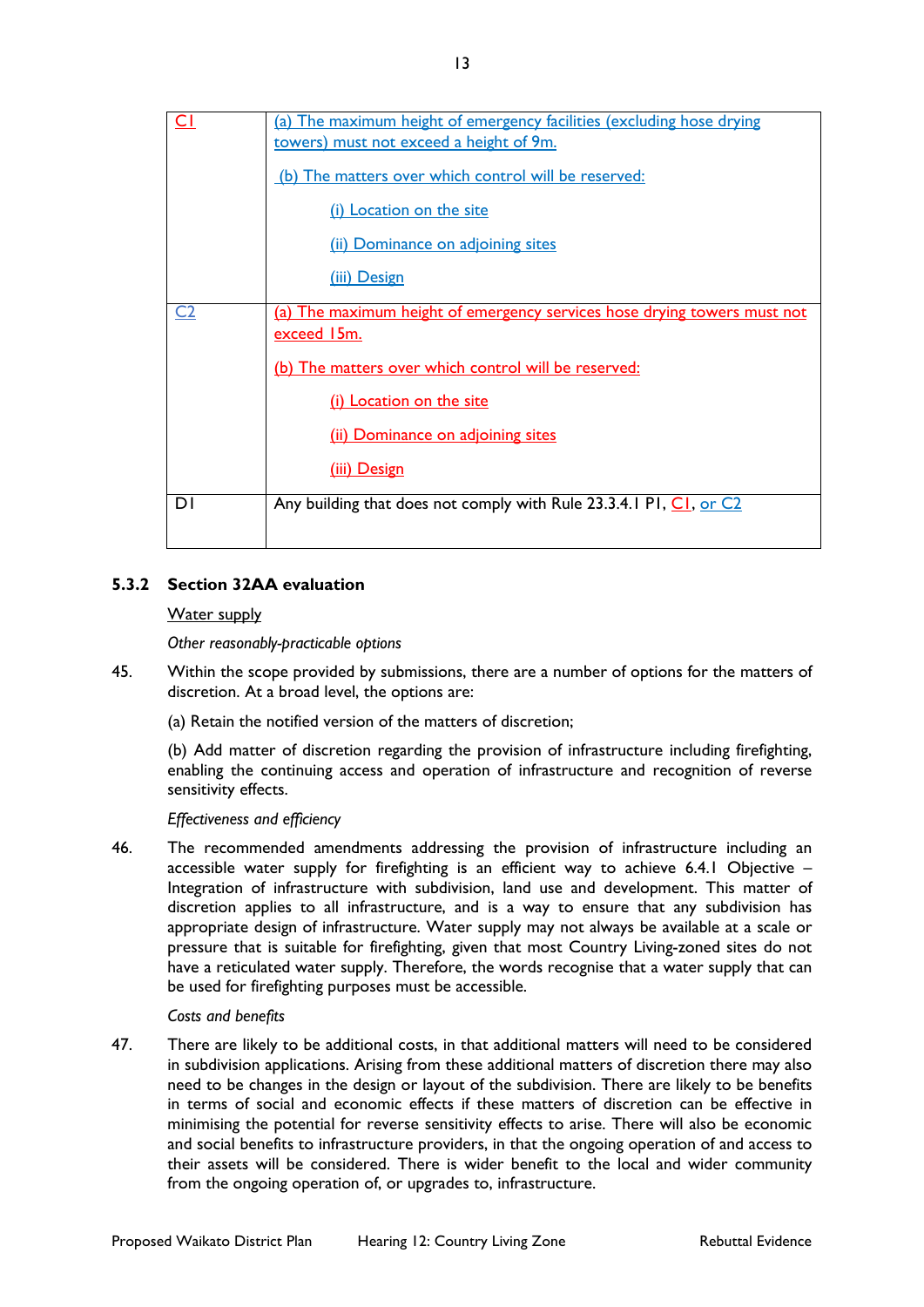48. These recommended amendments will have no effect on economic growth or employment.

*Risk of acting or not acting* 

- 49. There are no additional risks in not acting. There is sufficient information on the costs to the environment, and benefits to people and communities, to justify the amendment to the matters of discretion. Decision about most appropriate option
- 50. The amendments give effect to various provisions in the Regional Policy Statement concerned with avoiding reverse sensitivity and enabling the continuing operation of infrastructure. They are considered to be more appropriate in achieving the purpose of the RMA than the notified version of the matters of discretion for Rule 23.4.2 RD1.

#### Height

51. The amendments inclusion of a controlled activity rule in Rule 23.3.4.1 Height –General will provide for the functional requirements of FENZ when constructing Fire and Emergency facilities.

#### *Other reasonably-practicable options*

52. One option is to maintain the s42A amended version of the rule which allowed for a controlled activity for hose towers up to 15m. However, the amended rule did not allow for a controlled activity for fire and emergency buildings over 7.5m, where in this regard, the activity status over this height was discretionary. A fire station is usually between 8 and 9 m in height. This approach will not support the functionality of Fire and Emergency New Zealand to achieve its statutory function.

#### *Effectiveness and efficiency*

53. A controlled activity status for fire and emergency buildings for up to 9m ensures consent will be granted and therefore the effective operation of the facility. This will help provide for the health and safety of the community by enabling the efficient functioning of Fire and Emergency New Zealand.

#### *Costs and benefits*

54. There are potential costs with the increase in the height to the character of the zone, however I acknowledge that emergency services facilities in the Country Living Zone will be rare. The activity has been recommended to be a controlled activity and as I have recommended that the height for the hose drying towers also be a controlled activity, the character of the zone can be taken in be taken in to consideration through the consenting process, therefore still achieving Objective 5.6.

#### *Risk of acting or not acting*

55. There are no additional risks in not acting. There is sufficient information on the costs to the environment and benefits to people and communities to justify the amendment to the rule.

#### *Decision about most appropriate option*

56. The recommended amendment to Rule 23.3.4.1 Height –General is a minor allowance which will provide for the health and safety of the community, but also retains the character and amenity of the zone as sought by Objective 5.6.1.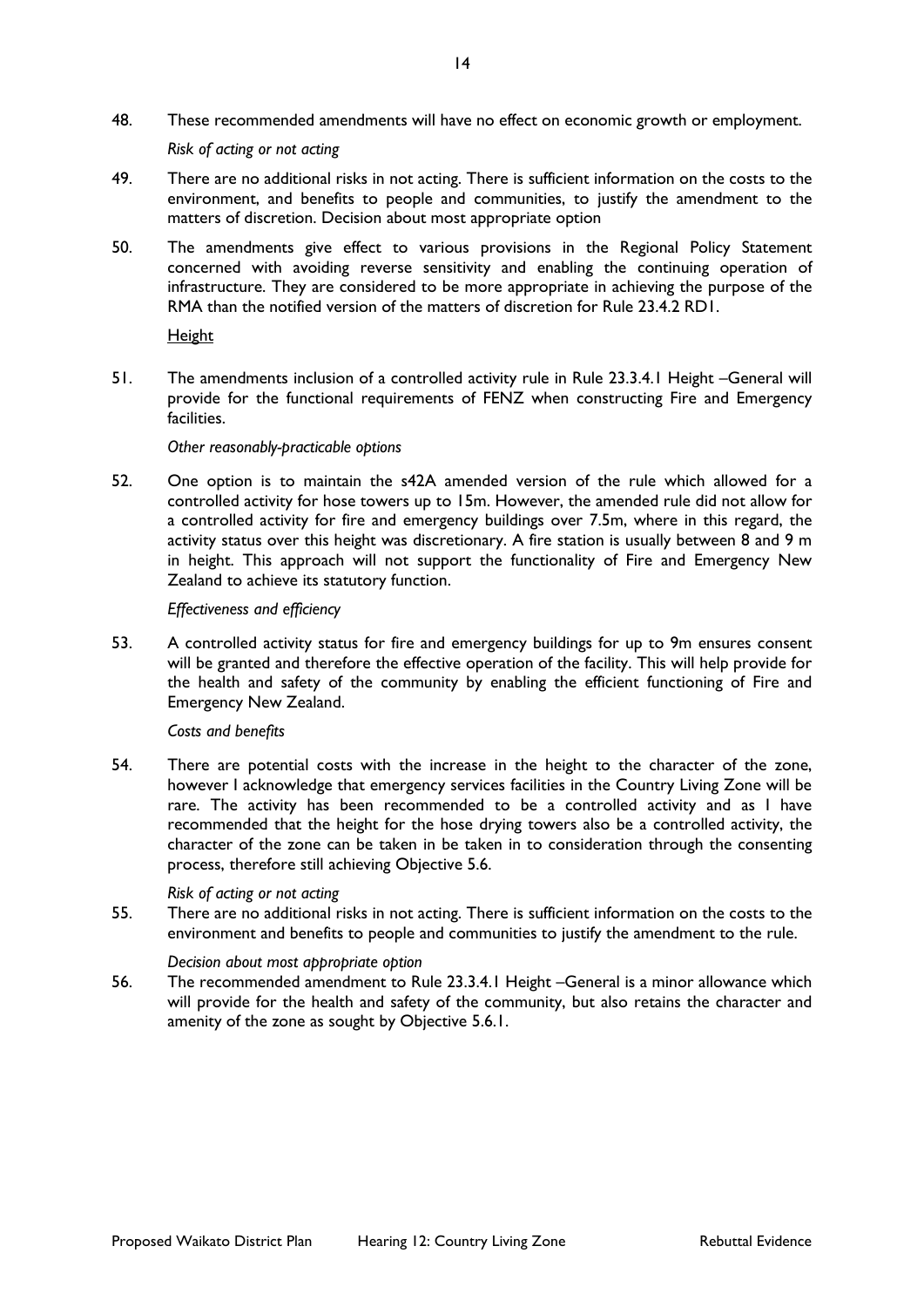# <span id="page-14-0"></span>**6 Heritage – Policy 5.6.7 –Earthworks**

### <span id="page-14-1"></span>**6.1 Analysis**

57. Ms Carolyn McAlley prepared evidence on behalf of Heritage New Zealand (Heritage NZ) [559]. Their original submission sought to include additional wording to the policy that addresses the effects on historic and cultural values, to which I have rejected on the basis that the Policies in Chapter 2 Tangata Whenua and Chapter 7 Heritage are sufficient.<sup>[10](#page-14-8)</sup> Ms McAlley understands that the National Planning Standards are to be implemented, however she still prefers that Heritage NZ's amendment be accepted. I am still of the view that their amendment is unnecessary as there are other policies that address their concerns. I do not agree to the changes and have not changed my recommendation set out in the original s42A report.

### <span id="page-14-2"></span>**6.2 Recommendation**

58. My recommendations remain as set out in the S42A report in paragraph 97.

# <span id="page-14-3"></span>**7 Policy 5.6.8 Non-residential activities**

### <span id="page-14-4"></span>**7.1 Analysis**

59. Ms Laura Galt prepared evidence on behalf of Hamilton City Council. The original submission sought to retain Policy 5.6.8 as notified [535.75]. Ms Galt sought to amend Policy 5.6.8 to require that commercial activities seeking to establish in the Country Living Zone do not undermine the policies in the Business and Business Town Centres. Ms Galt in her evidence goes on to support the intent of Policy 5.6.8 subject to the relief sought in submission point 535.75. However Submission point 535.75 does not seek to amend Policy 5.6.8 but rather seeks to **add** objectives and policies as a consequential amendment to seeking amendments to the Discretionary Activity rule. In regard to amending Policy 5.6.8, I consider this request to be out of scope of Hamilton City Council's submission, however I will address submission point 535.75 later in this rebuttal.

#### <span id="page-14-5"></span>**7.2 Recommendation**

60. My recommendations remain as set out in the S42A report in regard to Policy 5.6.8.

# <span id="page-14-7"></span><span id="page-14-6"></span>**8 Landuse Activities-Permitted Activities**

- 61. Ms Tanya Running prepared evidence on behalf of New Zealand Transport Agency, and disagreed with my stance that it is not necessary to impose a limit on heavy vehicles for a home occupation.<sup>[11](#page-14-9)</sup> This issue was also discussed in Hearing 6 where the author of the Section 42A report has suggested NZTA provide evidence of what the appropriate level of heavy vehicles may be for this activity.
- 62. I have considered Chapter 14 Infrastructure that includes standards for vehicle movements in permitted activity Rule 14.12.1.4 which allows 100 vehicle movements per day, of which

<span id="page-14-8"></span><sup>&</sup>lt;sup>10</sup> Hearing 12: Country Living Zone s42A report, Susan Chibnall, 3 March 2020, Paragraph 97

<span id="page-14-9"></span><sup>11</sup> Hearing 12: Country Living Zone s42A report, Susan Chibnall, 3 March 2020, Paragraph 228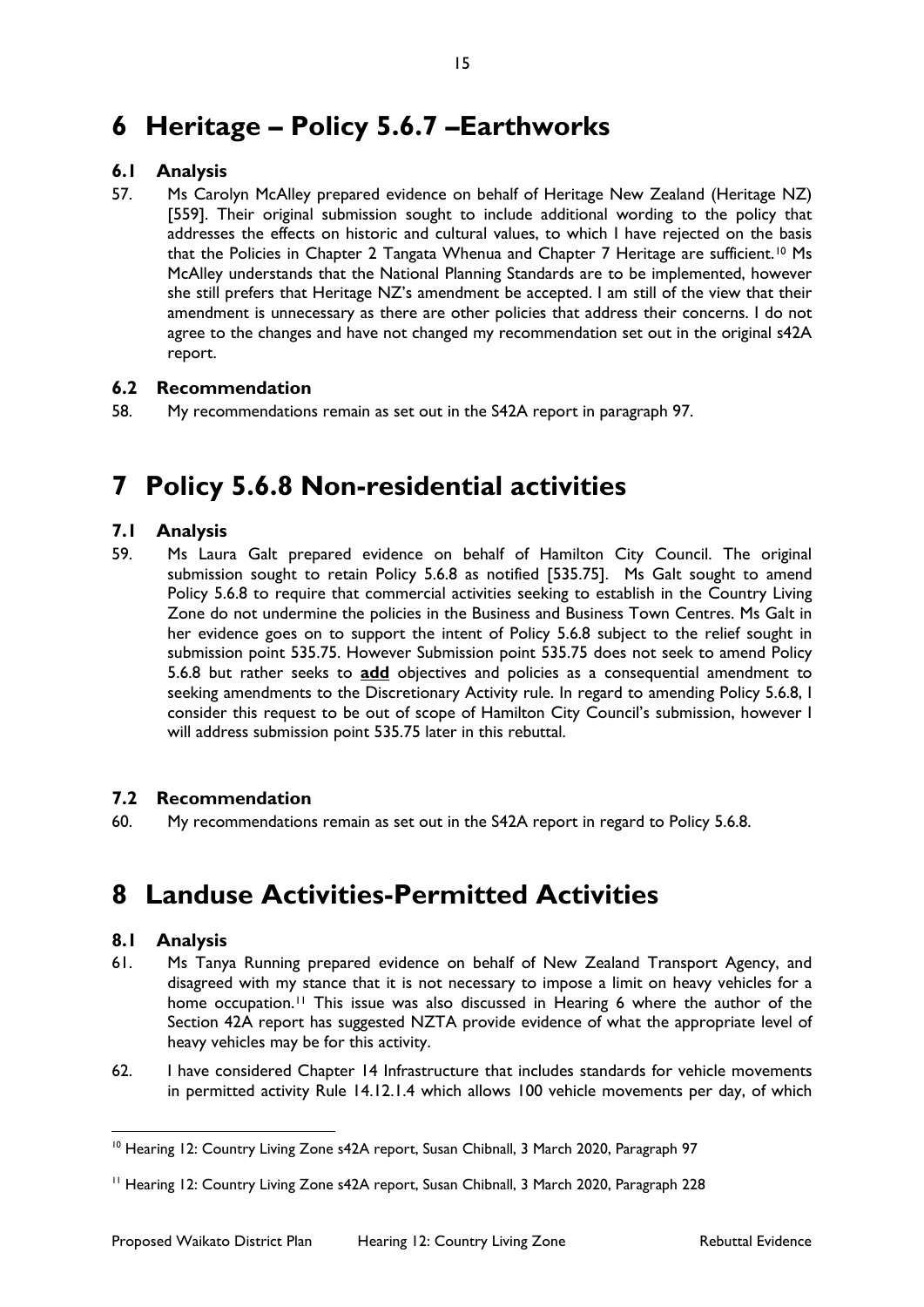no more than 15% of vehicle movements are to be heavy vehicles. 15 heavy vehicle movements may seem generous for a home occupation. Ms Running's view is to not allow any heavy vehicles associated with the activity. I do not believe it would be reasonable to impose this when there is a general allowance for up to 15 heavy vehicles per day within the Country Living Zone (although I accept that the matter of traffic generation will be more fully considered in Hearing 22 Infrastructure. Therefore it would be unreasonable to prohibit heavy vehicles for a home occupation when the surrounding properties may have up to 15.

### <span id="page-15-0"></span>**8.2 Recommendation**

63. My recommendations remain as set out in the S42A report.<sup>[12](#page-15-5)</sup>

# <span id="page-15-1"></span>**9 Landuse Activities- Restricted Discretionary Activities**

### <span id="page-15-2"></span>**9.1 Analysis**

- 64. Ms Alec Duncan prepared evidence on behalf of The Ministry of Education and accepts in part my recommendations for a restricted discretionary status for education facilities.<sup>[13](#page-15-6)</sup> The Ministry considers that the matters of discretion in the original submission [751.15] appropriately address the relevant matters over which council should have discretion. However, to have consistency across the Plan, Ms Duncan recommends that there is an allowance within the matters of discretion for the bulk and location of the buildings. I agree with Ms Duncan and therefore recommend adding to RD1 Education Facilities, clause (iv) the following; '*character and amenity of the neighbour, with particular regard to the bulk and location of the buildings'.*
- 65. Ms Teina Malone prepared evidence on behalf of First Gas Limited and reiterates the original submission, where they sought a new restricted discretionary rule to manage activities in the vicinity of the gas pipeline [945.22]. She clarified that the principles applicable for the Country Living Zone will be expanded on at the hearing for the Rural Zone at which First Gas intend to present evidence.

#### <span id="page-15-3"></span>**9.2 Recommendations**

66. I recommend further amendments to the matters of discretion relating to the establishment of education facilities as a restricted discretionary activity in Rule 23.1.1A.

### <span id="page-15-4"></span>**9.3 Recommended amendments**

67. I therefore recommend the following additional amendments:

23.1.1A Restricted Discretionary Activities (1) The activities listed below are restricted discretionary activities:

### **23.1.1A Restricted Discretionary Activity-Education facilities**

| RD I | (a) Council's discretion shall be restricted to the following matters:        |  |  |  |  |
|------|-------------------------------------------------------------------------------|--|--|--|--|
|      | (i) The extent to which it is necessary to locate the activity in the Country |  |  |  |  |
|      | <b>Living Zone.</b>                                                           |  |  |  |  |
|      | (ii) Reverse sensitivity effects of adjacent activities.                      |  |  |  |  |
|      | (iii) The extent to which the activity may adversely impact on the transport  |  |  |  |  |

<sup>&</sup>lt;sup>12</sup> Hearing 12: Country Living Zone s42A report, Susan Chibnall, 3 March 2020, Paragraph 29

<span id="page-15-6"></span><span id="page-15-5"></span><sup>&</sup>lt;sup>13</sup> Hearing 12: Country Living Zone s42A report, Susan Chibnall, 3 March 2020, Paragraph 239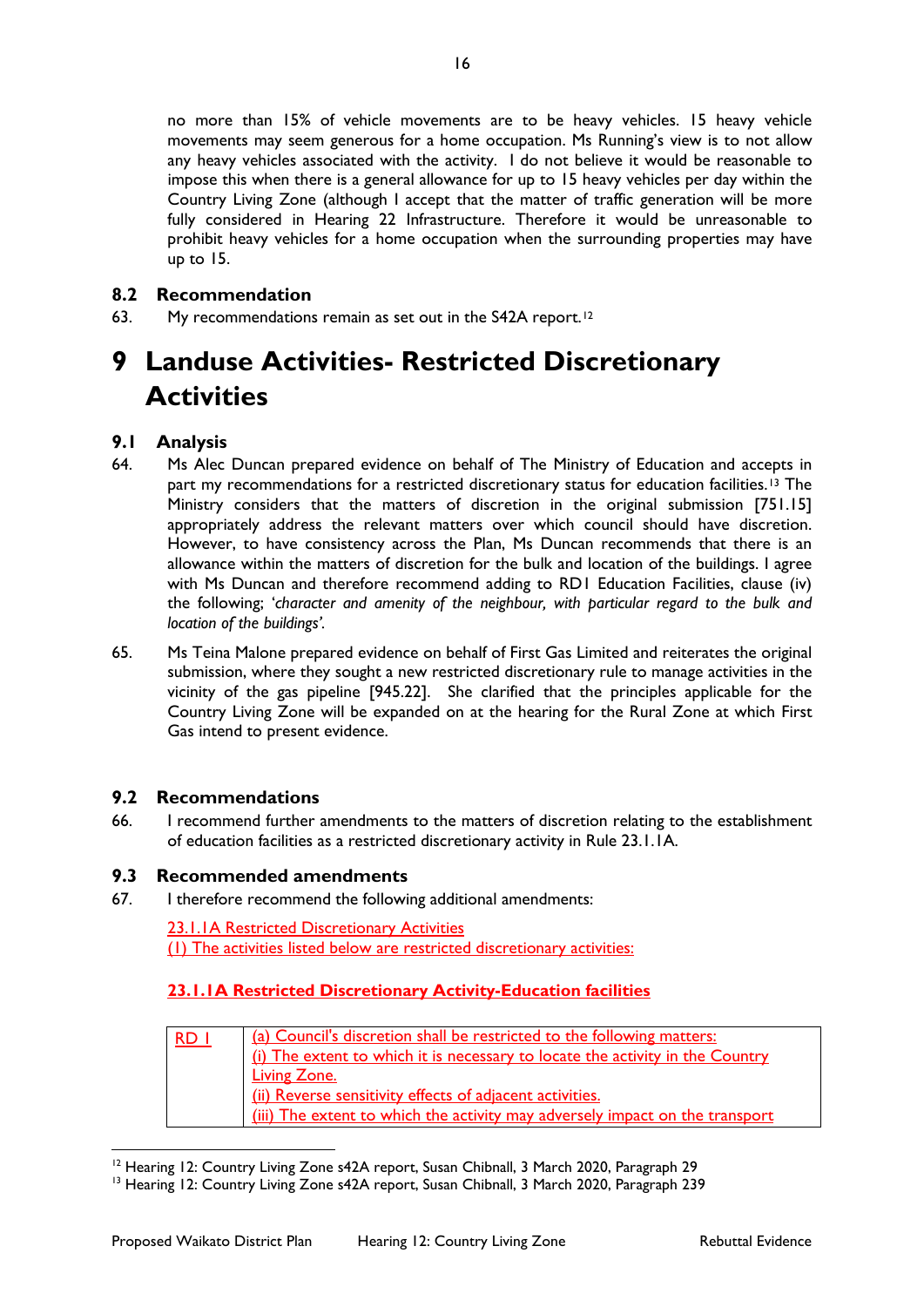| network.                                                                        |
|---------------------------------------------------------------------------------|
| (iv) The extent to which the activity may adversely impact on the               |
| streetscape, character and amenity of the neighbourhood, with particular regard |
| to the bulk and location of the buildings                                       |
| (v) The extent to which the activity may adversely impact on the noise          |
| environment.                                                                    |
| $\overline{(\forall i)}$<br>Effects on character                                |
| <b>Building form, bulk and location</b><br>لننبيك<br>۳m                         |
| ۱:تنہ)<br><del>Site layout and design</del><br>$\overline{\phantom{a}}$         |
| Privacy on other sites<br>l iv.<br><b>TA</b>                                    |
| 781.151                                                                         |
|                                                                                 |

### <span id="page-16-0"></span>**9.4 Section 32AA evaluation**

68. The amendment does not alter the overall intent of the matters of discretion and thus an additional s32AA evaluation is not required.

# <span id="page-16-1"></span>**10Landuse Activities- Discretionary Activities**

#### <span id="page-16-2"></span>**10.1 Analysis**

- 69. Ms Galt prepared evidence on behalf of Hamilton City Council, and addressed their submission which sought to ensure existing commercial centres are maintained [535.75]. Her evidence states that all of the Country Living Zones are located near Hamilton or main towns. This is not entirely correct as the map provided in the s42a report shows that the Country Living Zone is also in more isolated rural areas.
- 70. In response to Ms Galt, I consider that Policy 5.6.8 appropriately limits the establishment of commercial or industrial activities, while Policy 5.6.9 enables the existing non-residential activities to continue. There are policies that manage the bulk and location, height etc. As well, there is a discretionary activity status for, amongst other things, a commercial activity and an industrial activity within the zone. There are a suite of building rules that limit the size and height of buildings which further support these policies.
- 71. I consider that the regime of policies and rules that will come into play when assessing a commercial or industrial activity will still ensure the primacy of commercial centres in Hamilton City as they (the policies) do not support larger commercial type activities but rather the existing or those with a functional need.
- 72. The policies and supporting rules allow for businesses with a functional need to occur in the Country Living Zone that will support those communities. I do not consider the proposed polices are contrary to the Business and Business Town Centre Zone policies. The policies within the Country Living Zone chapter are specifically to manage these activities in the Country Living Zone. The policies as written ensure commercial and industrial activities are at a scale that is appropriate for the Country Living Zone.

#### <span id="page-16-3"></span>**10.2 Recommendation**

73. My recommendations remain as set out in the S42A report in regard to the management of commercial activities in the Country Living Zone.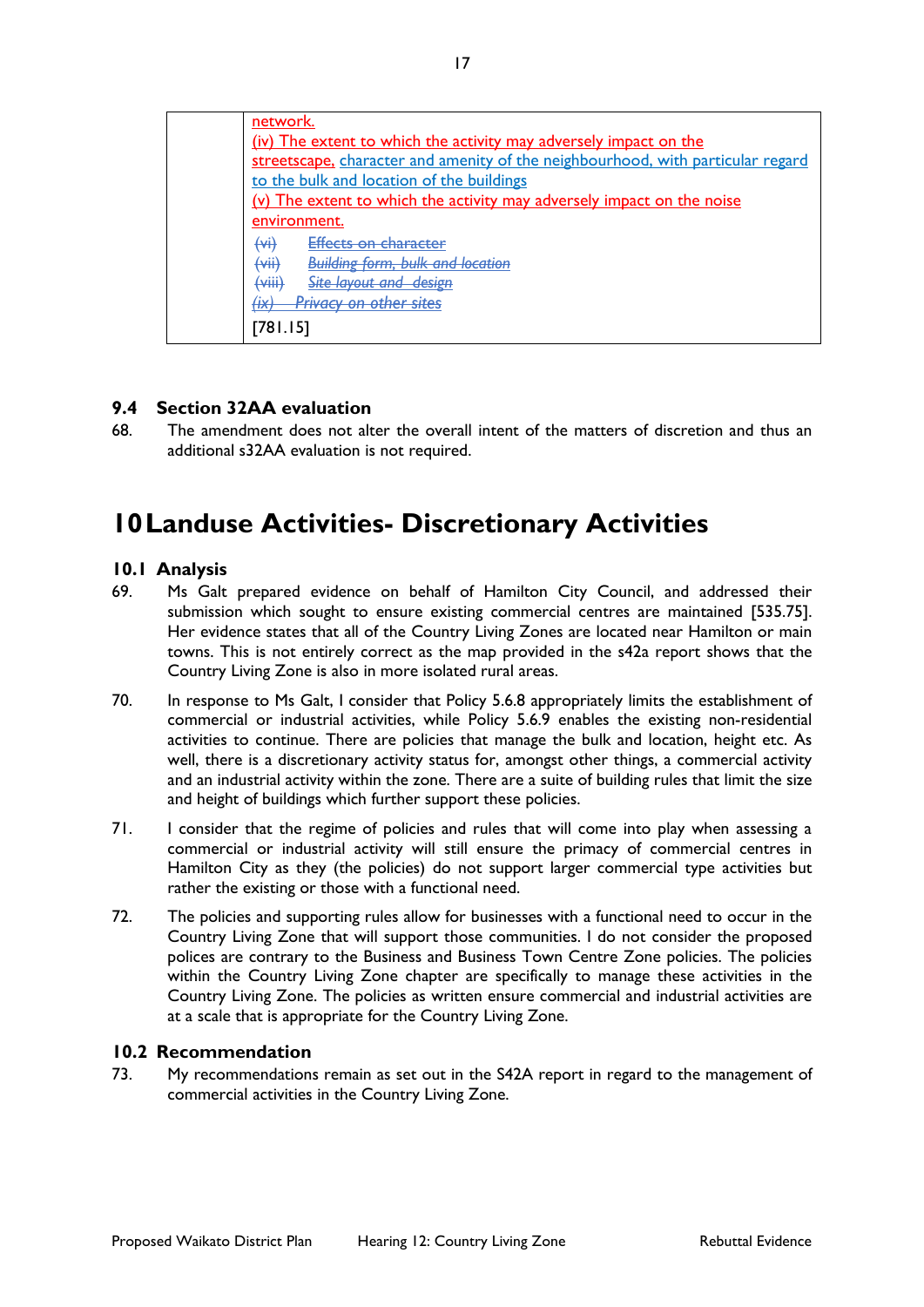# <span id="page-17-0"></span>**11Land Use –Effects Noise**

### <span id="page-17-1"></span>**11.1 Introduction**

- 74. In my Section 42A report, I acknowledged the submission point from Waikato District Health Board which did sought amendments to Rule 23.2.1.1<sup>14</sup>. The submission was of a highly technical nature and I sought advice from Mr Darran Humpheson, Senior Acoustics Specialist from Tonkin and Taylor. Unfortunately his assessment of the submission point was not available before my section 42A report was due to be made publicly available, and therefore I was unable to address the submission point.
- 75. Since my Section 42A report was made available, Mr Humpheson has provided a technical assessment of the submission points which I have appended to this report.

| Submission | Submitter               |                 |               | Summary of submission                                                                                                                                                                                    |
|------------|-------------------------|-----------------|---------------|----------------------------------------------------------------------------------------------------------------------------------------------------------------------------------------------------------|
| point      |                         |                 |               |                                                                                                                                                                                                          |
| 923.159    | Waikato                 | <b>District</b> | Health        | Amend Rule 23.2.1.1 P2, P3, P4, P5 and D1- Noise- General as follows:                                                                                                                                    |
|            | <b>Board</b>            |                 |               | P2 Sound measured in accordance with NZS 6801:2008 and assessed in<br>accordance with NZS 6802:2008 must not exceed:                                                                                     |
|            |                         |                 |               | (a) Noise measured at the following noise limits at any point within<br>a notional boundary on within any site in the Rural Zone and withinany<br>other site in the Country Living Zone must not exceed: |
|            |                         |                 |               | (i) $50\overline{dB}$ LAeg(15min) $dB$ (LAeg), 7am to 7pm, every day;                                                                                                                                    |
|            |                         |                 |               | (ii) $45\underline{dB}$ LAeg(15min) $dB$ (LAeg), 7pm to 10pm every day;                                                                                                                                  |
|            |                         |                 |               | (iii) $40dB$ LAeg(15min) $dB$ (LAeg) and 65 dB (LAmax), 10pm to 7am the<br>following day;                                                                                                                |
|            |                         |                 |               | (iv) 65dB LAFmax, 10pm to 7am the following day; (b) The permitted<br>activity noise limits for the zone of any other site where sound is<br>received.                                                   |
|            |                         |                 |               | P3 (a)Noise measured within any site in any zone, other than the<br>Country Living Zone and Rural Zone, must meet the permitted noise<br>levels for that zone.                                           |
|            |                         |                 |               | P4 (a)Noise generated by any activity in Tamahere Commercial Area A<br>and Tamahere Commercial Area B, as identified on the planning maps,<br>must not exceed the following levels:                      |
|            |                         |                 |               | $(a)$ In Tamahere Commercial Areas A and B does not exceed: $(i)$ 65dB<br>(LAeq), 7am to IOpm; (ii) 50dB (LAeq) and 75 dB (LAmax), IOpm to 7am<br>the following day,                                     |
|            |                         |                 |               | (b) Outside Tamahere Commercial Areas A and B, does not exceed:                                                                                                                                          |
|            |                         |                 |               | $(i)$ 55dB (LAeq), 7am to 10pm;                                                                                                                                                                          |
|            |                         |                 |               | (ii) 40dB (LAeq) and 70Db (LAmax), 10pm to 7am the following day.                                                                                                                                        |
|            |                         |                 |               | $P5$ (a) Noise levels shall be measured in accordance with the<br>requirements of NZS 6801:2008 "Acoustics Measurement of<br><b>Environmental Sound."</b>                                                |
|            |                         |                 |               | (b)Noise levels shall be assessed in accordance with the requirements of<br>NZS 6802:2008 "Acoustic Environmental Noise."                                                                                |
|            |                         |                 |               | D1 (a) Sound that is outside the scope of NZS 6802:2008 or a permitted<br>activity standard; and (b)Sound Noise that does not comply with Rule<br>23.2.1.1 P1 or P2, P3, P4 or P5.                       |
| 923.160    | Waikato<br><b>Board</b> | <b>District</b> | <b>Health</b> | Add new Rule 23.2.1.X applying to activity in Tamahere Commercial<br>Areas A and B, worded as follows:                                                                                                   |
|            |                         |                 |               | PI Farming noise, and sound generated by emergency generators and                                                                                                                                        |

<span id="page-17-2"></span><sup>14</sup> Hearing 12: Country Living Zone s42A report, Susan Chibnall, 3 March 2020, Paragraph 302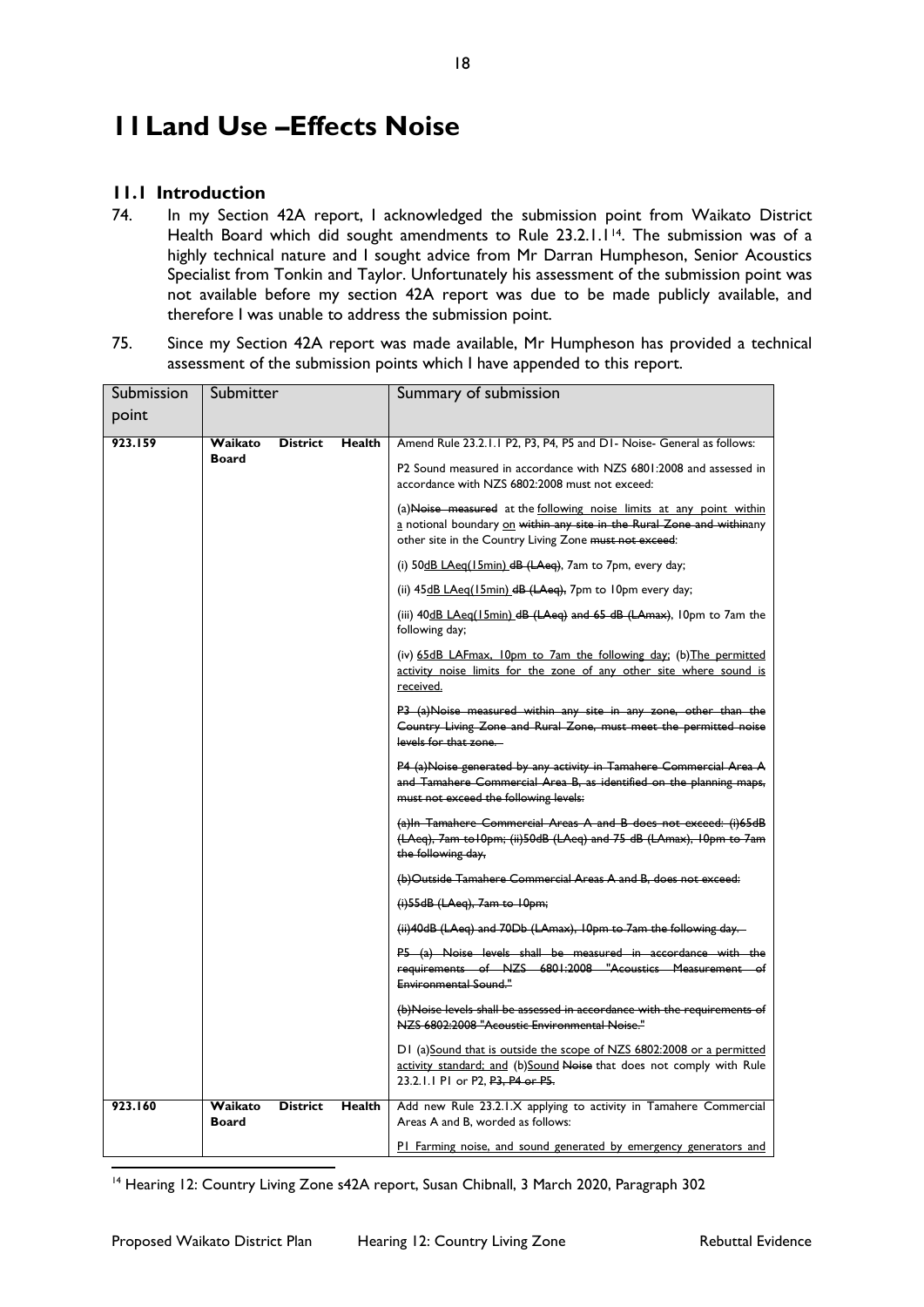|  | emergency sirens.                                                       |
|--|-------------------------------------------------------------------------|
|  | P2 Sound measured in accordance with NZS 6801:2008 and assessed in      |
|  | accordance with NZS 6802:2008 must not exceed:                          |
|  | (a) The following noise limits at any point within any other site in    |
|  | Tamahere Commercial Areas A and B:                                      |
|  | (i) $65dB$ LAeg(15min), 7am to 10pm;                                    |
|  | (ii) 50dB LAeg(15min), 10pm to 7am;                                     |
|  | (iii) 75 dB LAFmax, 10pm to 7am the following day;                      |
|  | (b) The following noise limits at any point within any site outside the |
|  | Tamahere Commercial Areas A and B:                                      |
|  | (i) $55dB$ LAeg(15min), 7am to 10pm;                                    |
|  | (ii) 40dB LAeg(15min), 10pm to 7am;                                     |
|  | (iii) 70dB LAFmax, 10pm to 7am the following day;                       |
|  | D1 (a)Sound that is outside the scope of NZS 6802:2008 or a permitted   |
|  | activity standard; and                                                  |
|  | (b)Sound that does not comply with Rule 23.2.1.X P1 or P2.              |

### <span id="page-18-0"></span>**11.2 Analysis**

76. The Waikato District Health Board [923.159] and [923.160] seeks to amend Noise rule 23.2.1.1 to change the terminology used in the rule and to create a separate rule for Tamahere Commercial Areas. The advice given from Mr Humpheson was in general agreement with the suggestions made by the Waikato District Health Board. However he recommends the use of the term 'noise' rather that both 'noise' and 'sound' and that although there is a difference between the terms it is likely to be confusing if both are use in the same rule.

#### <span id="page-18-1"></span>**11.3 Recommendation**

- 77. For reasons given above, I recommend that the hearings panel:
	- (a) **Accept in part** Waikato District Health Board [923.159] and [923.160]

#### <span id="page-18-2"></span>**11.4 Recommended amendments**

#### **23.2.1.1 Noise-General**

| PI             | Farming noise, and noise generated by emergency generators and emergency sirens.                                                                                                                                                                                                                                                                                                                                                                                                                                                                                                                                      |
|----------------|-----------------------------------------------------------------------------------------------------------------------------------------------------------------------------------------------------------------------------------------------------------------------------------------------------------------------------------------------------------------------------------------------------------------------------------------------------------------------------------------------------------------------------------------------------------------------------------------------------------------------|
| P <sub>2</sub> | Noise measured at the notional boundary within any site in the Rural Zone and within any other<br>(a)<br>site in the Country Living Zone Noise measured in accordance with NZS 6801:2008 and assessed in accordance with NZS 6802:2008 must not exceed:<br>50dB LAeg(15min) dB (LAeg), 7am to 7pm, every day;<br>(ii) 45dB LAeq(15min) dB (LAeq), 7pm to 10pm every day;<br>(iii) 40dB LAeq(15min) dB (LAeq) and 65 dB (LAmax), 10pm to 7am the following day;<br>(iv) 65dB LAFmax, 10pm to 7am the following day;<br>(b) The permitted activity noise limits for the zone of any other site where sound is received. |
| <u>P3</u>      | n any zone, other than the Country Living Zone and Rura<br>$\overline{a}$                                                                                                                                                                                                                                                                                                                                                                                                                                                                                                                                             |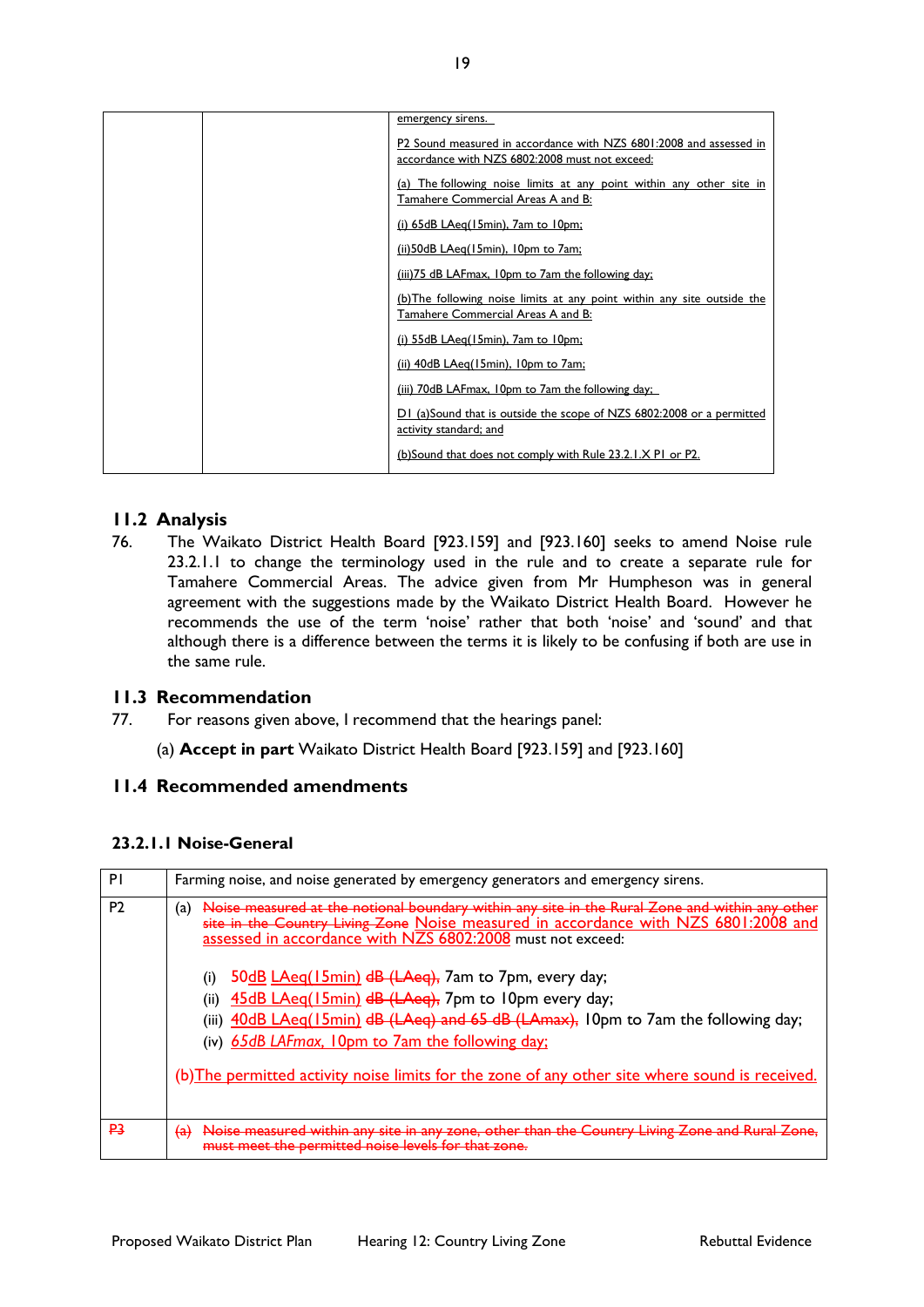| <b>P4</b> | $\leftrightarrow$<br>Noise generated by any activity in Tamahere Commerc<br>ahara Cammarcia<br>Area B, as identified on the planning maps, must not exceed the following levels:<br>In Tamahere Commercial Areas A and B does not exceed:<br><del>(a)</del> |
|-----------|-------------------------------------------------------------------------------------------------------------------------------------------------------------------------------------------------------------------------------------------------------------|
|           | $65dB$ ( $L_{Aee}$ ), 7am to 10pm;<br>Δ<br>٣ij<br>(ii)<br>$50$ dB ( $L_{Aeq}$ ) and 75dB ( $L_{Amax}$ ), 10pm to 7am the following day,                                                                                                                     |
|           | Outside Tamahere Commercial Areas A and B, does not exceed:<br><del>(b)</del>                                                                                                                                                                               |
|           | $55dB$ ( $E_{\text{Aeg}}$ ), 7am to 10pm;<br>₩<br>(H)<br>$40$ dB ( $L_{Aeq}$ ) and 70dB ( $L_{Amax}$ ), 10pm to 7am the following day.                                                                                                                      |
| P5        | $\left( a\right)$<br>accordance with the requirements<br><del>accordance with the regulierments</del><br>v                                                                                                                                                  |
|           | $\leftrightarrow$<br>Noise levels shall be assessed in accordance with the requirements of Standard NZS 6802:7<br><del>"Acoustic Environmental noise".</del>                                                                                                |
| D.        | Noise that is outside the scope of NZS 6802:2008 or a permitted activity standard;<br>a<br>and                                                                                                                                                              |
|           | (b) Noise that does not comply with Rule 23.2.1.1 P1, P2, P3, P4 or P5.                                                                                                                                                                                     |

#### **23.2.1.1A Noise - Tamahere Commercial Areas A and B**

| PL             | Farming noise, and noise generated by emergency generators and emergency sirens.                                     |
|----------------|----------------------------------------------------------------------------------------------------------------------|
| P2             | Noise measured in accordance with NZS 6801:2008 and assessed in accordance with NZS<br>6802:2008 must not exceed:    |
|                | (a) The following noise limits at any point within any other site in Tamahere Commercial<br>Areas A and B:           |
|                | (i) 65dB LAeq(15min), 7am to 10pm;                                                                                   |
|                | (ii) 50dB LAeq(15min), 10pm to 7am;                                                                                  |
|                | (iii) 75 dB LAFmax, 10pm to 7am the following day;                                                                   |
|                | (b) The following noise limits at any point within any site outside the Tamahere Commercial<br><u>Areas A and B:</u> |
|                | (i) 55dB LAeq(15min), 7am to 10pm;                                                                                   |
|                | (ii) 40dB LAeq(15min), 10pm to 7am;                                                                                  |
|                | (iii) 70dB LAFmax, 10pm to 7am the following day;                                                                    |
| D <sub>1</sub> | (a) Noise that is outside the scope of NZS 6802:2008 or a permitted activity standard; and                           |
|                | (b)Noise that does not comply with Rule 23.2.1.A P1 or P2.                                                           |

#### <span id="page-19-0"></span>**11.5 Section 32AA evaluation**

78. The amendments to the General Noise Rule 23.2.1.1 will provide clarity for the application of the standards.

*Other reasonably-practicable options*

79. One option is to maintain the notified version of the rule, however incorrect terminology was used in the proposed rule. This would lead to conflict with the standard specified in the rule.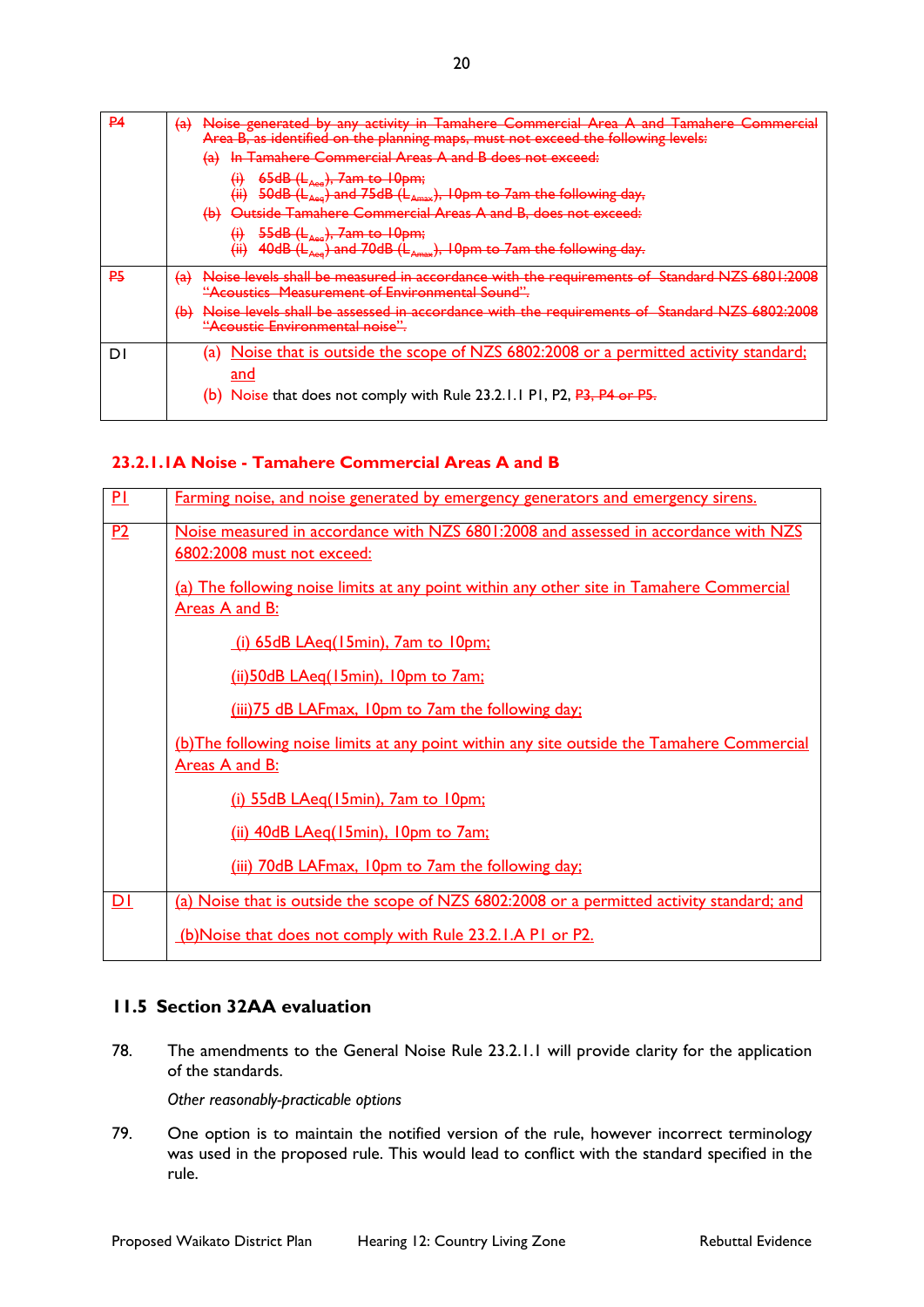*Effectiveness and efficiency*

80. Changing the terminology within the rule will ensure consistency in application of the standard. The recommended amendments will be the most appropriate way in giving effect to Policy 5.6.16 Noise and therefore achieve Objective 5.6.

*Costs and benefits*

81. The benefits are that there will be clarity when applying the noise standard.

*Risk of acting or not acting* 

82. There are no additional risks in not acting. There is sufficient information on the costs to the environment and benefits to people and communities to justify the amendment to the rule.

*Decision about most appropriate option* 

83. The recommended amendment to Rule 23.2.1.1 Noise General is a minor and will help towards retaining the character and amenity of the zone as sought by the policy and Objective 5.6.1.

# <span id="page-20-0"></span>**12Land Use-Effects- Earthworks**

- <span id="page-20-1"></span>84. Mr Tim Lester on behalf of Blue Wallace Surveyors Ltd has further elaborated on the reasoning for the submission to allow for earthworks for access ways to the building platform to be a permitted activity [662.24]. Mr Lester further says that there is no fundamental difference between an undetermined building platform and an undetermined accessway. I can agree with this up to a point. I refer to the notified subdivision rules, which require a building platform with an area of 1000m2 exclusive of boundary setbacks, and a permitted earthworks rule to create the building platform in this regard is a reasonable approach. In regard to the earthworks rules, it would be logical to also provide for access to the building platform however, it is common for these building platforms and accessways not to be formed at the time of subdivision. This allows for flexibility as to where the building platform is located.
- 85. It is expected that there will be an entranceway created to the property, but not necessarily access to the building platform. I have concerns with allowing a permitted activity for an unknown amount of earthworks. If you add in the area of an accessway to the building platform there is potential for large areas and volumes of earthworks that not only have potential effects on the landscape but also in terms of management of stability and erosion.
- 86. In application of the rules, earthworks for a building platform for a residential activity and an accessory building are permitted activities. If the rules in P2 for earthworks are applied, which are applicable to earthworks other than a building platform and accessory building, there is an allowance for 1000m2. Further to this, I have recommended in response to Blue Wallace's submission in regard to volume that this be increased to 500m3 (rather than 250m3).[15](#page-20-2)
- 87. A property owner has a choice to comply with the permitted baseline where no consent is required. If the desire is to build on the property in area location that means more earthworks are necessary than the permitted baseline, then I am of the opinion that if an accessway cannot be created within these parameters then it would be appropriate to

<span id="page-20-2"></span><sup>&</sup>lt;sup>15</sup> Hearing 12: Country Living Zone s42A report, Susan Chibnall, 3 March 2020, Paragraph 320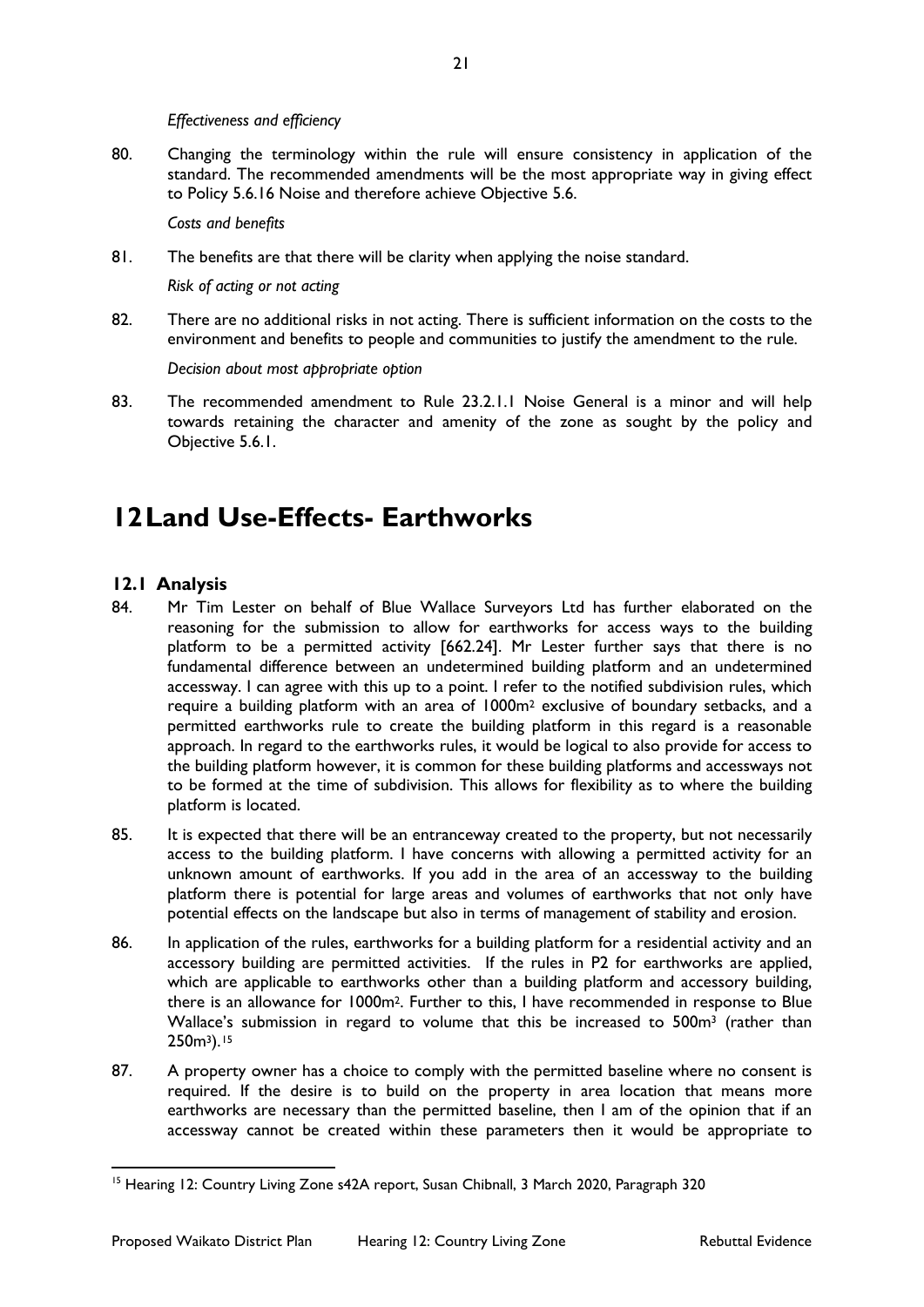obtain consent. This approach will ensure any greater area and volume can be managed accordingly.

- 88. Mr Lester also raises the issue of the setback for earthworks to a boundary in his evidence and does not agree with the 1.5m set back. Mr Lester considers that a 0.5m setback would be sufficient and believes that fences or retaining wall of a scale or height on or close to a property boundary have been constructed to a specific standard, so as to not incur unreasonable restrictions on an abutting property and have gone through an assessment process. This is not always the case. Nevertheless I agree that damage to a neighbouring property during earthworks activities is likely to be a civil matter. However, if during earthworks activities, the stability of the land is compromised in any way, and sediment erosion is not adequately controlled, this becomes a resource management concern. I am still of the opinion that a 1.5m setback allows space for good management of earthworks on a site. The 1.5m setback not only supports good sediment control systems but also a reasonable setback when a property owner constructs a landscape bund. My recommendation is therefore unchanged.
- 89. Ms Malone on behalf of First Gas Limited has provided evidence that reiterates their original submission, where First Gas Ltd sought a new rule to manage earthworks in the vicinity of the gas pipeline. She clarifies that the principles applicable for the Country Living Zone will be expanded on at the hearing for the Rural Zone at which First Gas intend to present evidence.

#### <span id="page-21-0"></span>**12.2 Recommendations**

90. My recommendations remain as set out in the S42A report in section 6.6.2 in regard to the earthworks rules

# <span id="page-21-2"></span><span id="page-21-1"></span>**13Land use –Signs**

- 91. Ms McAlley on behalf of Heritage New Zealand Pouhere Taonga has disagreed with the permitted activity status for signs on heritage items and Maaori Sites of Significance in her evidence and believes signs should be a restricted discretionary status. Ms McAlley states that the permitted standard does not relate to the individual nature of heritage buildings and therefore not robust enough to ensure the effects are managed. I maintain my position on this matter in that the size of the sign, which is proposed to be no bigger than  $Im<sup>2</sup>$  and is for the purpose of identifying said heritage item are appropriate limitations to enable a permitted activity status. I believe a sign helps not only to bring to the public's attention to the heritage item but will further ensure the community knows it is likely to be protected.
- 92. Ms McAlley also raises the matter of an advice note guiding plan users to Heritage New Zealand Pouhere Taonga. As per my discussion at paragraph 357, I have suggested that an advice note will be useful when the Proposed District Plan is transitioned to the National Planning Standards where there is to be a dedicated Historic Heritage chapter and it will be in this chapter that an advice note could be incorporated.
- 93. Ms Running prepared evidence on behalf of NZ Transport Agency and sought a minor amendment to Rule 23.2.6.2 Signs-Effects on Traffic. Of particular interest is P1 clause (v) which reads *Contain no more than 40 characters and no more than 6 symbols.* Ms Running suggests altering the wording to reflect the Transport Agencies brochure which reads *Signs*  should have a maximum of 6 words and/or symbols, with a maximum of 40 characters'. I have contacted Ms Running to clarify as the brochure appears to be more lenient that the Proposed Plan rule. Ms Running's response was to not make their suggested changes and maintain the proposed version and ensure it is consistent across all zones.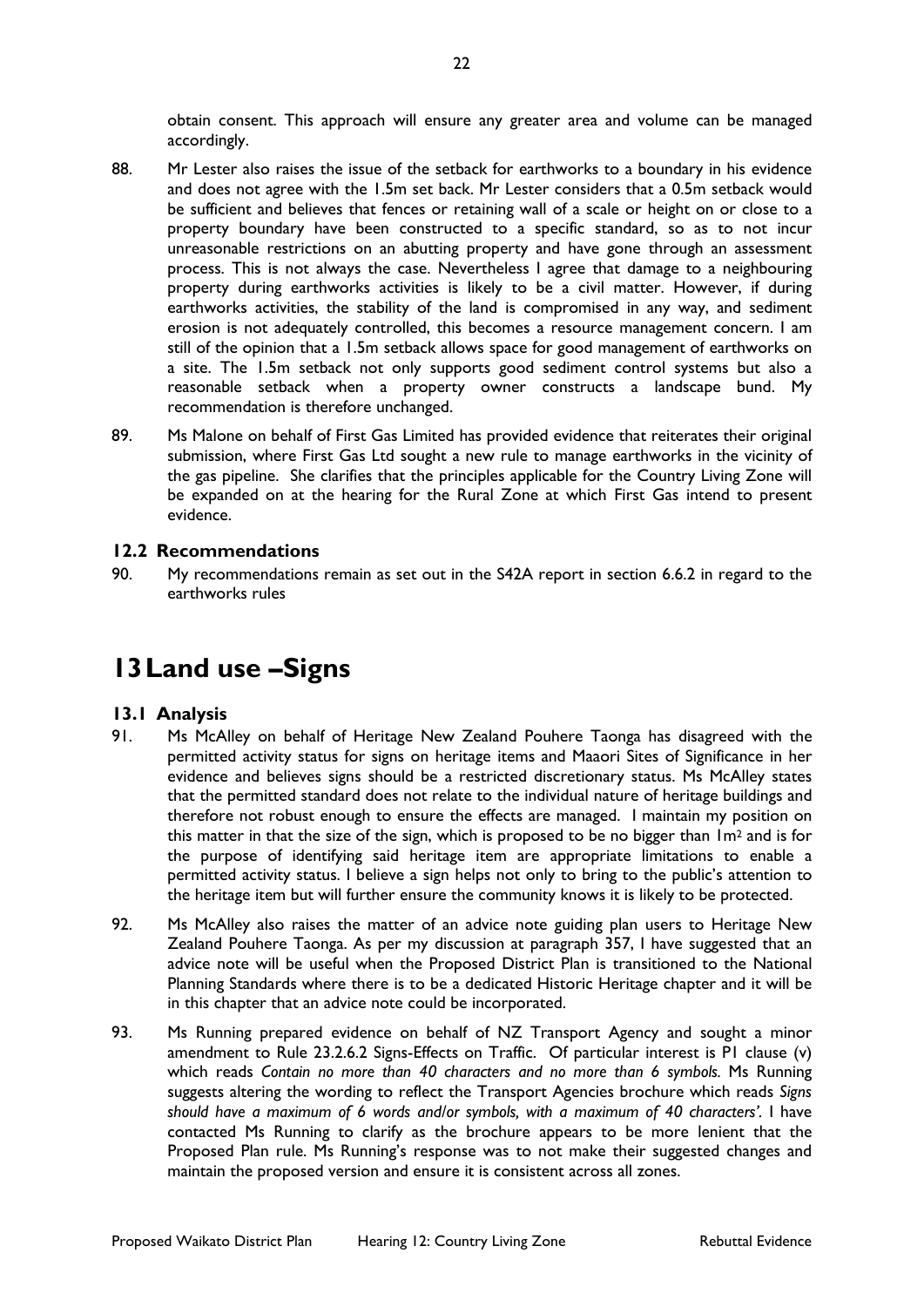94. Further to above, the rule not only applies to roads managed by NZTA, but as well Council managed roads and I believe the current wording of the rule is a better outcome in terms of safety for all concerned. Ms Running may wish to make comment on this during the hearing.

#### <span id="page-22-0"></span>**13.2 Recommendation**

95. My recommendations remain as set out in Section 6.7 of my S42A report in regard to the signage rules.

# <span id="page-22-1"></span>**14Land use- Minor dwelling**

#### <span id="page-22-2"></span>**14.1 Analysis**

96. Evidence provided by Mr Shane Hartley on behalf of the Surveying Company supports the s42A report in regard to the provisions for minor dwellings [746.117]. However Mr Hartley raises a concern about the rule and that if there was scope provided by submissions to clarify as to whether the  $70m^2$  gross floor area includes decks and garages as the rule would be improved if there was. In response to his concerns, the Definitions hearing 5 has dealt with this issue. I am mindful that the National Planning Standard's definition for gross floor area is:

> *means the sum of the total area of all floors of a building or buildings (including any void area in each of those floors, such as service shafts, liftwells or stairwells),*

*i. where there are exterior walls, measured from the exterior faces of those exterior walls* 

*ii. where there are walls separating two buildings, measured from the centre lines of the walls separating the two buildings* 

*iii. where a wall or walls are lacking (for example, a mezzanine floor) and the edge of the floor is discernible, measured from the edge of the floor.*

97. From this definition I consider it is clear that the intent of the term is that it includes areas enclosed by walls, but not decks. I consider that an attached garage could be deemed to be part of the minor dwelling and would be included in the gross floor area calculation. However a standalone garage would be classed as an accessory building in accordance with the National Planning Standards definition of accessory building:

> *means a detached building, the use of which is ancillary to the use of any building, buildings or activity that is or could be lawfully established on the same site, but does not include any minor residential unit.*

#### <span id="page-22-3"></span>**14.2 Recommendation**

<span id="page-22-4"></span>98. My recommendations remain as set out my S42A report.

# <span id="page-22-5"></span>**15Land Use –Building setbacks- All boundaries**

- 99. Ms Running prepared evidence on behalf of NZ Transport Agency and has suggested that their submission point [742.241] has not been addressed. This particular submission point reads as follows 'Retain *Rule 23.3.7.2 D1 Building setback - sensitive land use, as notified'* and as such has been duly accepted in paragraph 473 of the s42A report.
- 100. In the evidence provided, Ms Running refers to submission point [742.241] as being in relation to *Rule 23.3.7.1. RD1 Building setbacks-All boundaries*. There is some confusion in this regard. I have reviewed the original submission, which in the relief sought refers to the Rural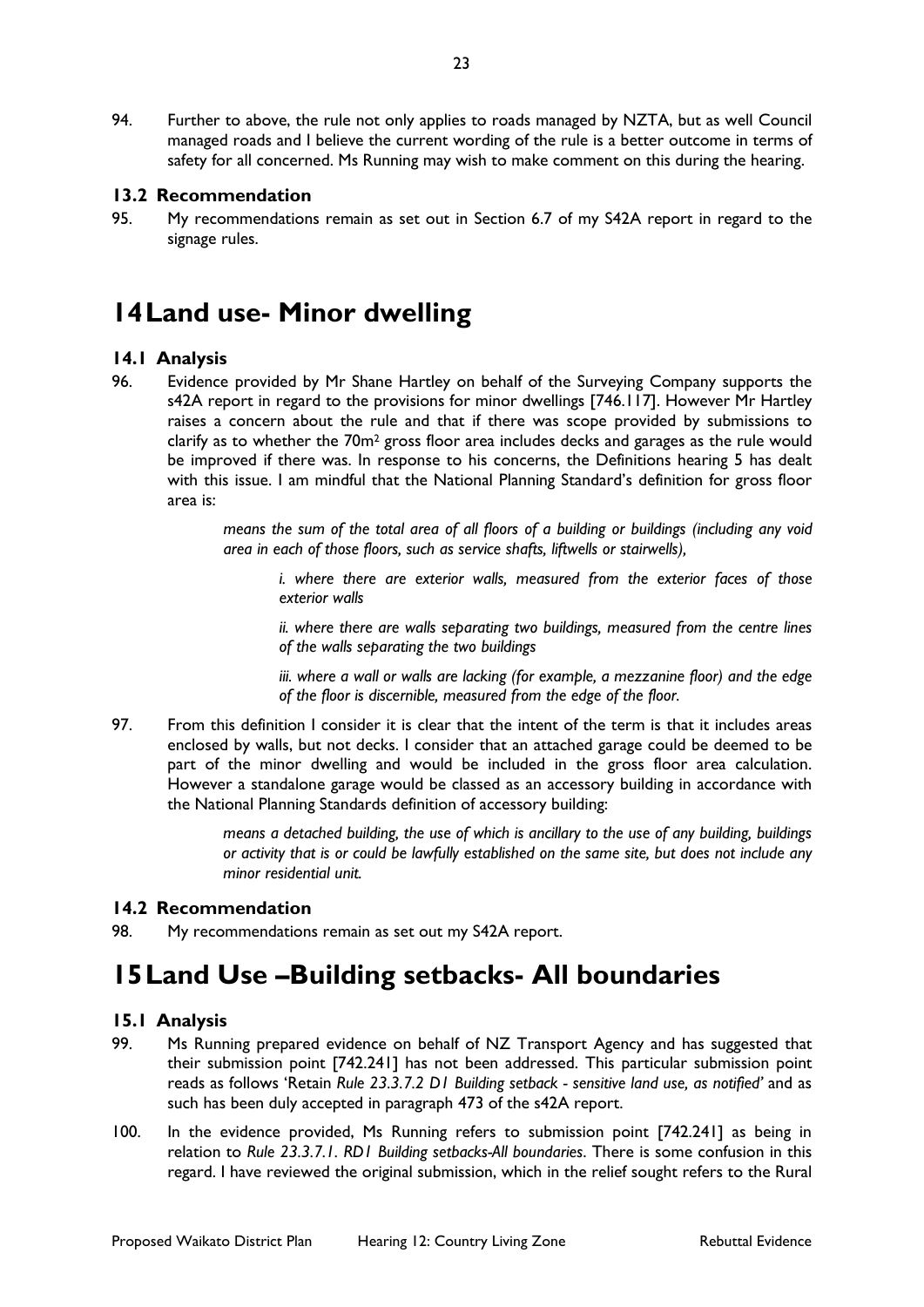Zone equivalent rule (**22.**3.7.1). This submission has been allocated to the Rural Zone Hearing as submission point [742.239]. However, I believe the rule referencing to be an error by NZTA and based on the evidence from Ms Running it appears the intent was for the relief sought in the equivalent rule in the Country Living Zone (i.e. Chapter 23). With this in mind I have undertaken an analysis of the equivalent rule in relation to the Country Living Zone.

| Submission<br>point | Submitter                       | Summary of submission                                                                                      |
|---------------------|---------------------------------|------------------------------------------------------------------------------------------------------------|
| 742.239             | New Zealand Transport<br>Agency | Retain Rule 22.3.7.1 Building Setbacks- All<br>boundaries, except for the amendments sought<br>below       |
|                     |                                 | <b>AND</b>                                                                                                 |
|                     |                                 | Amend matter of discretion (b)(ii) in Rule 22.3.7.1<br>RD1 Building Setbacks - All boundaries, as follows: |
|                     |                                 | Effects on traffic Transport network safety and efficiency;                                                |
|                     |                                 | <b>AND</b>                                                                                                 |
|                     |                                 | Request any consequential changes necessary to give<br>effect to the relief sought in the submission.      |

**Rule 23.3.7.1 Building setbacks-All boundaries**

### <span id="page-23-0"></span>**15.2 Analysis of submission 724.239**

101. New Zealand Transport Agency [742.239] submission refers to Rule 22.3.7.1 in the Rural Zone. I have reviewed their original submission and believe this was an error and that NZTA seek to amend the wording in the matters of discretions in Rule 23.3.7.1 clause (b)(ii) of the Country Living Zone. The submission seeks to change the wording to refer to the Transport network safety and efficiency as opposed to the effects on traffic. I consider this to be a minor amendment and provide better clarity for the plan user when assessing the effects of a building when dispensation is sought from the permitted setback rule. I recommend the panel accept New Zealand Transport Agency [742.239].

### <span id="page-23-1"></span>**15.3 Recommendation**

102. **Accept** the submission point from New Zealand Transport Agency [742.239]

### <span id="page-23-2"></span>**15.4 Recommended amendments**

**Restricted Discretionary Activity- Rule 23.3.7.1 Building setbacks- All boundaries**

| <b>RDI</b> | (a)A building that does not comply with Rule 23.3.7.1 P1 or P2<br>(b) Council's discretion is restricted to the following matters:<br>(i) amenity values;            |
|------------|----------------------------------------------------------------------------------------------------------------------------------------------------------------------|
|            | (ii) effects on traffic Transport network safety and efficiency;<br>(iii) daylight admission to adjoining properties;<br>(iv) effects on privacy of adjoining sites. |

### <span id="page-23-3"></span>**15.5 Section 32AA evaluation**

103. The recommended amendments are to provide clarity without changing the planning outcomes. Accordingly no s32AA evaluation has been undertaken.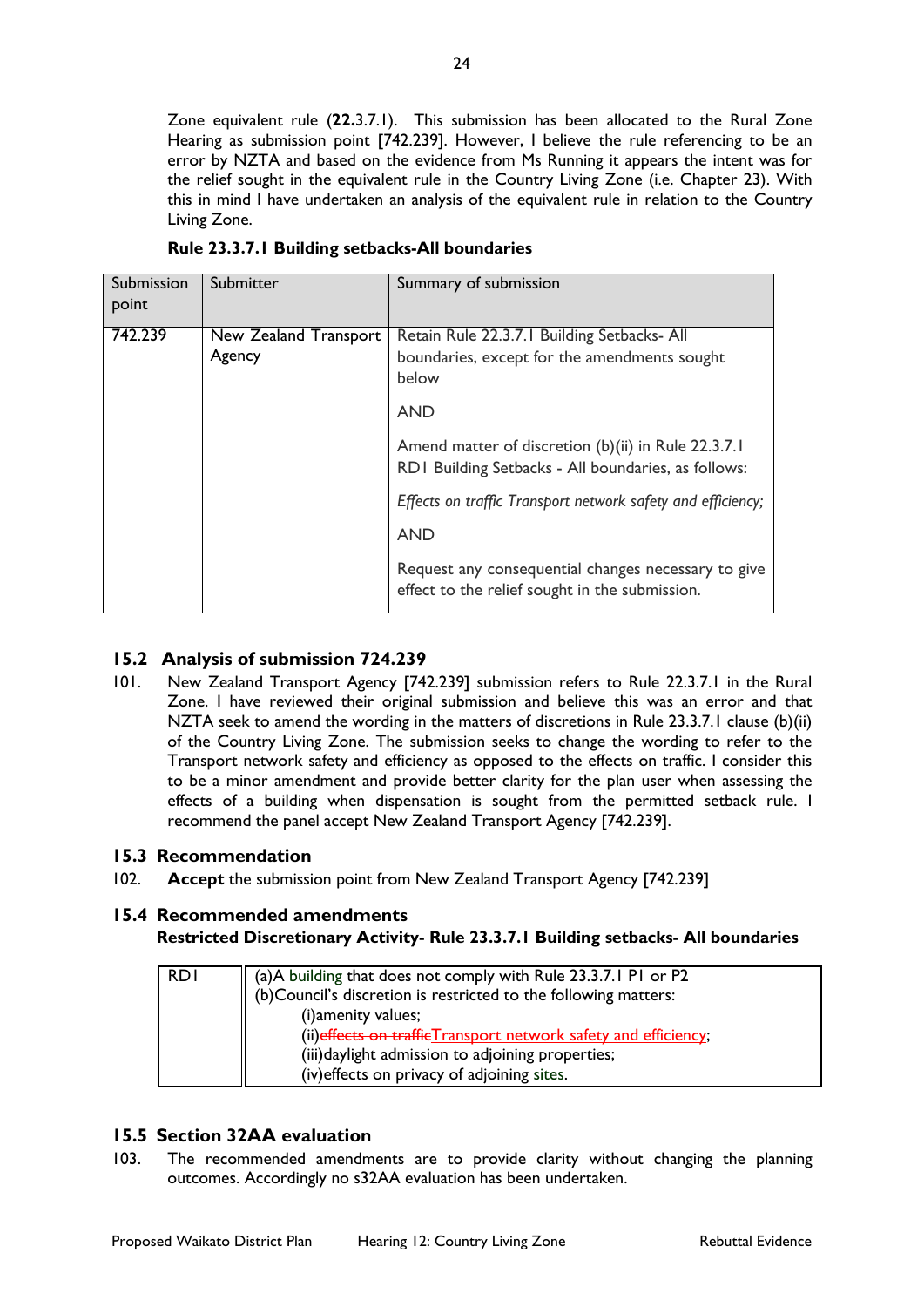# <span id="page-24-0"></span>**16Land use - Building setback**

## <span id="page-24-1"></span>**16.1 Analysis**

- 104. Ms Butler has prepared evidence on behalf of KiwiRail Holdings Ltd has disagreed with my recommendations to reject their submission for a 5m setback to the rail corridor for 'any new' buildings.[16](#page-24-3) Ms Butler has safety concerns for human safety associated with the interface between rail operations and activities on all sites adjoining the rail corridor.
- 105. I have considered where the railway corridor is adjacent the Country Living Zone and this is located in Te Kauwhata, Ohinewai and the northern Ngaruawahia area.
- 106. KiwiRail's submission refers to Rule 23.3.7.2 Building setback-Sensitive land use, where they seek an additional rule P2 to manage any new building or alteration to be setback 5m from the rail corridor regardless of the building being for a sensitive land use.
- 107. I have undertaken a closer look at the rules and I am persuaded by KiwiRail to make some amendments. I believe it would be logical to move Rule 23.3.7.2 (P) (a)(i) *5m from the designated [boundary](http://districtplan.waidc.govt.nz/common/user/contentlink.aspx?sid=36982) of the railway corridor;* to Rule 23.3.7.1 P2 for sites which are less than 1000m2 as these will be the only sites that have a setback requirement less than 5m. In regard to a building on a site larger than 1000m2, this will be captured by Rule 23.3.7.1 where a 12m set back is imposed on every boundary other than a road boundary.

### <span id="page-24-2"></span>**16.2 Recommendations**

108. Based on my consideration of Ms Butler's evidence I recommend the following further amendments.

|  |  | 23.3.7.1 Building setbacks-All boundaries |  |
|--|--|-------------------------------------------|--|
|--|--|-------------------------------------------|--|

| P? | (a) Any building located on a lot containing 1000m <sup>2</sup> or less must be set back a<br>minimum of: |
|----|-----------------------------------------------------------------------------------------------------------|
|    | (i)3m from a road boundary;                                                                               |
|    | (ii) I.5m from every boundary other than a road boundary;                                                 |
|    | (iii)24m from an existing dwelling on any adjoining site.                                                 |
|    | (iv) 5m from the designated boundary of the railway corridor. [986.55]                                    |

#### **23.3.7.2 Building setback- Sensitive land use**

| PI | (a) Any new building or alteration to an existing building for a sensitive land use<br>must be set back a minimum of: |
|----|-----------------------------------------------------------------------------------------------------------------------|
|    | (i) 5m from the designated boundary of the railway corridor; [986.55]                                                 |
|    | (ii) $15m$ from a national route or regional arterial boundary;                                                       |

<span id="page-24-3"></span><sup>&</sup>lt;sup>16</sup> Hearing 12: Country Living Zone s42A report, Susan Chibnall, 3 March 2020, Paragraph 474-476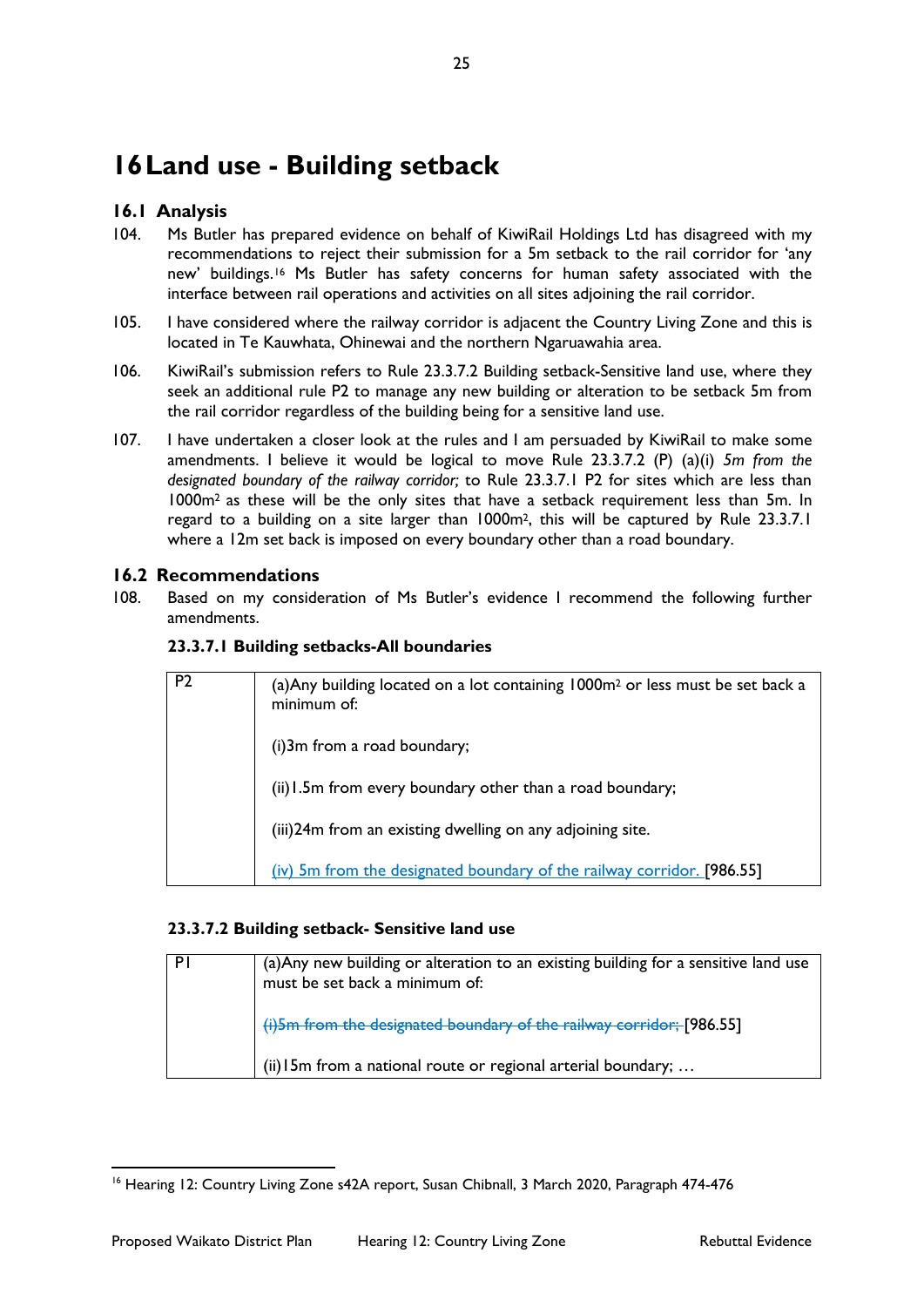#### <span id="page-25-0"></span>**16.3 Section 32AA evaluation**

109. The recommended amendments are to provide clarity without changing the planning outcomes. Accordingly no s32AA evaluation has been required to be undertaken.

# <span id="page-25-1"></span>**17Land use - Building setback -Waterbodies**

#### <span id="page-25-2"></span>**17.1 Analysis**

110. Mr Lester prepared evidence on behalf of Blue Wallace and has agreed with my recommendation to have a more lenient setback to a 'managed wetland'. The author hearing 6 Village Zone addressed a similar submission but did not land a position due wanting verification from a relevant expert. I have recommended in the s42A report<sup>[17](#page-25-4)</sup> that it would be sensible to include a definition to support this terminology. Blue Wallace have provided in their evidence a description of what they consider is meant by this term, which is as follows:

> *In its broadest sense, a managed wetland is a body of attenuated water that has been created, or otherwise modified, so as to be able to be regulated in regard to inflows and outflows of water (i.e., stormwater). Stormwater wetlands generally consist of an inlet zone (sedimentation basin or forebay), a planted zone, and a high flow bypass channel. Such managed wetlands have been subject to an approved engineering design, as well as being subject to an appropriate maintenance regime – such as in the case of stormwater drainage reserves.*

111. Mr Lester also signals a willingness to work with Council to devise an appropriate definition. I have discussed possible definitions with Blue Wallace and have developed the following definition:

> *Managed Wetland- In the context of rules regarding Building setback means- Stormwater wetlands, (artificially made or natural but modified) may contain the following:*

- *(i) an inlet zone (sedimentation basin or forebay),*
- *(ii) a planted zone, and a high flow bypass channel,*
- *(iii) regulated inflows and outflows of water.*

#### <span id="page-25-3"></span>**17.2 Recommended amendments**

112. For the reasons outlined above, I recommend a new definition be added to Chapter 13:

#### **Chapter 13 Definitions-M**

Managed wetland-In the context of rules regarding Building setback

Means- Stormwater wetlands, (artificially made or natural but modified) may contain the following:

- (i) an inlet zone (sedimentation basin or forebay),
- (ii) a planted zone, and a high flow bypass channel,
- (iii) regulated inflows and outflows of water. [662.62]

<span id="page-25-4"></span><sup>&</sup>lt;sup>17</sup> Hearing 12: Country Living Zone s42A report, Susan Chibnall, 3 March 2020, Paragraph 491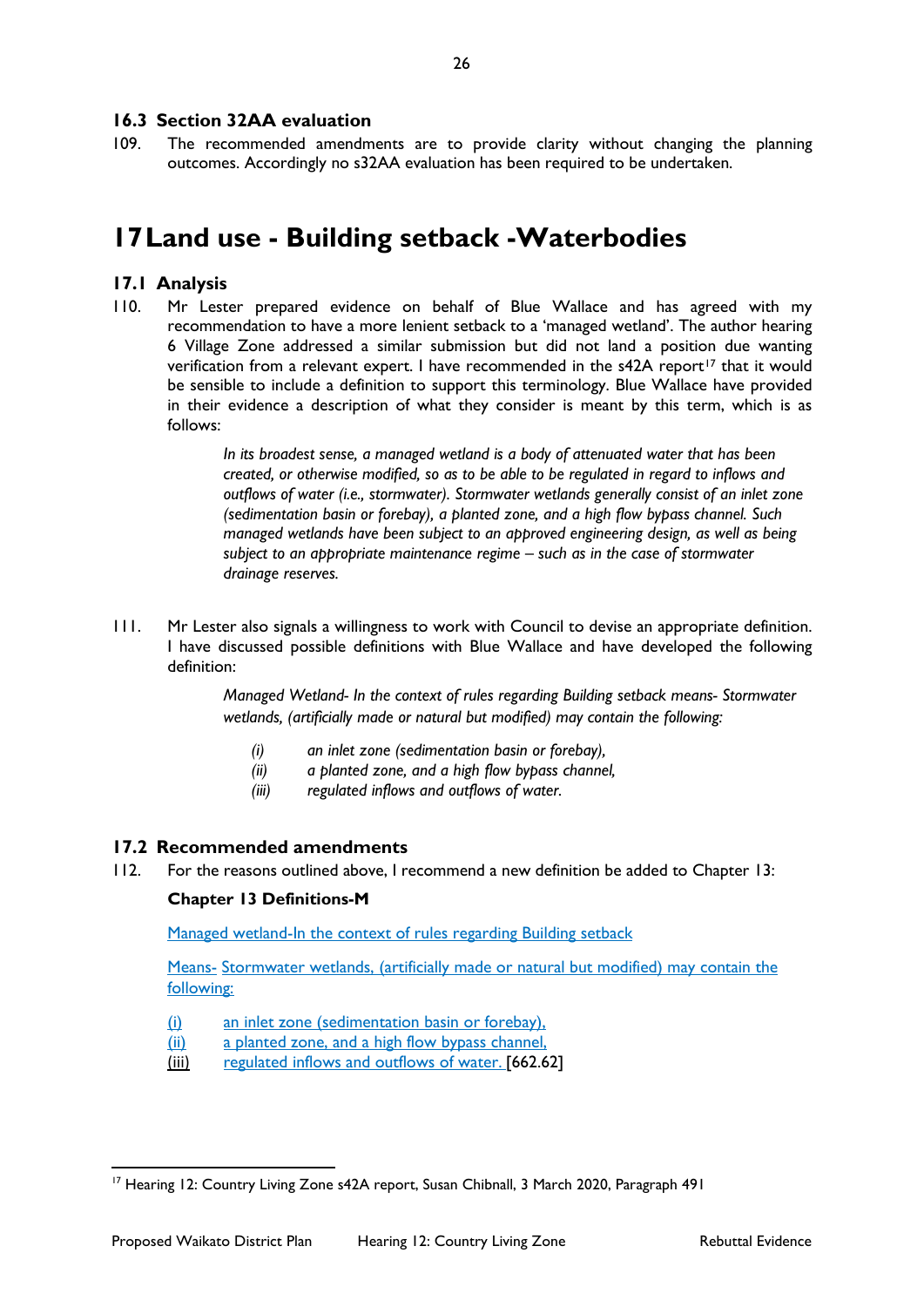#### <span id="page-26-0"></span>**17.3 Section 32AA evaluation**

113. The recommended amendments are to provide clarity without changing the planning outcomes. Accordingly no s32AA evaluation has been undertaken.

## <span id="page-26-1"></span>**18Subdivision**

#### <span id="page-26-2"></span>**18.1 Policy 5.6.3 Subdivision within the Country Living Zone**

- 114. Mr Tim Lester prepared evidence on behalf of Blue Wallace Surveyors Ltd and addressed a number of the recommendations in my s42A report pertaining to their submission and further submission. Blue Wallace Surveyors Ltd [662.3] submitted on Policy 5.6.3 Subdivision within the Country Living Zone and sought a softening of the policy position from "avoiding" under sized lots, to "discouraging" them. Mr Lester does not agree with my recommendation to retain the word "avoid. He is particularly concerned that whilst environmental effects will also be assessed under 104D(1)(a), an absolute term such as avoid, and its recent legal (Supreme Court) interpretation, will represent an inflexible obstacle in that Council will be in a position to not allow undersized allotments in the Country Living Zone regardless of the circumstances. Mr Lester considered that by excluding the inflexible word 'avoided' from the a policy, subdivision design which due to a natural or physical feature means an undersized allotment will be created will be able to considered and assessed from both an environmental effects perspective, as well as not automatically being contrary to the relative objectives and policies of the Proposed Waikato District Plan following s104D of the RMA.
- 115. I am sympathetic and acknowledge Mr Lester's concerns, but the use of the word "avoid" was deliberately included in the Plan to address deficiencies in the Operative District Plan (Waikato Section). The Operative District Plan does not provide clear policy direction to refuse resource consent applications for undersized lots in the Country Living Zone, and this meant that undersized and sub-optimal subdivision applications could not be refused (even though the activity status in the Operative District Plan for undersized lots is a noncomplying activity). I do not recommend any further amendments in response to Mr Lester's evidence.
- 116. Ms Palmer prepared evidence on behalf of Bowrock Properties Limited and addresses the policy direction in Policy 5.6.3. She does not agree that avoiding undersized lots is the best mechanism to retain productive capacity of lots within the Country Living Zone, and considers a more flexible approach to subdivision will result in more efficient use of land. Ms Palmer seeks an amendment to Policy 5.6.3(a)(i) which would create an exclusion from the minimum lot size where it could be demonstrated that productive capacity of land can be retained. She considers that this approach will better accommodate the productive capacity of land within the zone by providing flexibility in subdivision design, whilst still seeking to retain the character and amenity of the zone. She considers that this approach provides for the 5000m2 minimum lot size, while also providing a pathway for processing officers to consider alternative subdivision proposals which may have smaller lot sizes but use land more efficiently and encourage productive use of balance lots for example.<sup>[18](#page-26-3)</sup>
- 117. I appreciate the argument that Ms Palmer has advanced, particularly as I consider it is important to enable productive use of Country Living Zoned land. However I remain concerned that such a policy position creates a loophole than can (and will) be exploited. I am also concerned that the productive capacity of the land will be demonstrated through

<span id="page-26-3"></span><sup>&</sup>lt;sup>18</sup> Statement of Evidence of Hannah Palmer for Bowrock Properties Limited (Planning), 16 March 2020, Paragraph 7.6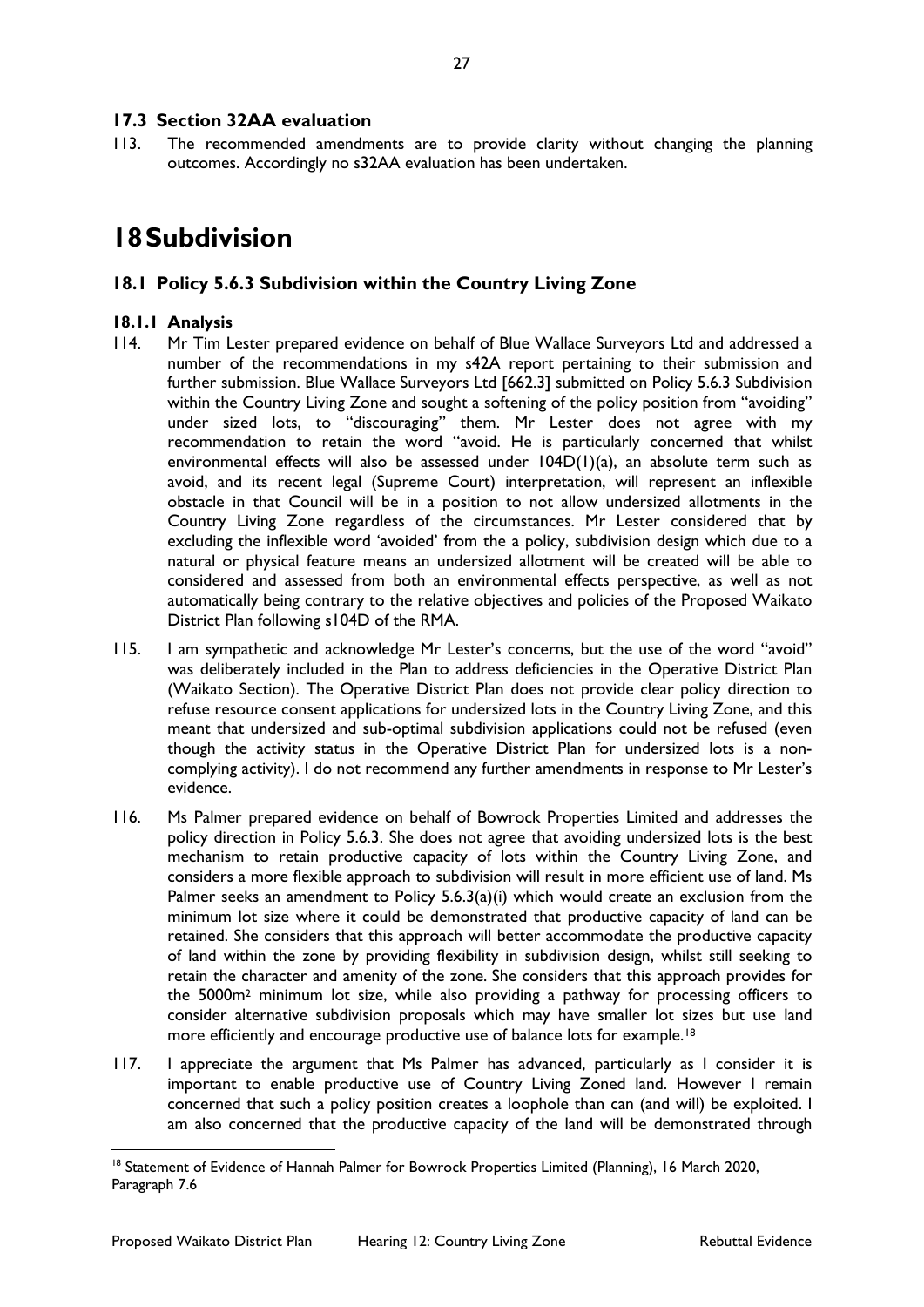the subdivision consent application, but there is no surety or way of ensuring that the eventual landowner will use the site for this purpose. I consider it more important that productive use of the land is enabled through the landuse policies and rules (and thus giving effect to the objectives and policies in the Waikato Regional Policy Statement on this matter), rather than subdivision.

118. I am also mindful of Objective 5.1.1 which seeks to achieve two outcomes relevant to consideration of Ms Palmer's evidence:

*5.1.1 Objective – The rural environment* 

*(a) Subdivision, use and development within the rural environment where:* 

*(ii) productive rural activities are supported, while maintaining or enhancing the rural environment; (iii) urban subdivision, use and development in the rural environment is avoided.* 

- 119. While Ms Palmer's approach would partially assist in achieving Objective 5.1.1(a)(ii), it is unlikely to achieve clause (a)(iii) due to the resulting smaller lots.
- 120. Evidence was received from Ms Butler on behalf of KiwiRail and agreed with my recommendations with regards to submission point 986.28 on Policy 5.6.3 Subdivision.

#### **18.1.2 Recommendations**

*…*

- 121. Having considered the evidence received on Policy 5.6.3, I do not recommend any further amendments.
- 122. Ms Palmer has also helpfully identified a drafting error in clause (iv) which is correct in the s42A report but unfortunately was transcribed incorrectly in the tracked change version of Chapter 5. I have corrected the error in Appendix 3.

#### <span id="page-27-0"></span>**18.2 Minimum Lot Size for General Subdivision**

- 123. Rule 23.4.2 General Subdivision is the primary rule for managing subdivision in the Country Living Zone. RD1(a)(i) applies to all Country Living-zoned sites which are outside the Hamilton Urban Expansion Area, the Airport Subdivision Control Boundary or inside the SEL 95 Boundary, as identified on the planning maps. The minimum lot size for the Country Living Zone attracted thorough and well thought out evidence from the following experts:
	- a. Mr Mark Chrisp [564]
	- b. Mr Shane Hartley on behalf of The Surveying Company [746 and FS1308]
	- c. Ms Laura Galt on behalf of Hamilton City Council [535 and FS1379]
	- d. Sir William Birch on behalf of CSL Trust and Top End Properties [89]
	- e. Ms Pam Butler on behalf of KiwiRail [986]
- 124. Mr Chrisp sought in his primary submission to reduce the lot size in the Country Living Zone to 3000m2 and his evidence addressed this request. Mr Chrisp contends that the Country Living Zone is more akin to a large lot residential zone and considers that zone does not enable primary production.<sup>[19](#page-27-1)</sup> Whether each site is used for primary production (noting that it does not necessarily need to contribute to the economic prosperity of the rural economy in order to be primary production) or constitutes a large domestic lawn is entirely the choice of the landowner. The point I made in my s42A report is that a minimum lot size of 5,000m2 *enables* small scale primary production to occur. Mr Chrisp

<span id="page-27-1"></span><sup>&</sup>lt;sup>19</sup> Statement of Evidence of Mark Chrisp, 23 March 2020, Paragraphs 4.2-4.4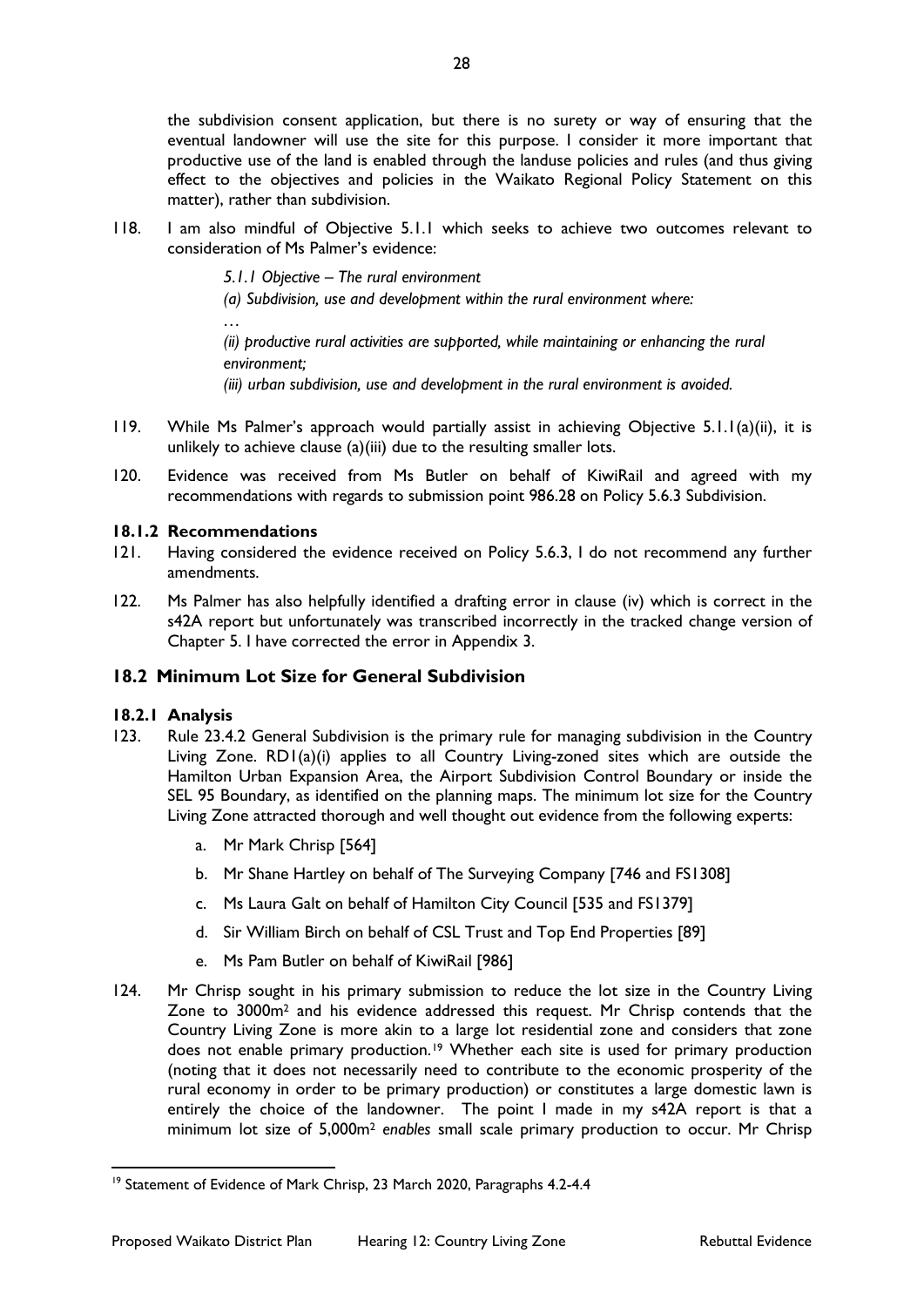draws attention to the covenants which apply to Tamahere which prevent the keeping of livestock or particular types of livestock, however as Mr Chrisp will be aware these were not at the behest of Council and were a choice that the developer made at the time of subdivision. I would also note that Tamahere is perhaps not representative of the Country Living Zone in other parts of the District.

- 125. I note that Mr Chrisp considers that the Country Living Zone is more closely aligned with the Large Lot Residential Zone in the National Planning Standards. I respectfully draw Mr Chrisp's attention to the s42A report on Hearing 6 Village Zone where this zone is considered as being appropriate for the Village Zone.[20](#page-28-0) The intent of the Country Living Zone is different from the Village Zone, with the Village Zone being more aligned with a large lot urban density, and the Country Living Zone having more of a rural character. It is for this reason that the objectives and policies for the Country Living Zone were located in Chapter 5 Rural Environment of the Proposed District Plan, rather than Chapter 4 Urban Environment. I am mindful that the Country Living Zone (and its inclusion in Chapter 5) gives effect to Strategic Objective 5.1.1, and in particular clause (a)(iii) which seeks to avoid urban subdivision, use and development in the rural environment. I consider a decrease in the minimum lot size would no longer achieve this outcome.
- 126. Mr Chrisp incorrectly states that outside of Tuakau and Te Kowhai, there are no residential lots able to be created within the District between  $3.000m^2$  and  $5.000m^2$ . <sup>[21](#page-28-1)</sup> I respectfully draw his attention to the s42A report for Hearing 6 Village Zone<sup>[22](#page-28-2)</sup> which states that the Village Zone is widely dispersed around the district, encompassing a number of existing villages that were either zoned as Village under the Operative Waikato District Plan: Franklin Section, or were zoned Living/Country Living under the Operative Waikato District Plan: Waikato Section. The s42A report for Hearing 6 Village Zone contains maps of all the areas zoned as Village Zone. The significance of the Village Zone is that that zone does indeed enable lots in the range of 3,000m2 – 5,000m2, and goes further in the s42A report to recommend reducing this minimum lot size to 2,500m2.[23](#page-28-3)
- 127. I consider that it is important that the Village Zone and the Country Living Zone are sufficiently different to create and maintain different living environments and opportunities for the District's communities. In addition, the 5,000m2 minimum lot size standard that applied to the Countryside Living Zone in the Operative District Plan has created a particular character, notwithstanding that developer covenants may create a different form of character for a particular area such as Tamahere. Mr Chrisp considers that reducing the minimum lot size to almost half will continue to achieve the objective and policies for Country Living Zone.[24](#page-28-4) I disagree, and consider that such a response will no longer achieve Objective 5.6.1 which seeks to "maintain or enhance the character and amenity values of the zone". I am mindful of Policy 5.6.2(a) which sets out the ways in which the character of the area is maintained by:
	- (i) Maintaining the open space character;
	- (ii) Maintaining low density residential development;
- 128. I do not consider that reducing the minimum lot size to 3000m<sup>2</sup> will achieve these policies either.

<span id="page-28-0"></span><sup>&</sup>lt;sup>20</sup> Section 42a Report Hearing 6: Village Zone Part A – Land use, Kelly Cattermole 11 November 2019, Paragraphs 583-586

<span id="page-28-1"></span><sup>&</sup>lt;sup>21</sup> Statement of Evidence of Mark Chrisp, 23 March 2020, Paragraph 4.9 and 5.12

<span id="page-28-2"></span><sup>&</sup>lt;sup>22</sup> Section 42a Report Hearing 6: Village Zone Part A – Land use, Kelly Cattermole 11 November 2019, Paragraph 16

<span id="page-28-3"></span><sup>&</sup>lt;sup>23</sup> Section 42a Report Hearing 6: Village Zone Part B – Subdivision, Jonathan Clease, 8 November 2019, Paragraph 56

<span id="page-28-4"></span><sup>&</sup>lt;sup>24</sup> Statement of Evidence of Mark Chrisp, 23 March 2020, Paragraph 4.14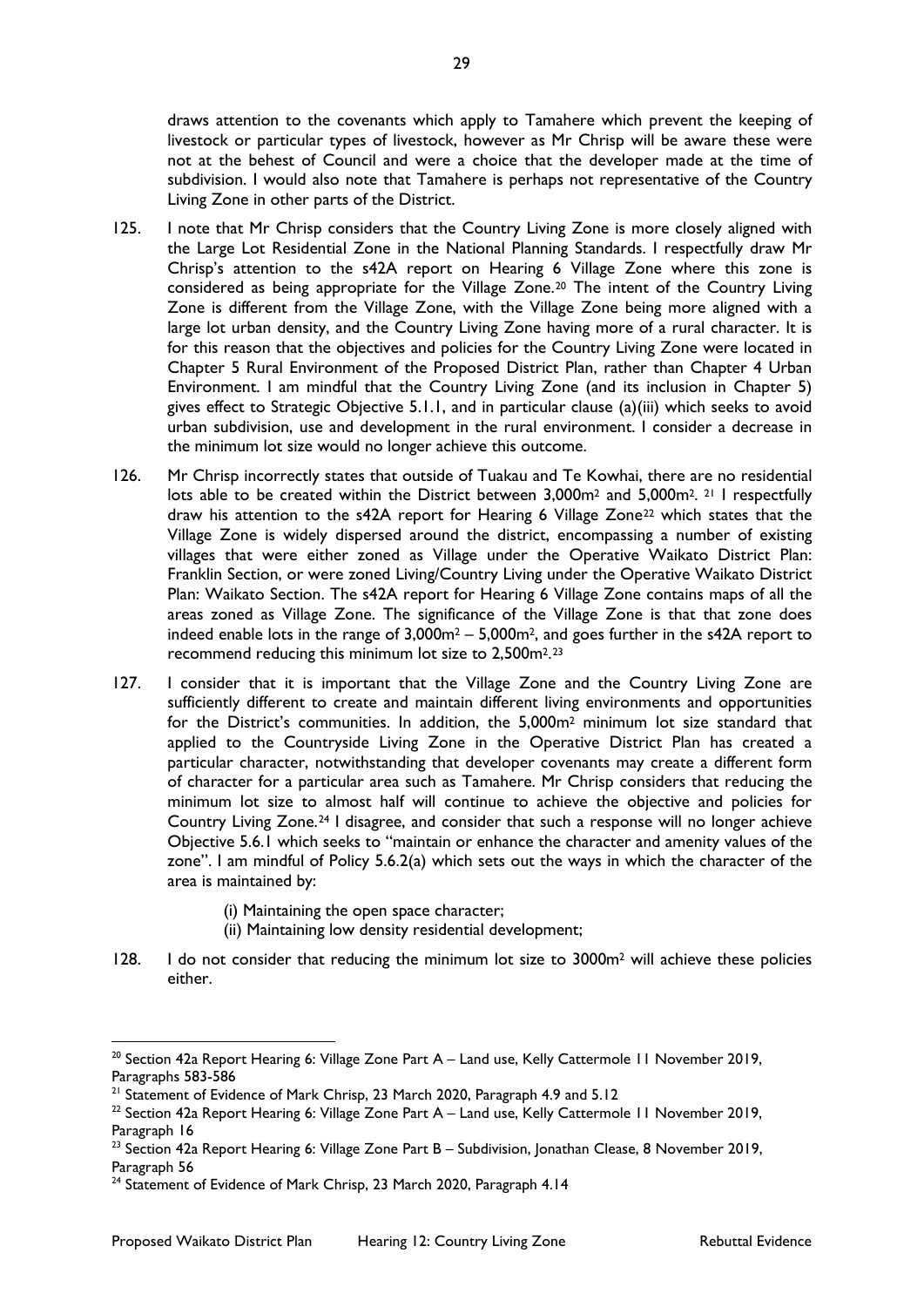- 129. Mr Chrisp considers that the difference in subdivision yield between 5,000m<sup>2</sup> and 3,000m<sup>2</sup> is not significant<sup>[25](#page-29-0)</sup>, however I disagree as it will result in almost a doubling of the density. The existing roads and transport networks have been designed for the existing subdivision pattern created by the Operative District Plan rules, and have not been designed with intensification in mind.
- 130. I remain concerned that reducing the lot size of the Country Living Zoned sites has the potential to increase the potential for reverse sensitivity, particularly given that these areas are often surrounded by Rural Zoned sites undertaking primary production.
- 131. Mr Shane Hartley prepared evidence for The Surveying Company [746 and FS1308] and supported the introduction of an average lot size, as well as a minimum lot size of 3,000m2 on the basis that this approach enables a more effective design response to site characteristics and conditions.[26](#page-29-1) He identifies a number of advantages of having an average lot size as well as a minimum, being more optimal building platforms and access, opportunity to undertake productive farming activities on the larger sites resulting in more mixed character and activity interest, increased scope for the location of a building[.27](#page-29-2)
- 132. Mr Hartley considers that the objectives and policies for the Country Living Zone establish a clear direction for determining and rejecting unworthy subdivision proposals.[28](#page-29-3) In terms of mechanisms to prevent further subdivision of larger balance lots, he suggests including a rule that requires a consent notice to be applied to any site of one hectare or greater created by a subdivision consent that prevents further subdivision of such site unless the Plan rules change, making the averaging requirement over all the sites originally part of the subdivision redundant.[29](#page-29-4)
- 133. My concern is that by allowing smaller sites (albeit balanced with larger sites to maintain the overall average lot size of 5,000m<sup>2</sup>) there is a risk that the character of the Country Living Zone is eroded, and it becomes significantly more challenging to decline a subdivision with under-sized lots. This would particularly be the case where the smaller sites are located on the road frontage, and the larger sites are rear sites. In my experience, the perception of character is usually based on viewpoints from public places such as the road.
- 134. I note that Ms Galt on behalf of Hamilton City Council addressed the minimum lot size issue in her evidence and expressed support for the retention of 5,000m2 as notified.
- 135. Evidence was received from Sir William Birch on behalf of CSL Trust and Top End Properties [89]. Sir Birch's evidence expressed support for retaining the minimum net site area for Rule 23.4.2 General Subdivision at 5000m2, and considered that decreasing the minimum net site area will greatly increase the potential lot yield from Country Living zoned properties throughout the District which would not align with the intended function of the zone.
- 136. Evidence was received from Ms Pam Butler on behalf of KiwiRail and agreed with my recommendations with regards to submission point [986.90] on Rule 23.4.2 General Subdivision.

<span id="page-29-0"></span><sup>&</sup>lt;sup>25</sup> Statement of Evidence of Mark Chrisp, 23 March 2020, Paragraphs 6.2 and 6.3

<span id="page-29-1"></span><sup>&</sup>lt;sup>26</sup> Statement of Primary Evidence of Shane Hartley on Behalf of The Surveying Company, 16 March 2020, Paragraph 4.8

<span id="page-29-2"></span><sup>&</sup>lt;sup>27</sup> Statement of Primary Evidence of Shane Hartley on Behalf of The Surveying Company, 16 March 2020, Paragraphs 4.9-4.11

<span id="page-29-3"></span><sup>&</sup>lt;sup>28</sup> Statement of Primary Evidence of Shane Hartley on Behalf of The Surveying Company, 16 March 2020, Paragraphs 4.19

<span id="page-29-4"></span><sup>&</sup>lt;sup>29</sup> Statement of Primary Evidence of Shane Hartley on Behalf of The Surveying Company, 16 March 2020, Paragraphs 4.22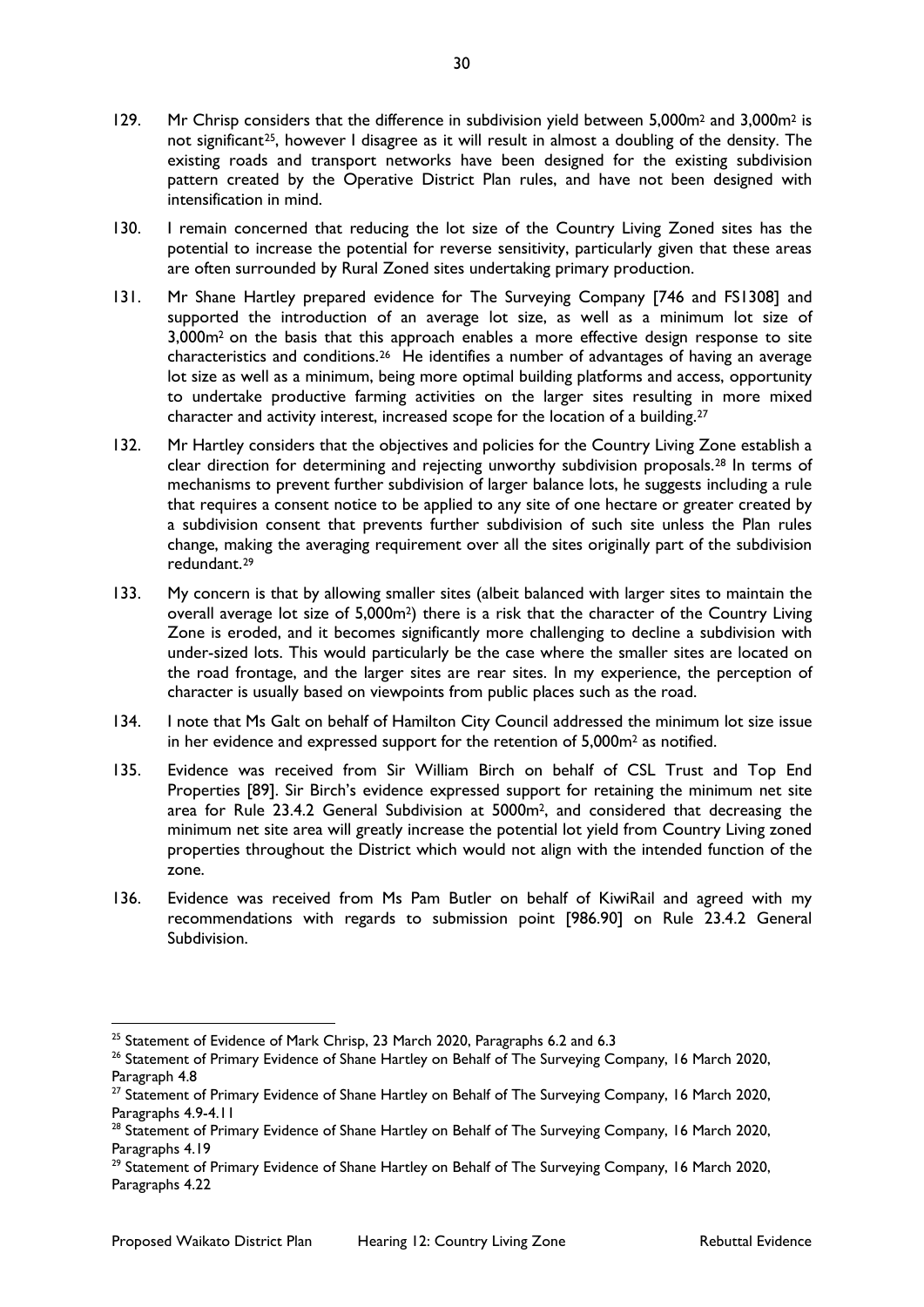#### **18.2.2 Recommendations**

137. Having considered the evidence provided by submitters on the minimum lot size for subdivision in the Country Living Zone, I have not altered my recommendations outlined in my s42A report.

#### <span id="page-30-0"></span>**18.3 Hamilton's Urban Expansion Area**

#### **18.3.1 Analysis**

- 138. Ms Galt prepared evidence on behalf of Hamilton City Council and addressed HCC's submission point [535.77] on Rule 23.4.1 which sought that the prohibited activity status for subdivision in the Urban Expansion Area be retained as notified in order to protect the land resource which will be transferred to HCC in the future. In my s42A report I recommended amending Rule 23.4.1 so that subdivision moves from prohibited to a discretionary activity status.
- 139. I understand that the basis for the Urban Expansion Area provisions (and therefore HCC's interest in this rule) is to give HCC the best chance to fully urbanise the land, however I do not agree with Ms Galt that it should be protected from any development through a prohibited activity status.<sup>[30](#page-30-1)</sup> She considers that the potential low yield of four additional lots is immaterial to determining the most appropriate activity status but I respectfully disagree as this provides a useful scale for assessing how significant (or widespread) subdivision in the Urban Expansion Area could be. I note that my analysis showed a potential for 15 additional lots. Ms Galt also considers that any further fragmentation of the land will degrade the resource and HCC's ability to retrofit the land for future urbanisation purposes.[31](#page-30-2) However given the very small yield in this area, I do not consider that fifteen additional lots will significantly affect the urbanisation of this area, particularly when coupled with Objective 5.5.1 Hamilton's Urban Expansion Area and Policy 5.5.2 Activities within Hamilton's Urban Expansion Area, against which a discretionary activity resource consent application would be assessed. A minimum lot size of 5,000m2 provides sufficient space to locate a house without necessarily compromising future urbanisation. The key concern for Hamilton City Council is not necessarily the density, but more that any development makes it difficult later to lay piped infrastructure in optimum alignments and achieve full residential densities. Given the small level of development possible, I do not share Ms Galt's concerns and consider that any subdivision applications in this area can demonstrate how a subdivision and placement of a dwelling now will not compromise urbanisation in the future. I understand that HCC have concerns about sub-optimal developments such as North Ridge Drive in Rototuna, but I am cognisant that this application was approved under Hamilton's Operative District Plan.[32](#page-30-3)
- 140. I am aware that Mr Matheson recommended in Hearing 3 that the wording of Policy 5.5.2 Activities within Hamilton's Urban Expansion Area recommended changing "manage" to "avoid" as follows:

*5.5.2 Policy – Activities within Hamilton's Urban Expansion Area* 

*Manage Avoid subdivision, use and development within Hamilton's Urban Expansion Area to ensure that future urban development is not compromised.*

141. I am mindful of my recommendation to retain Policy 5.6.3(a)(i) Subdivision within the Country Lifestyle Zone which seeks to avoid the creation of undersized lots. This policy will apply to subdivision within the Urban Expansion Area and thus there is unlikely to be any greater yield in this area than Council has calculated.

<span id="page-30-1"></span><sup>&</sup>lt;sup>30</sup> Statement of Evidence of Laura Galt on Behalf of Hamilton City Council, 17 March 2020, Paragraph 13

<span id="page-30-2"></span><sup>&</sup>lt;sup>31</sup> Statement of Evidence of Laura Galt on Behalf of Hamilton City Council, 17 March 2020, Paragraph 14

<span id="page-30-3"></span><sup>&</sup>lt;sup>32</sup> Statement of Evidence of Laura Galt on Behalf of Hamilton City Council, 17 March 2020, Paragraph 40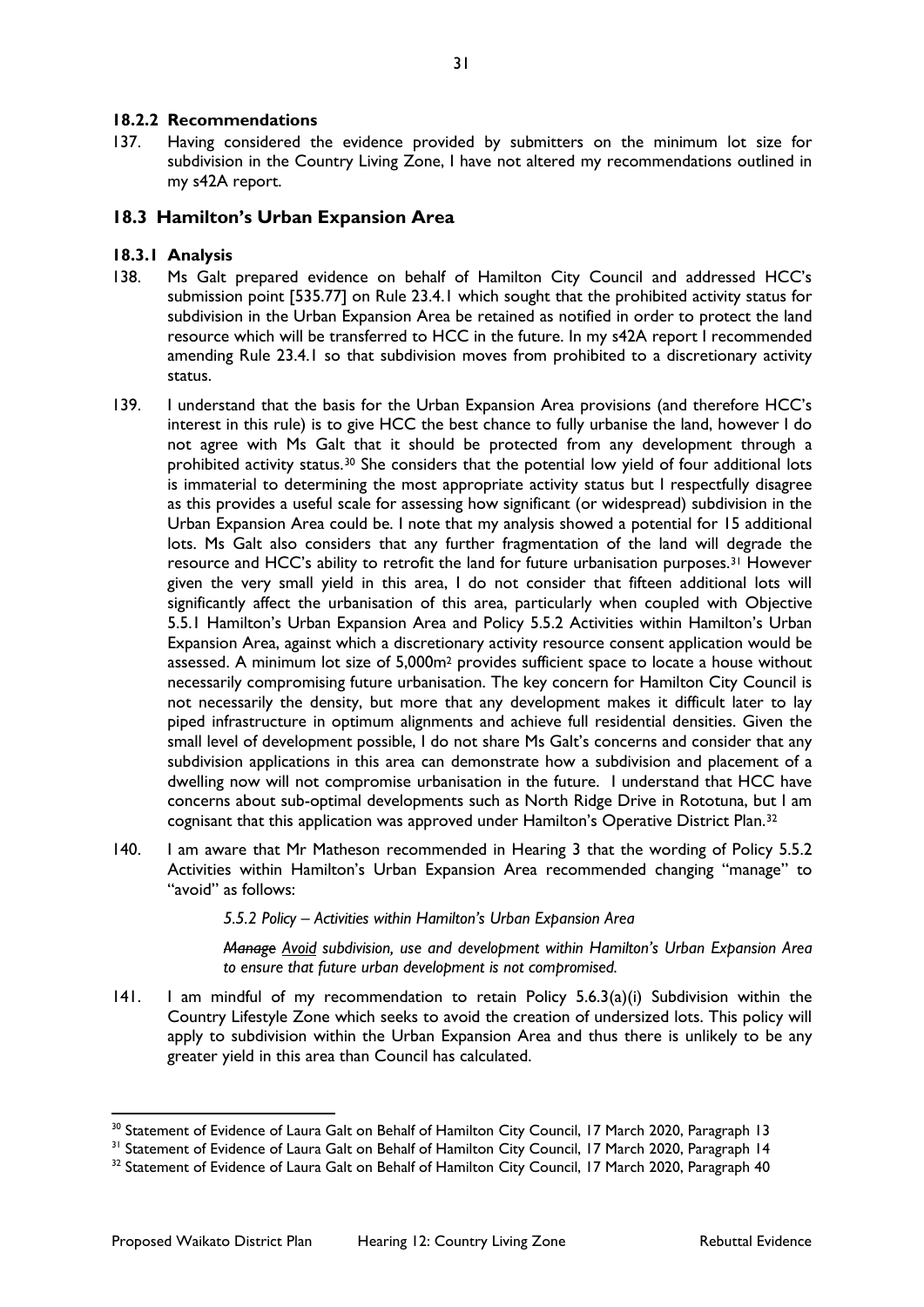- 142. As the Hearings Panel are not making interim decisions, I have not assumed that Mr Matheson's recommendation will be accepted by the Panel. Hearing 12 and indeed the later hearing on the Rural Zone (over which the Urban Expansion Area also applies) will provide the Hearings Panel with an opportunity to consider the suite of objective, policy and rules for the Urban Expansion Area as a package. If the Panel deem that a policy position of "avoid" is appropriate, then perhaps a more stringent activity status is warranted. If the Panel consider that "manage" is a more appropriate policy position, then I consider that a discretionary activity status would align well with the policy. I am also mindful that Mr Matheson may not have had the benefit of GIS analysis to determine how many additional lots are realistically possible so may not have had access to complete information when drafting his s42A report.
- 143. Mr Lester prepared evidence on behalf of Blue Wallace Surveyors Ltd addressing Rule 23.4.1 PR1 Prohibited Subdivision. In contrast to Ms Galt, Mr Lester agrees with my recommendation to remove the Prohibited Activity Rule for subdivision in the Urban Expansion Area and expressed support for a discretionary activity status instead.

#### **18.3.2 Recommendations**

144. At this stage, and based on the GIS analysis of the potential subdivision I do not recommend any further amendments in response to Ms Galt's evidence.

#### <span id="page-31-0"></span>**18.4 Subdivision within the Airport Subdivision Control Boundary**

- 145. Mr Jason Howarth prepared evidence addressing the limitations on subdivision within the Airport Subdivision Control Boundary. He considers there has been significant development in Tamahere both inside and outside the Airport Subdivision Control Boundary since 2003 when this control was introduced, and that "the horse has already bolted".<sup>[33](#page-31-1)</sup> He considers that in prior planning processes such as Plan Change 19, the reverse sensitivity issues were due to jet aircraft operating and growth of the airport. He considers that this approach is somewhat redundant as there are no longer scheduled jet operations at Hamilton, there has been a reduction in scheduled domestic services, Air New Zealand closed its Hamilton maintenance base and there is no funding proposal to fund any runway or airport upgrade.<sup>[34](#page-31-2)</sup> Mr Philip Barrett prepared evidence on behalf of Mr William Hodgson and Leo Koppens [820] and similarly states that the airport environment has changed considerably since the Operative District plan rule was first negotiated at mediation[.35](#page-31-3)
- 146. Mr Howarth contends that there is no need for a special rule controlling development due to potential reverse sensitivity effects associated with the operation of aircraft from the Waikato Regional Airport. I disagree. The purpose of additional controls on subdivision in this area is to limit the number of people and land uses subject to adverse noise effects from aircraft. While I accept that aircraft are not constrained to flying within the area delineated on the District Plan maps, I consider that the concept of the Airport Subdivision Control Boundary is a sound planning response to minimising the potential for reverse sensitivity effects to arise in the areas where the highest levels of aircraft noise are likely to be experienced. I note that the Hamilton International Airport is defined as being a "Regionally Significant Infrastructure" in the Waikato Regional Policy Statement and that there are many provisions that seek to protect Regionally Significant Infrastructure in that document, including:
	- a. Policy 6.6 Significant infrastructure and energy resources

<span id="page-31-1"></span><sup>&</sup>lt;sup>33</sup> Submission to Hearing 12 Country Living Zone, Jason Howarth, Paragraph 2

<span id="page-31-2"></span><sup>&</sup>lt;sup>34</sup> Submission to Hearing 12 Country Living Zone, Jason Howarth, Paragraph 3

<span id="page-31-3"></span><sup>35</sup> Submission Statement of Philip Barrett for William Hodgson and Leo Koppens, 20 March 2020, Paragraphs 1.2 and 1.3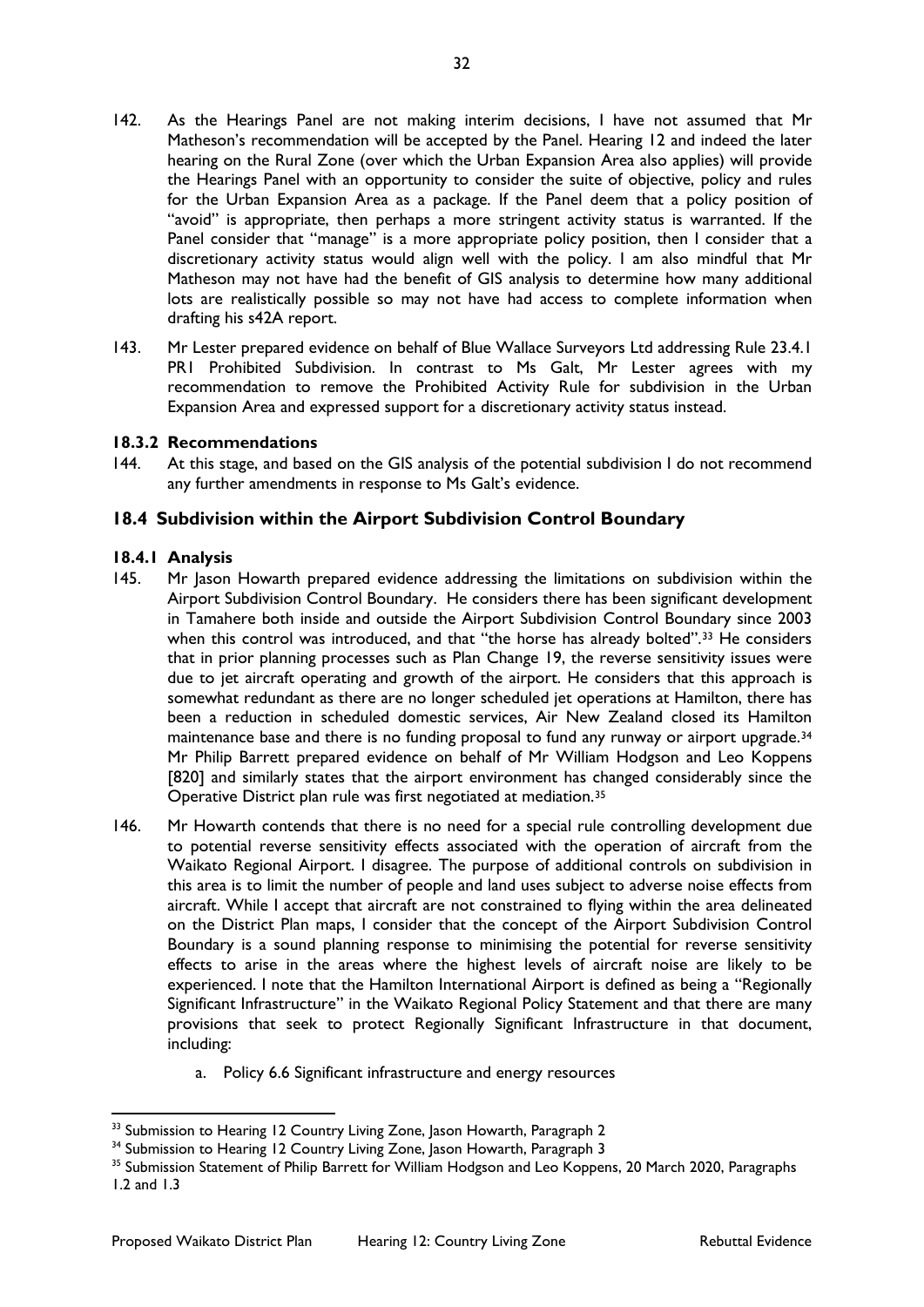- b. Implementation Methods 6.6.1(f) Plan Provisions
- c. Implementation Methods 6.6.5 Measures to avoid adverse effects
- 147. Mr Barrett considers that growth of the airport and the growth of Tamahere community indicate that these activities can continue simultaneously and that future subdivision and residential development will not hinder that growth. Mr Barrett considers that there is an absence of evidence indicating that reverse sensitivity is a fact and considers that retaining the rule is disproportionally favourable to the Airport at the expense of the Tamahere community's ability to grow.[36](#page-32-0) While I accept that there may be an absence of complaints, I consider this does not justify enabling subdivision in an area affected by noise from aircraft and therefore increasing the potential for reverse sensitivity effects to occur.
- 148. Mr Barrett advances a proposition that a viable strategy for dealing with reverse sensitivity effects could be requiring new activities to enter into a "no complaints" covenant via a land encumbrance.[37](#page-32-1) Covenants controlling complaints is not a matter that can be addressed within the Proposed Waikato District Plan. If a no-complaints covenant is entered into, it will be between the Airport and landowner and will not involve Council at all. It is inappropriate for Council to place such a condition on a subdivision consent which is binding on a third party. I consider limiting the subdivision in areas affected by high levels of noise from aircraft and therefore limiting the additional risk of reverse sensitivity effects to arise is a more effective and efficient approach. This approach is more effective in achieving Objective 6.1.6 Reverse Sensitivity.
- 149. Ms Katherine Dew prepared rebuttal evidence on behalf of the Waikato Regional Airport Limited who was both a submitter and further submitter on the rules regarding subdivision in the Airport Subdivision Control Boundary [741.2 and FS1253]. In response to the issues raised by Mr Howarth, Ms Drew helpfully outlined the background and rationale for the inclusion of rules controlling subdivision near the Waikato Regional Airport and within the area affected by aircraft noise. Ms Drew helpfully also addresses each of the points in Mr Howarth's evidence and makes the following main points:
	- a. Although the rules were introduced in 2003 they were retested through a Schedule 1 process in 2010 through Variation 14 and reassessed again as part of the PWDP s32 analysis. Through these processes the modelling of aircraft movements and consequential noise effects were based on a strategic airport planning out to 2030. The main airport designations allow for a runway extension and those designations have a lapse date of 2026.
	- b. The Waipa District Plan includes similar rules restricting subdivision and development within the Airport Noise Outer Control Boundary.
	- c. While there was approval of a multi-lot subdivision within the Airport Subdivision Control Boundary in 2010, the density of subdivision within the Airport Subdivision Control Boundary is substantially lower than elsewhere so the Operative District Plan: Waikato Section has been effective at 'holding the line' as intended.
	- d. Airport operations are not constrained by the Airport Subdivision Control Boundary.
	- e. The Airport Subdivision Control Boundary is modelled on a wide range of inputs including aircraft types, their noise characteristics, flight paths, meteorological

<span id="page-32-0"></span><sup>&</sup>lt;sup>36</sup> Submission Statement of Philip Barrett for William Hodgson and Leo Koppens, 20 March 2020, Paragraph 1.8

<span id="page-32-1"></span><sup>&</sup>lt;sup>37</sup> Submission Statement of Philip Barrett for William Hodgson and Leo Koppens, 20 March 2020, Paragraph 3.1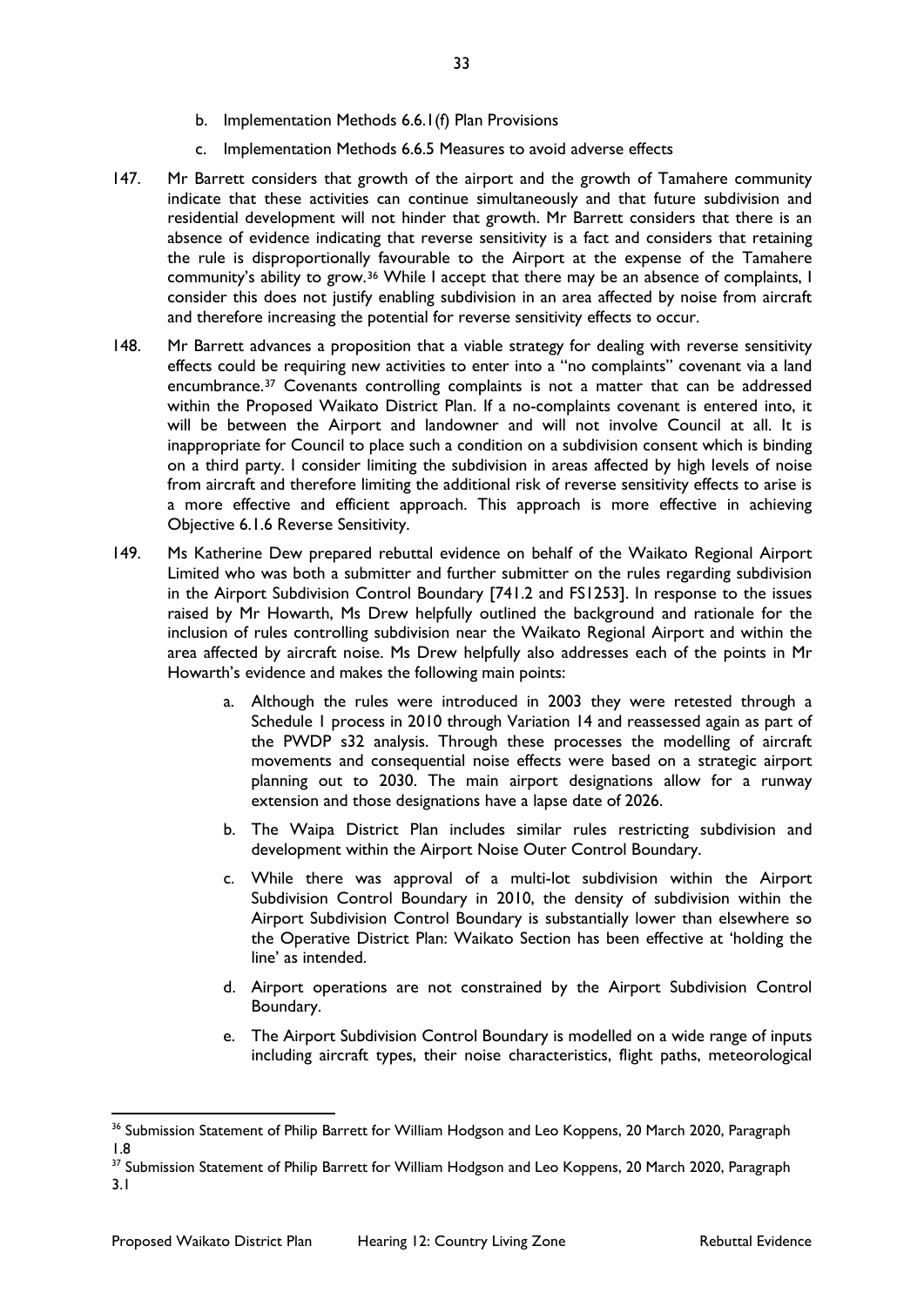conditions, frequency of movements and whether they are day or night-time movements, not just flightpaths.

- f. The reverse sensitivity noise effects are based on not just current effects, but also future effects as have been modelled out to 2030.
- g. The noise effects are based on NZS:6805 which includes well-established parameters and widely accepted parameters of when a noise effect is significant enough to trigger a planning response.
- 150. Ms Drew considers it is important that restrictive subdivision provisions should apply to the land within the Airport Subdivision Control Boundary, with the purpose of limiting the number of people to exposure to the effects of airport noise.<sup>[38](#page-33-1)</sup> I agree that this is the purpose and value of the Airport Subdivision Control Boundary and that it should be retained in the Proposed District Plan, with associated limitations on subdivision.
- 151. In terms of the activity status of subdivision within the Airport Subdivision Control Boundary, the primary submission from Waikato Regional Airport Ltd sought the retention of a prohibited activity status for subdivision that could not meet the lot size requirements. Ms Drew agrees in her evidence that a non-complying activity status would achieve the same purpose provided it was put in place with a strong policy basis to support it.<sup>39</sup> On this basis she seeks amendments to Policy 5.6.3(a)(v) Subdivision within the Country Living Zone to better protect regionally significant infrastructure from reverse sensitivity effects. I draw Ms Drew's attention to my recommendations to carve out this clause from Policy 5.6.3 and instead have it as a separate policy (Policy 5.6.19 Reverse Sensitivity). Although I am sympathetic to the amendments Ms Drew is seeking, I consider that this outcome is already achieved by a combination of the new Policy 5.6.19 (noting my recommended amendments so that the policy "minimises" the adverse effects of reverse sensitivity rather than "mitigates"), and the following objective and policy in Chapter 6 Infrastructure and Energy:

#### *6.1.6 Objective – Reverse sensitivity*

*Infrastructure is protected from reverse sensitivity effects, and infrastructure (including the National Grid) is not compromised.* 

#### *6.1.7 Policy – Reverse sensitivity and infrastructure*

*Avoid reverse sensitivity effects on infrastructure from subdivision, use and development as far as reasonably practicable, so that the ongoing and efficient operation of infrastructure is not compromised.*

#### **18.4.2 Recommendations**

152. Having read through the thorough evidence from Mr Howarth, Mr Barrett and Ms Drew, I do not recommend any further amendments in response.

#### <span id="page-33-0"></span>**18.5 Subdivision within the National Grid Corridor**

#### **18.5.1 Analysis**

153. Transpower NZ made a further submission [FS1350.129] opposing the submission from Waikato District Council to replicate the subdivision rule applying to the National Grid Corridor. I recommended in my s42A report that Transpower NZ's further submission be rejected as I considered that placement of this rule in every zone ensures that the rule is not overlooked[40.](#page-33-3) There is a risk that users of the Plan will not think to look in Chapter 14

<span id="page-33-1"></span><sup>38</sup> Statement of Rebuttal Evidence by Kathryn Drew on Behalf Of Waikato Regional Airport Limited, Paragraph 30

<span id="page-33-2"></span><sup>&</sup>lt;sup>39</sup> Statement of Rebuttal Evidence by Kathryn Drew on Behalf Of Waikato Regional Airport Limited, Paragraph 30

<span id="page-33-3"></span><sup>40</sup> Hearing 12: Country Living Zone s42A report, Susan Chibnall, 3 March 2020, Paragraphs 625-631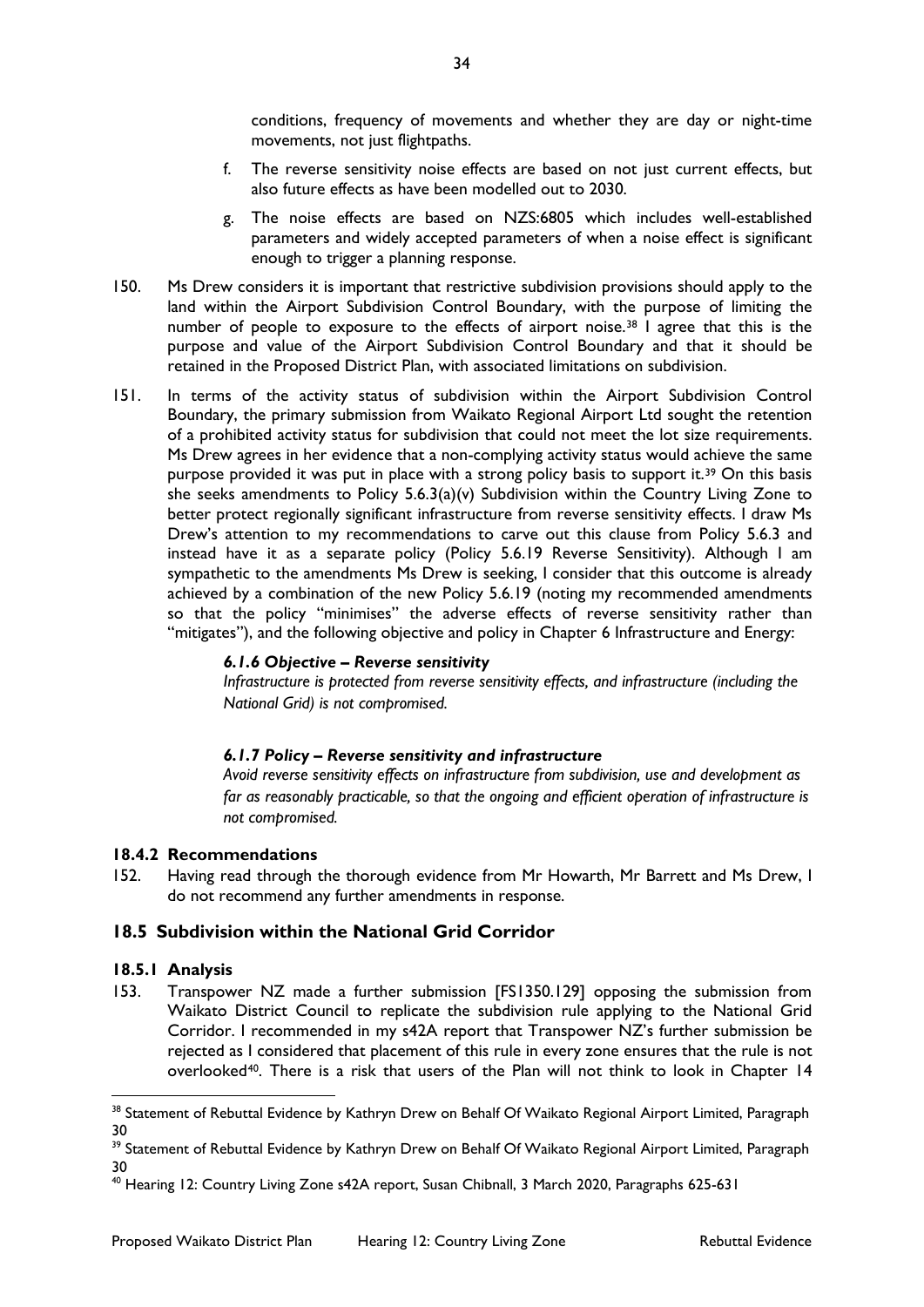when considering subdivision in close proximity to the National Grid as this relates to infrastructure and energy and is not an obvious place for a lay person to look. Ms Pauline Whitney prepared evidence on behalf of Transpower NZ stating her opposition for this recommendation, instead supporting a standalone set of National Grid provisions. The reason for this is that this approach avoids duplication and provides a coherent set of rules which submitters can refer to, noting that the planning maps clearly identify land that is subject to the National Grid provisions.

- 154. Ms Whitney considers a preferable option would be to have clear cross-referencing (which could be by way of a hyperlink in an eplan) in the subdivision sections of each zone chapter to the National Grid subdivision rule provisions in the plan's Infrastructure and Energy chapter.
- 155. I consider there is a high degree of agreement between the parties. There is agreement on the need for a stand-alone rule controlling subdivision adjacent to the National Grid. The need for such inclusion was the key outcome sought in the Waikato District Council's submission, with Transpower not opposing the need for such a rule. The only question is where this rule is best located – either repeated in each zone's subdivision rules, or consolidated into a single chapter, with a cross-reference in each of the zone-specific subdivision rules to alert Plan users.

#### **18.5.2 Recommendations**

156. Either approach delivers the desired outcome of a rule to manage the effects of subdivision adjacent to the National Grid. The approach of a consolidated rule as sought by Transpower appears to better align with the National Planning Standards. Issues of Plan structure and alignment with the National Planning Standards are to be considered as part of the decisionmaking process. If the Panel ultimately decide that a consolidated approach with a crossreference is more efficient and effective then I am quite comfortable with that structural approach. In the meantime, and to ensure the rule does not become 'lost', it is recommended that it be retained within the set of provisions relating to subdivision in the Country Living Zone.

#### <span id="page-34-0"></span>**18.6 Subdivision of Sites with Historic Heritage Items**

#### **18.6.1 Analysis**

- 157. Ms McAlley prepared evidence on behalf of Heritage New Zealand Pouhere Taonga and addressed Rules 23.4.5 Site boundaries – Significant Natural Areas, heritage items, archaeological sites, sites of significance to Maaori. I recommended amendments to Rules 23.4.5 and 23.4.6, and the creation of a new Rule 23.4.6A to refocus each rule. Ms McAlley supports the division of the existing rule, but expressed concern that the new Rule 23.4.6A does not fully integrate heritage items. I acknowledge Ms McAlley's concerns however I wish to draw her attention to Rule 23.4.6 which relates solely to the subdivision of land containing heritage items. There is no need for heritage items to be included in the new Rule 23.4.6A as it is already addressed in existing Rule 23.4.6 which I have recommended be retained.
- 158. In her evidence Ms McAlley sought the retention of the cascade to a non-complying activity in Rule 23.4.6 Subdivision of land containing heritage items, where a heritage item is not wholly contained on one lot. I have not recommended any amendments to Rule 23.4.6 Subdivision of land containing heritage items, and thus the activity status cascades from restricted discretionary to non-complying if the heritage item is not wholly contained on one lot.

#### **18.6.2 Recommendations**

159. No further amendments are required in response to Ms McAlley's evidence.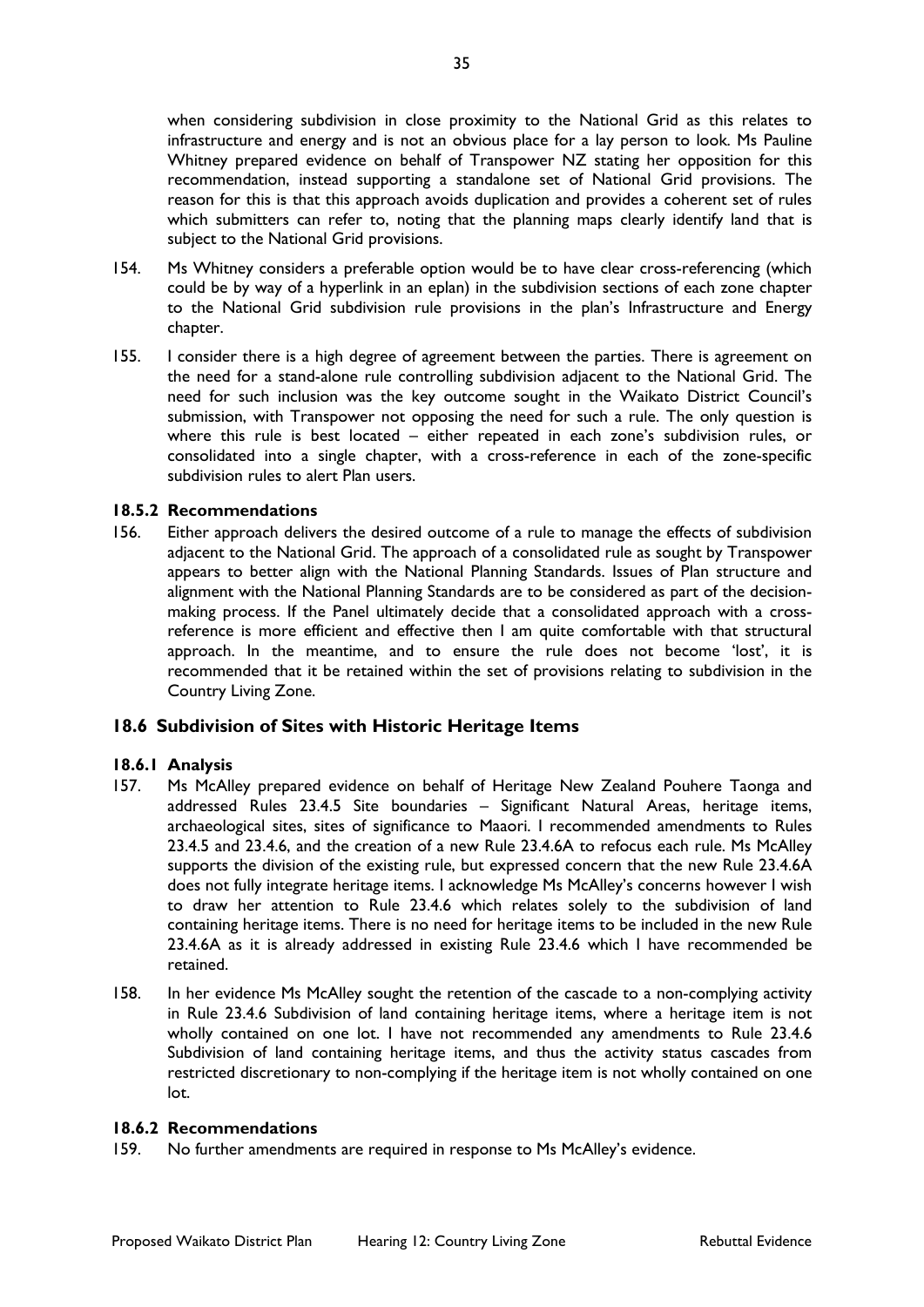#### <span id="page-35-0"></span>**18.7 Subdivision – Road Frontage**

160. Ms Running provided evidence on behalf of the New Transport Agency and agreed with the recommendation on submission 742.144 which pertained to Rule 23.4.7 RD1 Subdivision – Road frontage. Her support is acknowledged.

#### <span id="page-35-1"></span>**18.8 Subdivision in Coal Mining Areas**

161. Mr Lester prepared evidence of behalf of Blue Wallace Surveyors Ltd [662.29] on Rule 23.4.3 D1 (a) (vi) Subdivision within identified areas relating to Coal Mining Area. He does not oppose my recommendation to retain a Discretionary Activity status for subdivision in the Coal Mining Policy Area. He notes that the Coal Mining Policy Area is significantly reduced in scale and area to that of the current Operative District Plan planning maps; consequently, the potential restrictions imposed under 23.4.3 D1(a) (vi) will be reduced from a district-wide perspective. His support is acknowledged.

#### <span id="page-35-2"></span>**18.9 Building Platform for Subdivision**

#### **18.9.1 Analysis**

- 162. Mr Lester prepared evidence of behalf of Blue Wallace Surveyors Ltd on Rule 23.4.8 RD1 and their request to reduce the size of the building platform to be identified on subdivision applications [662.30]. He considers that a 1,000m2 building platform is excessive in consideration of subdivision design in the Country Living Zone, and is significantly above and beyond that of a reasonable building envelope platform. Mr Lester considers that any deviation from the indicative building location will be at the developer's discretion, and whether or not any future land use consent will need to be applied for in regard to development standard infringement (i.e., internal setbacks, height to boundary etc.). I appreciate that it is unlikely that many people will be building a 1000m2 dwelling and on the face of it the requirement appears excessive, however the purpose is to ensure that the resulting lot can be built on and accommodate a range of buildings and is versatile enough to accommodate many different orientations, shapes and sizes. Buildings that are likely on a Country Living Zoned site may include a primary dwelling, minor unit, garaging, sheds and other accessory buildings.
- 163. Requiring a larger platform to be identified as being appropriate for building will ensure that the landowner (or developer) has choice about where the buildings are situated within that platform. It is also an effective mechanism for ensuring that a future resource consent for encroaching the building standards (such as setbacks, daylight angles etc) is not required.

#### **18.9.2 Recommendations**

164. I have not changed my recommendation in response to Mr Lester's evidence on this matter.

#### <span id="page-35-3"></span>**18.10 Subdivision Creating Reserves**

165. Mr Leigh Shaw prepared evidence for The Surveying Company Ltd on Rule 23.4.9 RD1 Subdivision Creating Reserves as they submitted on this. I recommended deleting the rule in its entirety and this recommendation is supported by Mr Shaw. I acknowledge his support for my recommendation.

## <span id="page-35-4"></span>**19Conclusion**

- 166. In conclusion, I consider that the submissions on the Country Living Zone provisions should be accepted, accepted in part or rejected, as set out in Appendix 1, for the reasons set out in this report
- 167. I recommend that provisions in Chapter 5 and 23 be amended as set out in Appendix 2 below.